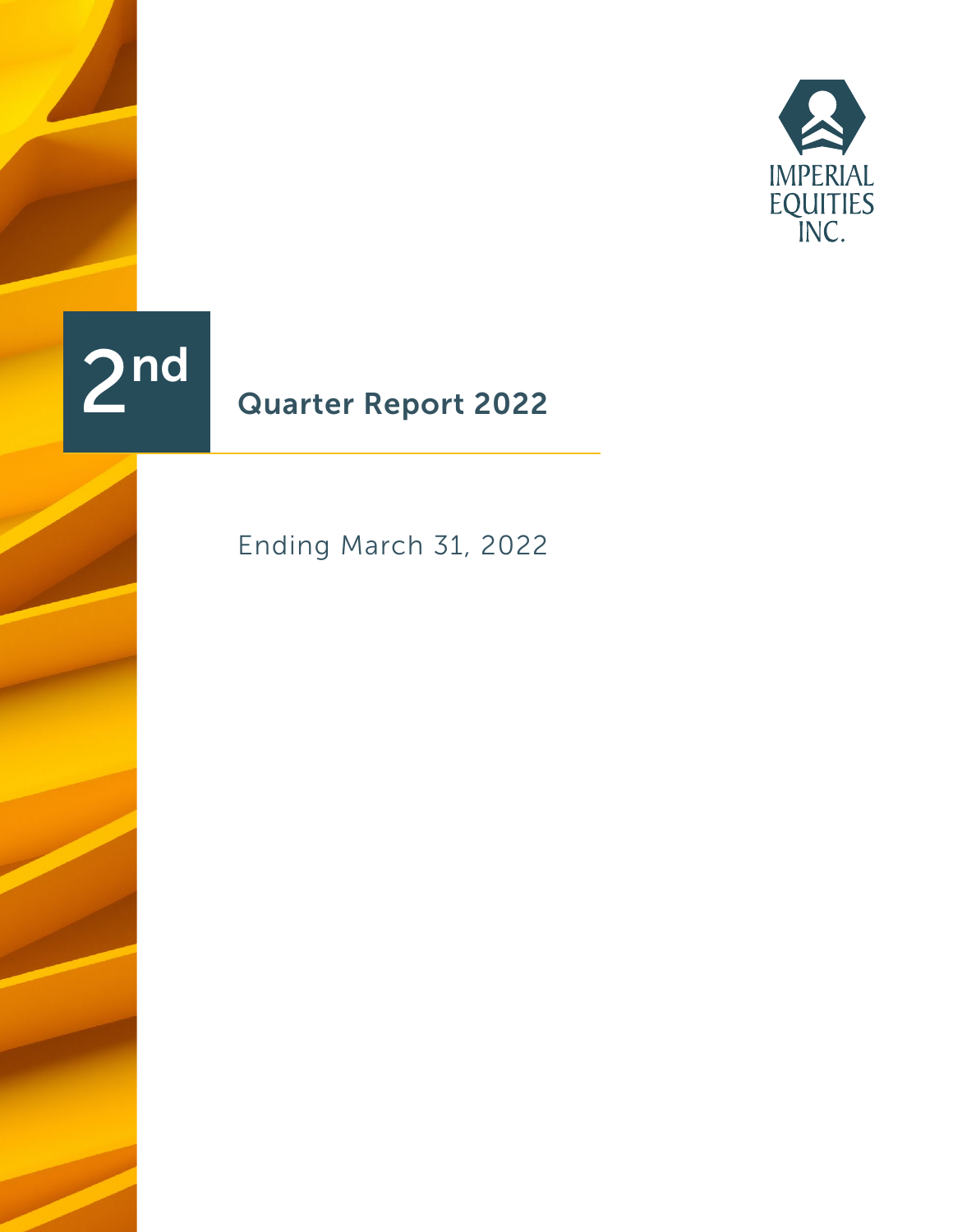| President's Report <b>Constant</b>                                                                                                                                                                                                   | 01             |
|--------------------------------------------------------------------------------------------------------------------------------------------------------------------------------------------------------------------------------------|----------------|
| <b>Management's Discussion and Analysis</b>                                                                                                                                                                                          |                |
| Responsibility of management and the Board of Directors (Campension Community of management and the Board of Directors (Campension Community of management and the Board of Directors (Campension Community of the United Stat       | 04             |
| Forward-looking information entity and the state of the state of the state of the state of the state of the state of the state of the state of the state of the state of the state of the state of the state of the state of t       | 04             |
|                                                                                                                                                                                                                                      | 04             |
| Business overview <b>contract to the contract of the contract of the contract of the contract of the contract of the contract of the contract of the contract of the contract of the contract of the contract of the contract of</b> | 04             |
| Strategic direction <b>contract to the contract of the contract of the contract of the contract of the contract of the contract of the contract of the contract of the contract of the contract of the contract of the contract </b> | 0 <sub>5</sub> |
|                                                                                                                                                                                                                                      | 0 <sub>5</sub> |
| Key performance indicators example and the state of the state of the state of the state of the state of the state of the state of the state of the state of the state of the state of the state of the state of the state of t       | 06             |
|                                                                                                                                                                                                                                      | 07             |
| Leasing activities entertainment and the state of the state of the state of the state of the state of the state of the state of the state of the state of the state of the state of the state of the state of the state of the       | 08             |
| Financing <b>Contract Contract Contract Contract Contract Contract Contract Contract Contract Contract Contract Contract Contract Contract Contract Contract Contract Contract Contract Contract Contract Contract Contract Cont</b> | 12             |
| Mortgage maturities <b>contract to the contract of the contract of the contract of the contract of the contract of the contract of the contract of the contract of the contract of the contract of the contract of the contract </b> | 13             |
|                                                                                                                                                                                                                                      | 14             |
| Performance results entertainment and the contract of the contract of the contract of the contract of the contract of                                                                                                                | 14             |
| Results of operations and cash flows Theorem and The Contract of the Contract of the Contract of the Contract of the Contract of the Contract of the Contract of the Contract of the Contract of the Contract of the Contract        | 15             |
| Changes in cash flows <b>contract to the contract of the contract of the contract of the contract of the contract of the contract of the contract of the contract of the contract of the contract of the contract of the contrac</b> | 17             |
| Changes in financial position entrance and the contract of the contract of the contract of the contract of the                                                                                                                       | 17             |
| Summary of consolidated quarterly results - The Constant of the Constant of Consolidated quarterly results - The Consolidated of the Consolidated of the Consolidated of the Consolidated of the Consolidated of the Consolida       | 19             |
| Outstanding share data entitled and the state of the state of the state of the state of the state of the state of the state of the state of the state of the state of the state of the state of the state of the state of the        | 20             |
| <u> 1999 - Jan Samuel Barbara, margaret eta bat erroman erroman erroman erroman ez erroman ez erroman ez ez ez e</u><br><b>Dividends</b>                                                                                             | 20             |
| Related party transactions experience and the contract of the contract of the contract of the contract of the contract of the contract of the contract of the contract of the contract of the contract of the contract of the        | 20             |
| Liquidity, capital resources, and solvency <b>contained a matter of the set of the set of the set of the set of the set of the set of the set of the set of the set of the set of the set of the set of the set of the set of th</b> | 21             |
| Critical estimates of the current economic environment and outlook ——————————————                                                                                                                                                    | 22             |
| <u> Alexandria de la contrada de la contrada de la contrada de la contrada de la contrada de la contrada de la c</u><br>Risks and risk management                                                                                    | 22             |
| Critical accounting estimates and changes in accounting policies - The Commission of the Critical accounting estimates and changes in accounting policies                                                                            | 22             |
| Measures not in accordance with international financial reporting standards ————————————————————                                                                                                                                     | 23             |
|                                                                                                                                                                                                                                      | 23             |
| Off-balance sheet arrangements entitled and a state of the balance sheet arrangements                                                                                                                                                | 23             |
| <b>Financial Statements</b>                                                                                                                                                                                                          | 24             |

# Financial Statements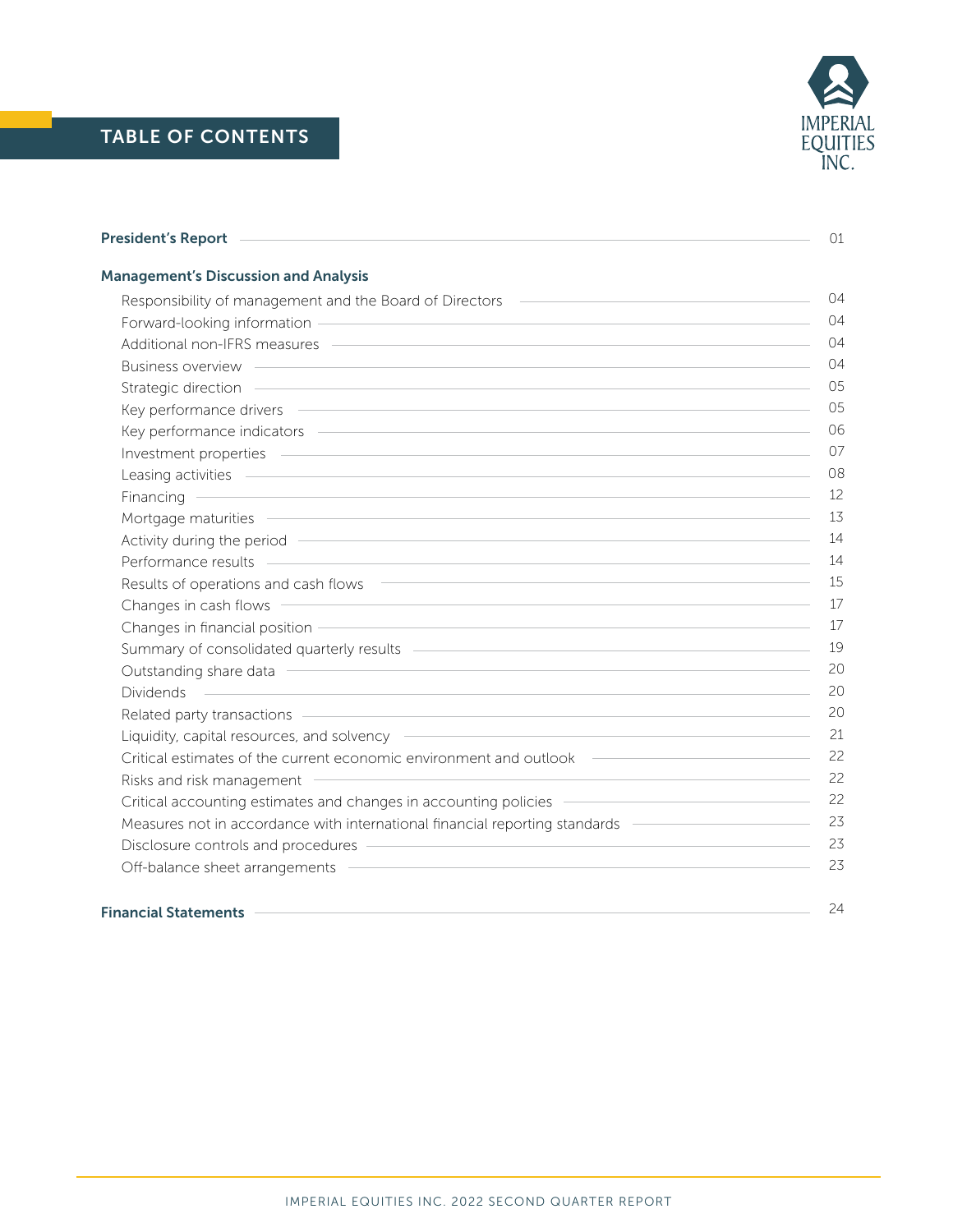2nd Quarter *March 31, 2022*

# Report to Shareholders

I am pleased to present our Q2 2022 results and to report on the progress of our Company. There is no question this will be a busy year as we see strong economic growth poised to return. This will be potentially offset by some challenging external conditions, principally inflation and slow supply chains – and the impacts of war on both factors. For us, growth and stability continue to be our main goals, so we monitor out external market, and apply steady management across all activities. As of Q2 2022, we can report on another Quarter of success with our portfolio gaining value ahead of last year's pace and our bottom line remaining profitable.

Strong results never just happen; challenges always arise. For us, the primary challenge is keeping our buildings fully occupied, and therefore performing at their best possible rate of return. While we have close to 15% of our portfolio up for renewal this year, we are making strong progress in both securing renewals and marketing our properties where required.

Historically we've done extremely well here, averaging less than 5% vacancy. We do this first through tenant retention, but vacancies do occur, including one during this Quarter leaving a 34,404 square foot building and yard available for lease. We are moving quickly to both to prepare the property for a new tenant and to get the word out in the marketplace. We don't like vacancy, so we move quickly to solve it, and our success here, is probably the greatest part of our success over time.

The other key factor in confronting vacancy is economy. We've worked through several years of oil price crash followed by global pandemic causing some of the most challenging economic conditions we've ever seen. But for the first time since 2013, there is considerable optimism in the regional marketplace, driven largely by the first oil price increases since before 2014.

We are now in an ever more competitive and active marketplace. In our key territories, industrial property vacancy rates are among the lowest we've seen in almost ten years, As our regional markets become more active, we are seeing transactions close at cap rates below 5% reflecting strong valuations and shrinking industrial vacancy rates as quality space gets harder to find. These are all positive indicators for our Company as we seek to manage lease renewals and secure new investments and new leases as well.

We made one strategic acquisition this Quarter, adding to our Coppertone Industrial Commons development area with a single acquisition involving two contiguous properties purchased together for a bulk price of \$2.25 million. The purchase includes two separate parcels of land, which will be valued and marketed separately. One parcel is 0.72 acres with a 5,840 square foot building, which is currently vacant. The second parcel is a 0.91 acre lot with excellent development potential.

With this purchase we now hold nine properties and more than 130,000 square feet of industrial space in the Coppertone Industrial Common, a central industrial district with excellent exposure for our tenants.

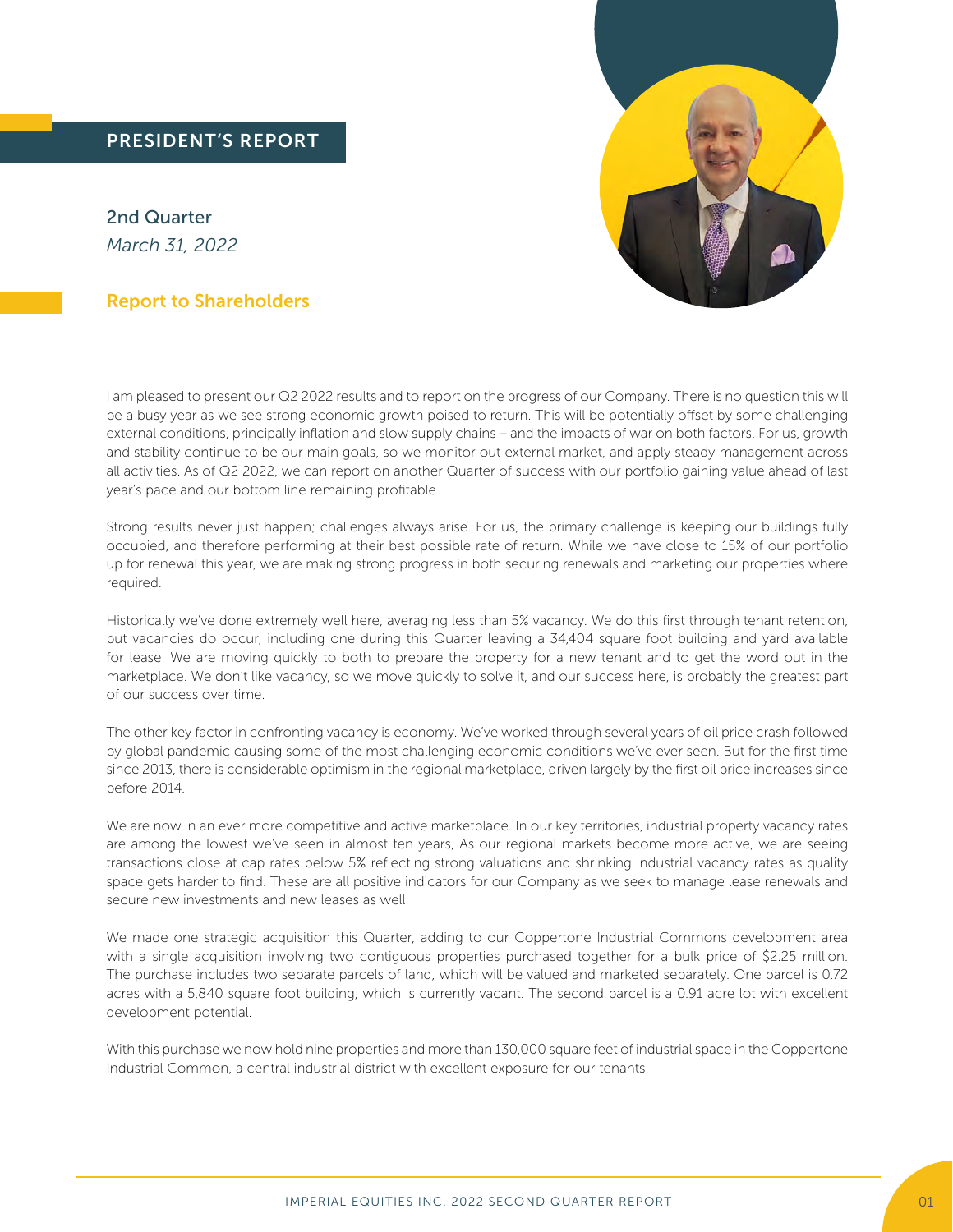We also continue to look for opportunities to expand in a market that is growing more competitive and seeing significant price escalation. We remain committed to making prudent investments that will build our portfolio by bringing in properties where we can realize strong consistent returns.

We are also now well underway with construction at one of our Fort McMurray, Alberta properties. The new construction will add approximately 33,000 additional square feet to the existing building and a new building, thereby more than doubling the leasable space at this site by early 2023.

With new construction underway, we are extremely mindful of the potential impacts of slow supply chains and increased costs. We've worked with our contractor in Fort McMurray to manage the challenges as effectively as possible, by prepurchasing materials where we were able, and by managing the project timeline to ensure the expansion to the existing building is complete first so our tenant can begin to use this space, while the balance of construction is completed. At this point we are able to manage this expansion project with existing cash, but we are mindful that we will need to consider long-term financing as we near completion so as to free up cash for new investment. For this project and for all our investments, we will continue to monitor the interest rate environment to ensure our best position.

And while interest rates and managing supply chains are key issues for us, perhaps the biggest inflationary impact we are seeing is on the costs of utilities that have spiked across the board and are especially pronounced for our industrial tenant base who conduct energy intensive work. These costs are recoverable for us so they don't outright impact our bottom line, but as they impact our tenants' cash flows, they may impact the potential to achieve lease escalations, or tenant-funded property improvements. Most importantly these escalations provide a strong impetus to accelerate our energy efficiency projects to offset some of the direct costs to our tenants, as well as improve our emissions profile.

While we are managing these challenges, we remain confident in our overall position and strong balance sheet. As noted at the end of Q1 2022, our Board approved an increase in dividends payable to our shareholders, reflecting our strong long-term optimism about our company. For Q2, 2022, we declared a quarterly dividend of \$0.02 per share reflecting this increase. This dividend was paid on April 30, 2022.

Strong economic indicators and a low-vacancy industry market are positives for our Company as we seek to close off key lease transactions this year. We are optimistic that we will be successful in managing lease renewals, securing new leases, and making our next investments. A strong market requires careful assessment of opportunity – both in terms of additions and potential timely divestments – but we are excited as we look ahead.

Finally, I was pleased to have the chance to meet virtually with many of our shareholders at our AGM in March. If you were not able to participate, I do encourage you to get in touch anytime to talk about our Company.

Sincerely,

Sine Chadi President & CEO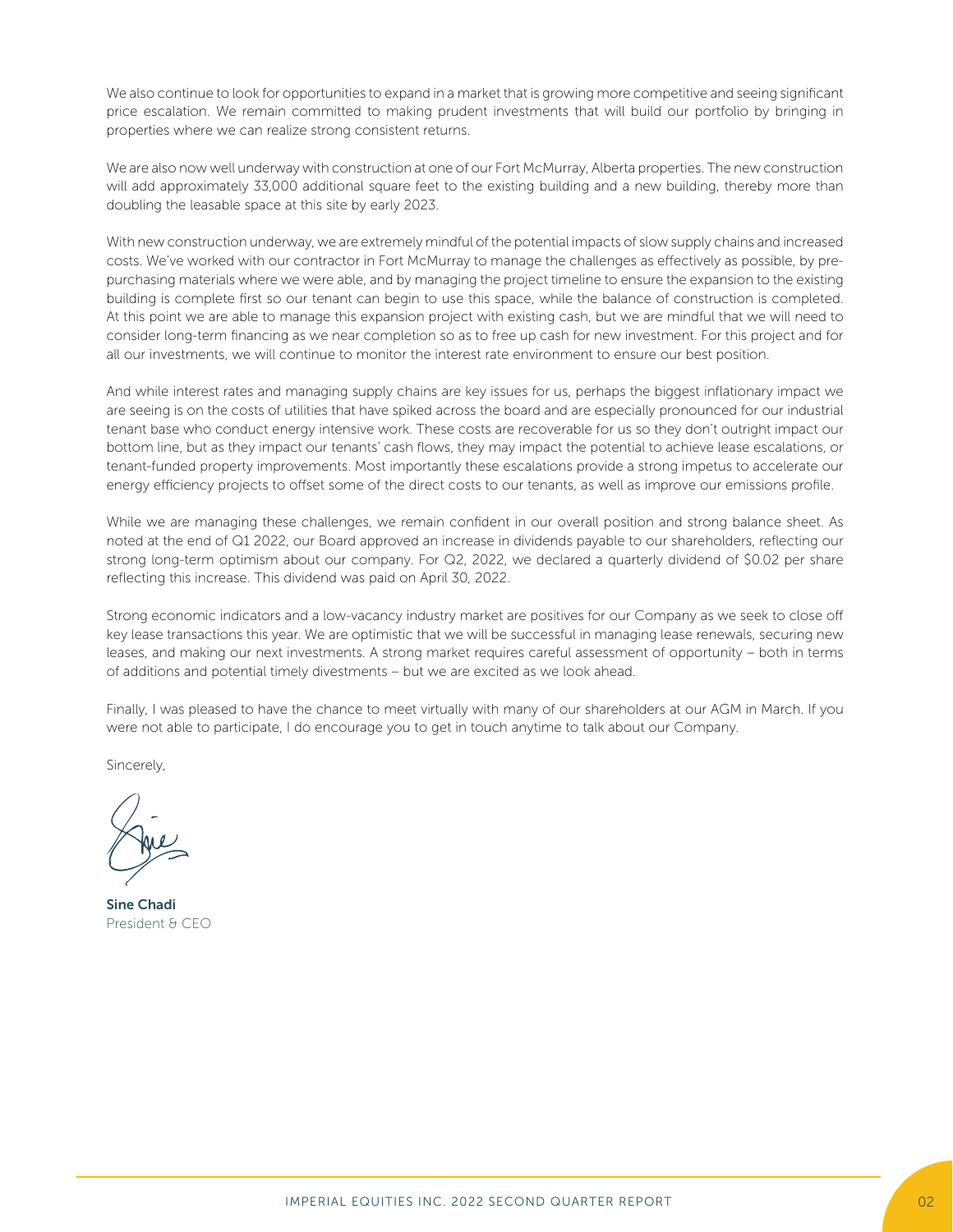

# MANAGEMENT'S DISCUSSION & ANALYSIS

for the second quarter ending March 31, 2022

IMPERIAL EQUITIES INC. 2022 SECOND QUARTER REPORT 03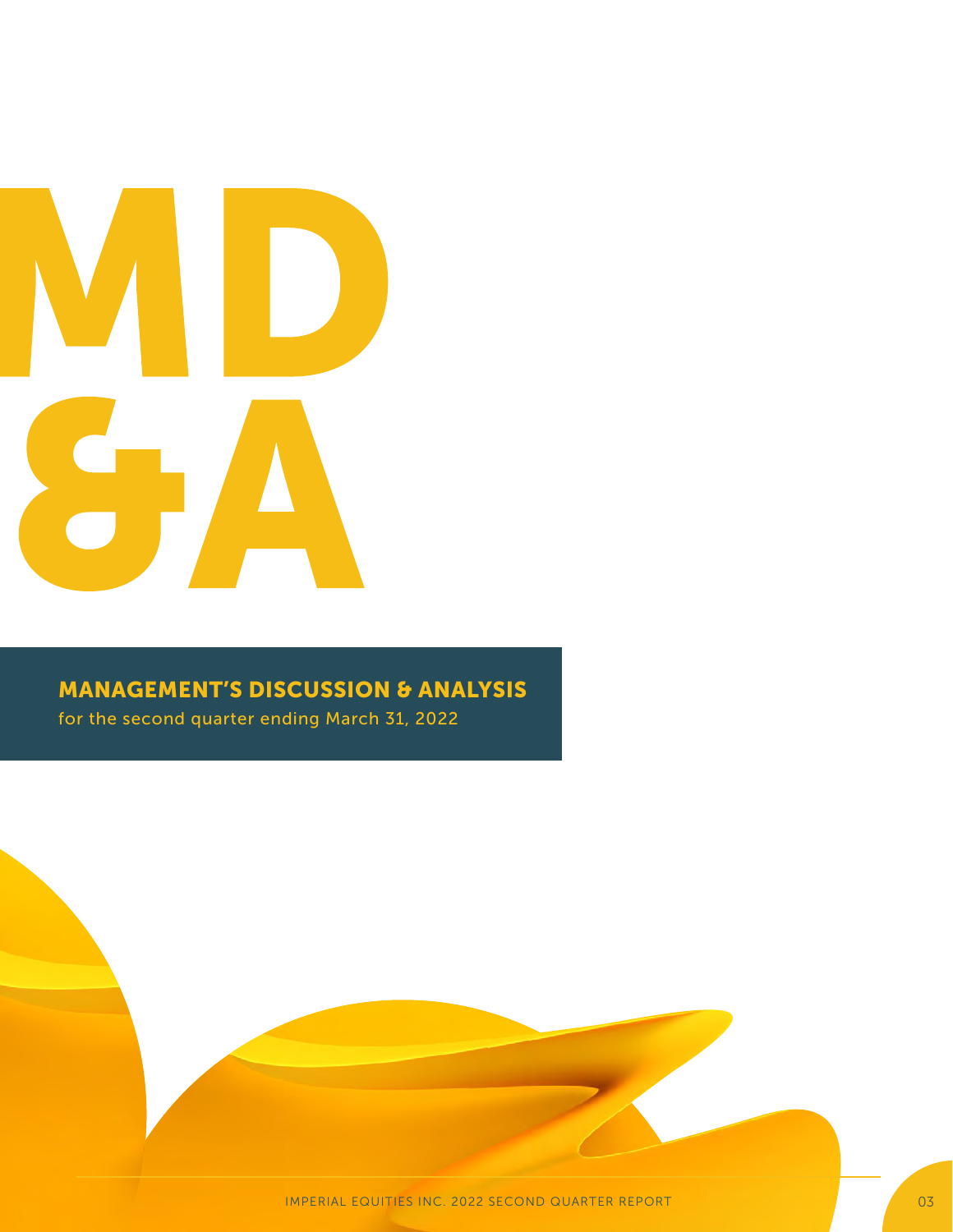# IMPERIAL EQUITIES INC. MD&A AS AT MAY 17 2022

The following Management's Discussion and Analysis ("MD&A") is intended to provide readers with an explanation of the performance of Imperial Equities Inc. ("Imperial" or "Imperial Equities" or the "Company") and its subsidiaries. This MD&A should be read in conjunction with the unaudited condensed consolidated interim financial statements for the six months ended March 31, 2022, and the related notes. Imperial Equities Inc. trades on the TSX Venture Exchange under the symbol "IEI". Additional information on the Company may be obtained by visiting www.sedar.com.

# RESPONSIBILITY OF MANAGEMENT AND THE BOARD OF DIRECTORS

Management is responsible for the information disclosed in the MD&A and is also responsible to ensure that appropriate procedures and controls exist internally that will provide reasonable assurance regarding the reliability of the Company's financial reporting and its compliance with International Financial Reporting Standards ("IFRS"). In addition, the Company's Audit Committee and Board of Directors provide an oversight role for all public financial disclosures by the Company and have reviewed and approved this MD&A and the accompanying consolidated financial statements.

# FORWARD-LOOKING INFORMATION

In our report to shareholders, Management may talk about the current economy and express opinions on future market conditions. This forward-looking information is based on Management's current assessments made based on internal expertise as well as the opinions of other professionals in this industry. While Management may consider these statements to be reasonably optimistic and favourable, the opinions and estimates of future trends are subject to risk and uncertainties. Readers are encouraged to read the risk factors identified in Note 20 of the audited consolidated financial statements and Management's Discussion and Analysis for the fiscal year ending September 30, 2021. Any forward-looking statements in this report should not be relied upon as facts, as actual results may differ from estimates.

# ADDITIONAL NON-IFRS MEASURES

Debt, unencumbered properties, operating expense recoveries, and debt to asset ratios are non-IFRS financial measures and do not have any standardized meaning prescribed by IFRS and therefore may not be comparable to similar calculations reported by other Canadian issuers.

Securities regulators require that companies caution readers that earnings and other measures adjusted to a basis other than IFRS do not have standardized meanings and are unlikely to be comparable to similar measures used by other companies.

### BUSINESS OVERVIEW

Based in Edmonton, Alberta, Imperial Equities is a publicly-traded company anchored by industrial, agricultural, and commercial properties in its targeted markets throughout Western Canada.

Annually, since operations began in 1998, Imperial Equities has achieved solid growth. The Board of Directors along with corporate Management are all vigorously and enthusiastically committed to the continued growth of the Company.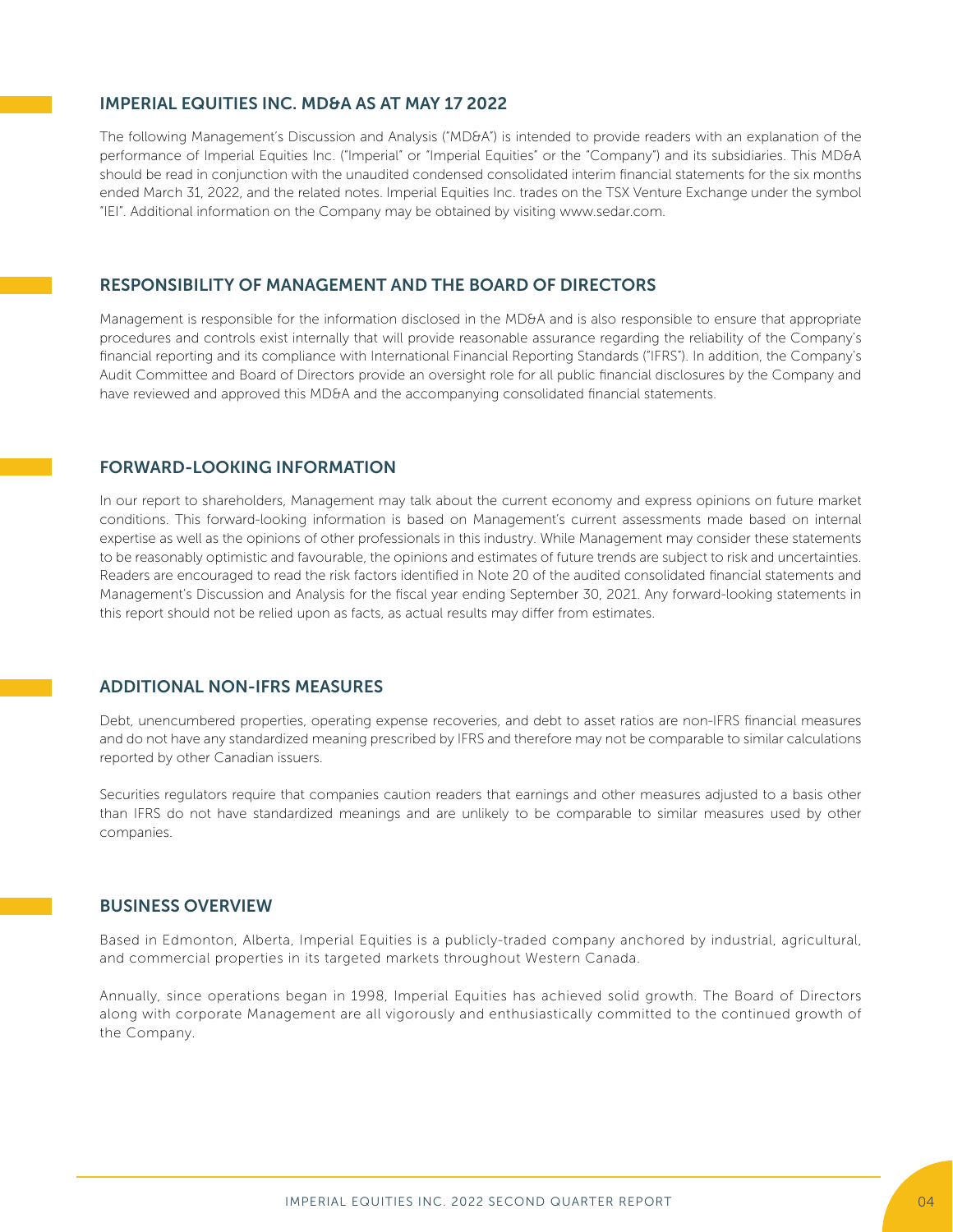# STRATEGIC DIRECTION

Imperial's team of professionals is dedicated to continuing to grow its real estate portfolio and earn value for its shareholders. The Company is focused in the real estate market throughout western Canada and is committed to continue building a strong portfolio of investment properties, through careful, strategic movement. The Company is diligent in working to towards meeting its strategic goals and objectives. For details on the Company's strategic goals and objectives, refer to Management's Discussion & Analysis for the fiscal year ended September 30, 2021.

# KEY PERFORMANCE DRIVERS

Imperial Equities continues to engage a dedicated team of professionals to manage and oversee business activities. There is a strong Board of Directors with significant real estate experience to guide and assess the Company's strategy and investment decisions. The dedication and professional experience of Imperial's Management team has helped the Company achieve positive earnings every year the Company has been in business.

Management continues to monitor the success of Imperial by measuring how well the Company delivers on its strategies and executes due diligence. This assessment includes the size of the tenant, the length of time they have been in business, their operations, and exposure to the industry in which they operate. All the performance drivers used by the Company are consistent with those outlined in Management's Discussion & Analysis for the year ended September 30, 2021.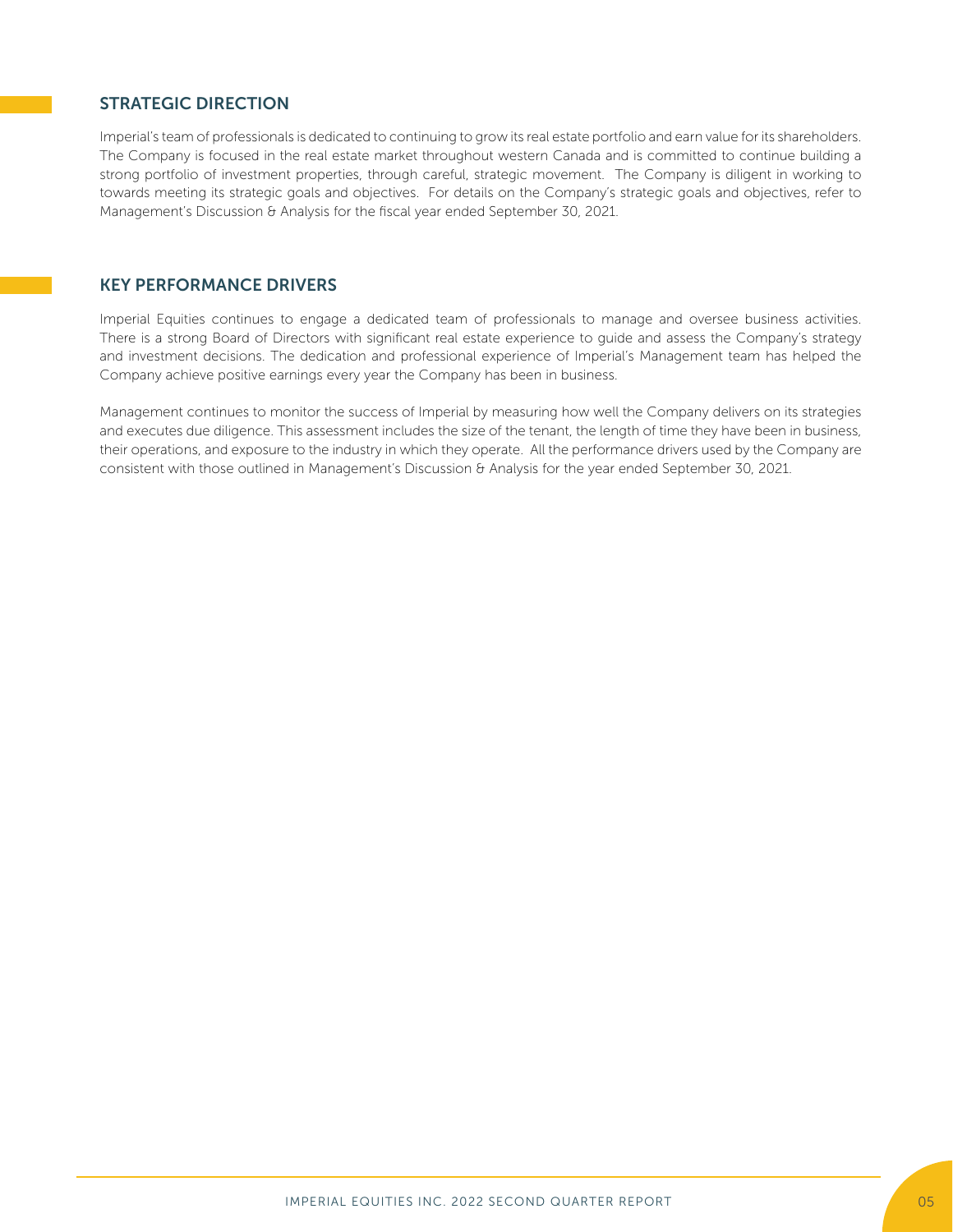# KEY PERFORMANCE INDICATORS

|                                                        | <b>Period Ending</b><br><b>March 31, 2022</b> |                | <b>Year Ending</b><br><b>September 30, 2021</b> |
|--------------------------------------------------------|-----------------------------------------------|----------------|-------------------------------------------------|
| <b>Investment Properties</b>                           |                                               |                |                                                 |
| Total number of investment properties                  |                                               | 42             | 40                                              |
| Property acquisitions during the period                |                                               | $\overline{2}$ | 3                                               |
| Property dispositions during the period                |                                               | ×,             |                                                 |
| Raw land properties held for future development        |                                               | 10             | 9                                               |
| Raw land properties under lease with tenants           |                                               | 3              | 5                                               |
| Gross leasable area (GLA) in square feet               | 1,089,843                                     |                | 1,084,003                                       |
|                                                        |                                               |                |                                                 |
| <b>Leasing Activities by Gross Leasable Area (GLA)</b> |                                               |                |                                                 |
| Lease retention                                        |                                               | 33,925         | 180,317                                         |
| New tenant leases                                      |                                               | 5,093          | 151,110                                         |
| GLA of leases expiring within twelve months            |                                               | 164,798        | 170,048                                         |
| Space available for lease                              |                                               | 44,404         | 9,264                                           |
| Average lease term to maturity in years                |                                               | 4.87           | 4.73                                            |
| <b>Building occupancy</b>                              |                                               | 95.9%          | 99.1%                                           |
|                                                        |                                               |                |                                                 |
| <b>Property Operations</b>                             |                                               |                |                                                 |
| % operating expense recoveries                         |                                               | 74%            | 82%                                             |
| Income from operations                                 | \$                                            | 6,707,141      | 13,138,345<br>\$                                |
| Investment property improvements                       | \$                                            | 523,530        | 1,973,550<br>\$                                 |
|                                                        |                                               |                |                                                 |
| <b>Financing</b>                                       |                                               |                |                                                 |
| Debt to total assets ratio                             |                                               | 52%            | 54%                                             |
| Weighted average interest rates on mortgages           |                                               | 3.19%          | 3.15%                                           |

*During the past twelve months, several properties held by the Company have been remeasured and certified to BOMA standards, hence updating the gross leasable area in the current & previous fiscal years.*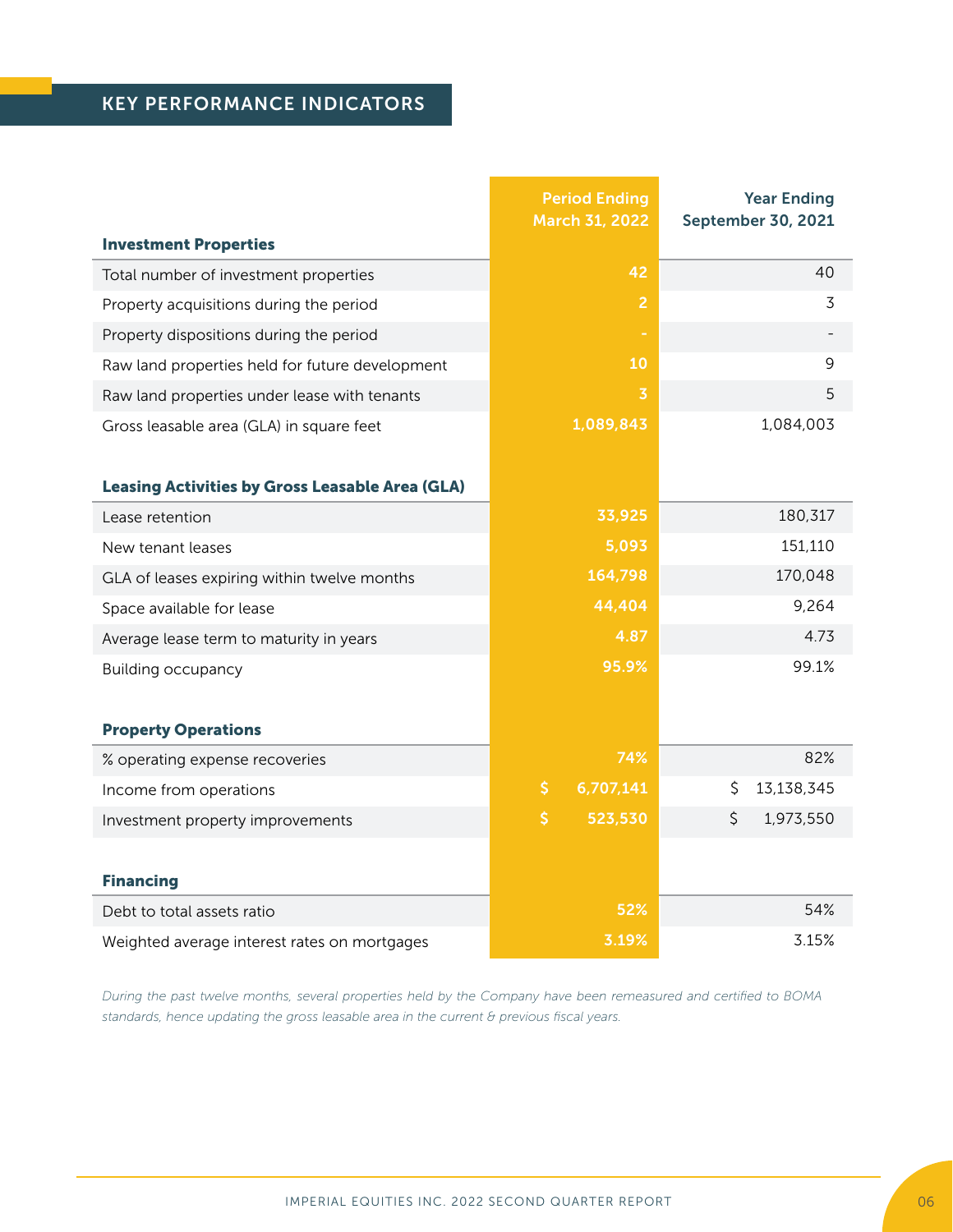### Raw land properties held for future development

- 12.9 acres in Strathcona County, AB
- 2.24 acres in NW Edmonton, AB
- 49.42 acres in Hanna, AB
- 3 acres in NW Edmonton, AB
- 1.7 acres in SE Edmonton, AB
- 1.71 Acres in SE Edmonton, AB
- 0.91 Acres in NW Edmonton, AB

### Raw land properties held for future development and leased with tenants in place

- 1.49 acres in SE Edmonton, AB, under a lease with an existing tenant
- 2 acres in NW Edmonton, AB, under a lease with an existing tenant
- 3 acres in NW Edmonton, AB, under individual leases with five tenants

Gross leasable area (GLA) – unchanged from the prior period - totalling 1,089,843 ft2 increased by net 5,840 ft2 since September 30, 2021 as a result of two acquisitions during the period.

# PROPERTY PORTFOLIO - GLA BY MUNICIPALITY

| Edmonton                 |        | 792,067 |
|--------------------------|--------|---------|
| Fort McMurray            | 51,424 |         |
| <b>Red Deer</b>          | 78,196 |         |
| Leduc                    | 41,630 |         |
| Vegreville               | 33,295 |         |
| Hanna                    | 28,891 |         |
| <b>Fort Saskatchewan</b> | 6,000  |         |
| <b>Nisku</b>             | 37,200 |         |
| Fort St. John            | 21,140 |         |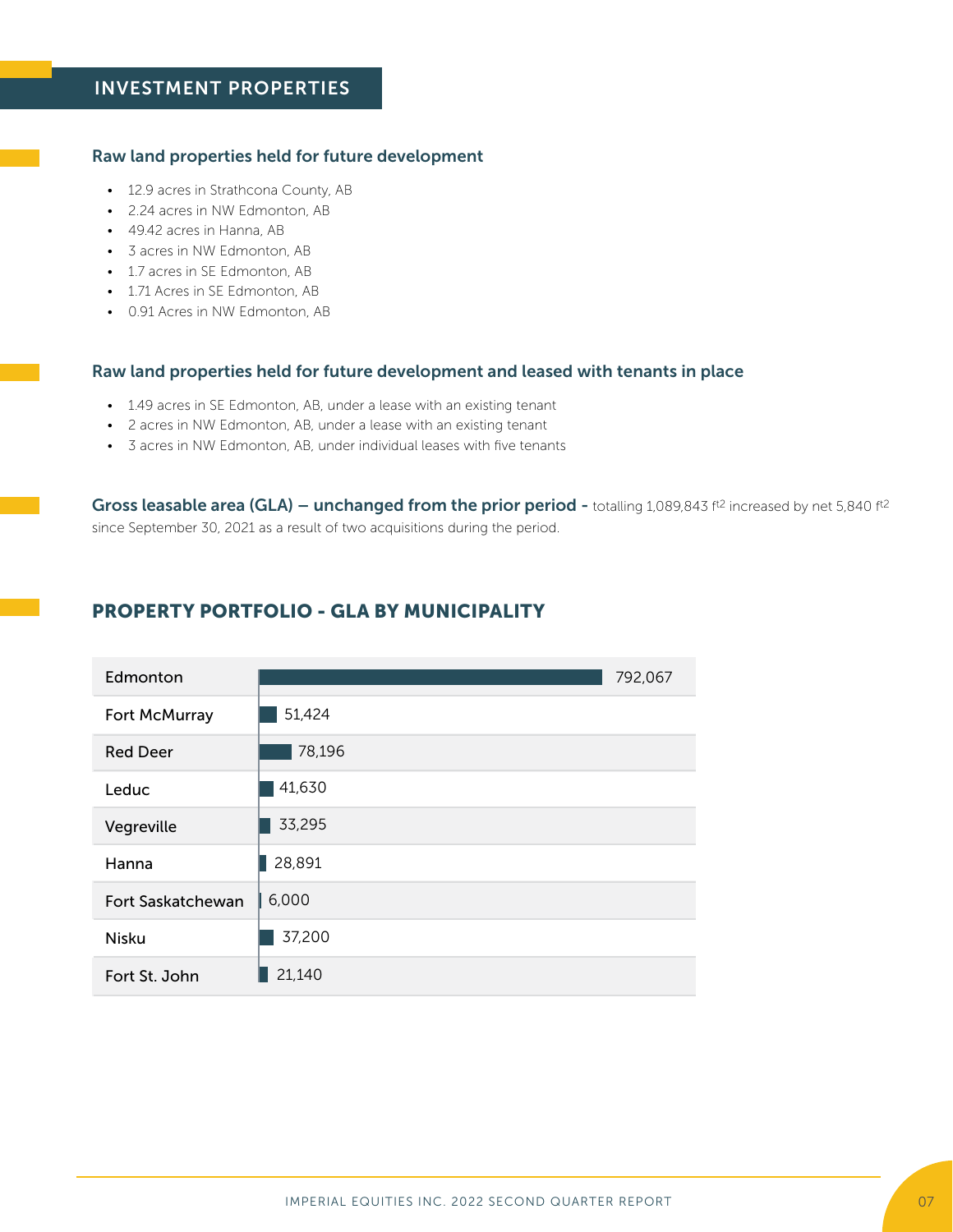# INVESTMENT PROPERTY DIVERSIFICATION



The total combined rental revenue for the agricultural division for the six-month period ending March 31, 2022 is \$451,430 (March 31, 2021 - \$445,526).

# LEASING ACTIVITIES

# NEW TENANT LEASES

# during the current period

| <b>Location</b>     | <b>GLA</b> | Rate/PSF* | <b>Lease Term</b> |
|---------------------|------------|-----------|-------------------|
| Edmonton, Alberta*  | 1.996      | \$12.00   | 60                |
| Edmonton, Alberta** | 3.097      | \$11.60   | Month to Month    |
| * per square foot   | 5,093      |           |                   |

*\*\* Gross lease*

# GLA of leases expiring in the next twelve months

As at March 31, 2022, there are eight leases that are expiring within the next 12 months with a combined total of 162,997 ft<sup>2</sup>. There is a formal lease renewal process for each lease that will commence according to the provisions of the respective lease agreements.

### Space available for lease

- $\cdot$  4,160 f<sup>t2</sup> in a multi-tenant mixed-use building
- 34,404 ft2 in a single tenant industrial building
- 5,840 ft<sup>2</sup> in a single tenant industrial building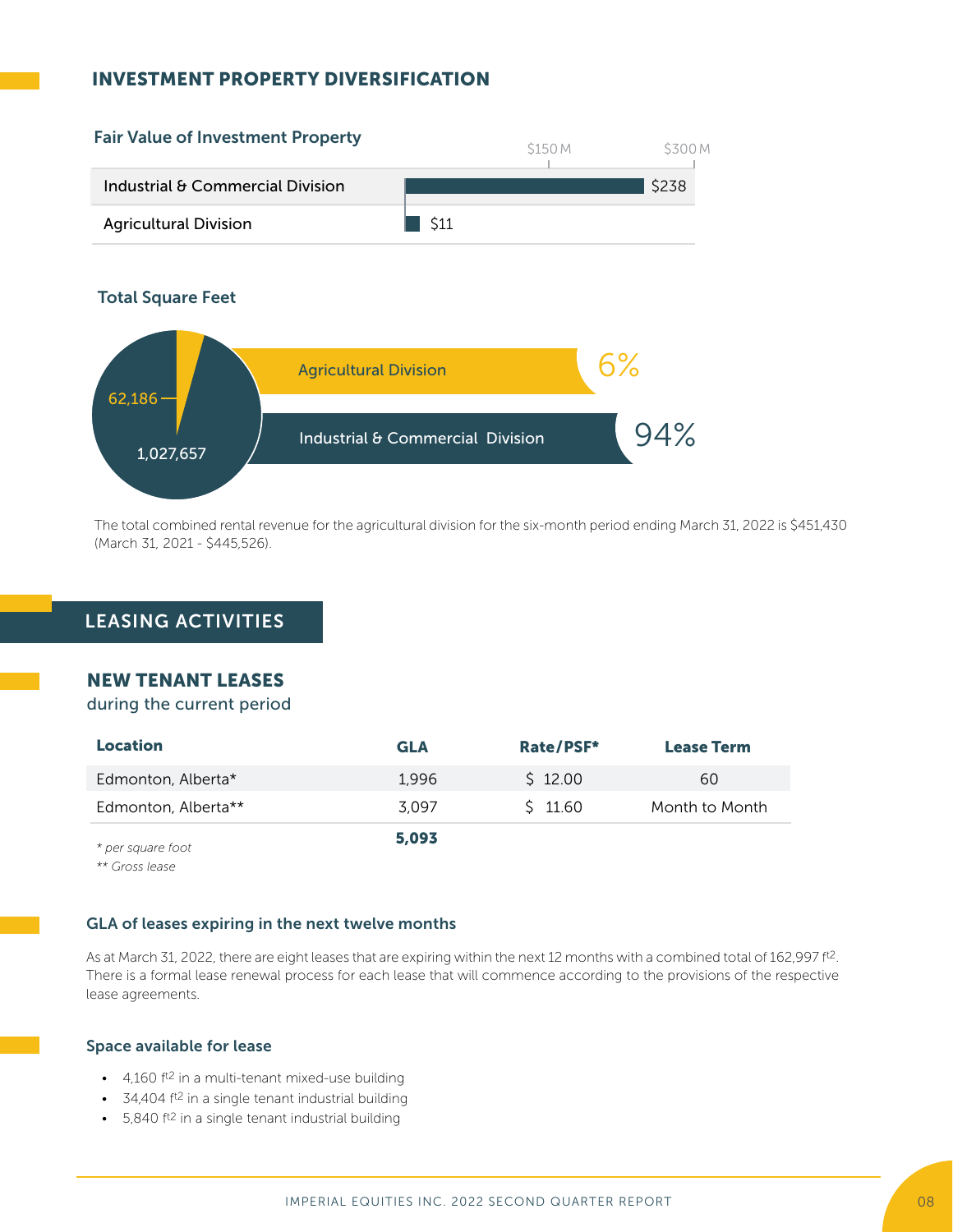# LEASE TERMS

at March 31, 2022

|                    | <b>SINGLE-TENANT BUILDINGS</b> |
|--------------------|--------------------------------|
| <b>Square Feet</b> | <b>Maturity Year</b>           |
| 3,097              | Month to Month                 |
| 125,375            | 2022                           |
| 75,151             | 2023                           |
| 119,830            | 2024                           |
| 33,295             | 2025                           |
| 76,400             | 2026                           |
| 68,904             | 2027                           |
| 116,630            | 2028                           |
| 62,224             | 2029                           |
| 41,054             | 2030                           |
| 118,305            | 2031                           |
| 34,800             | 2034                           |
| 28,891             | 2038                           |
| 903,956            |                                |

|  |  | <b>MULTI-TENANT BUILDINGS</b> |
|--|--|-------------------------------|
|  |  |                               |

| <b>Square Feet</b> | <b>Maturity Year</b> |
|--------------------|----------------------|
| 3,000              | 2022                 |
| 2,498              | 2023                 |
| 21,127             | 2024                 |
| 62,903             | 2025                 |
| 1,996              | 2027                 |
| 11,944             | 2030                 |
| 38,015             | 2031                 |
| 141,483            |                      |

Total GLA of in-place leases: 1,045,439 GLA available for lease: 44,404

Total GLA at March 31, 2022: 1,089,843

Total average lease term to maturity 4.84 years

At March 31, 2022, the 12-month occupancy rate is 95.9% (September 30, 2021 – 99.1%). This is as a result of a singletenant building becoming vacant during the period with a leasable area of 34,404 ft2. The property had a lease with an expiry date of March 31, 2022. Additionally, the investment property purchased during the period with 5,840 sf2 is currently vacant, which contributes to the decrease in occupancy rate from the year ended September 30, 2021. All vacant spaces continue to be actively marketed for lease.

The risk to the Company when a tenant does not renew a lease is that the Company has to absorb the ongoing operating costs of vacant space. These costs include property taxes, insurance, utilities, and any maintenance items. If a single-tenant building becomes vacant, additional vacancy costs could include mortgage payments, if applicable. Management works closely with tenants to maintain high retention rates, primarily through responsive and pro-active property management, which ensures their leased space in the building, and the exterior parking lot and landscaping, are all well maintained.

This work helps the Company meet its main goal: to maximize the revenue of each asset in its region.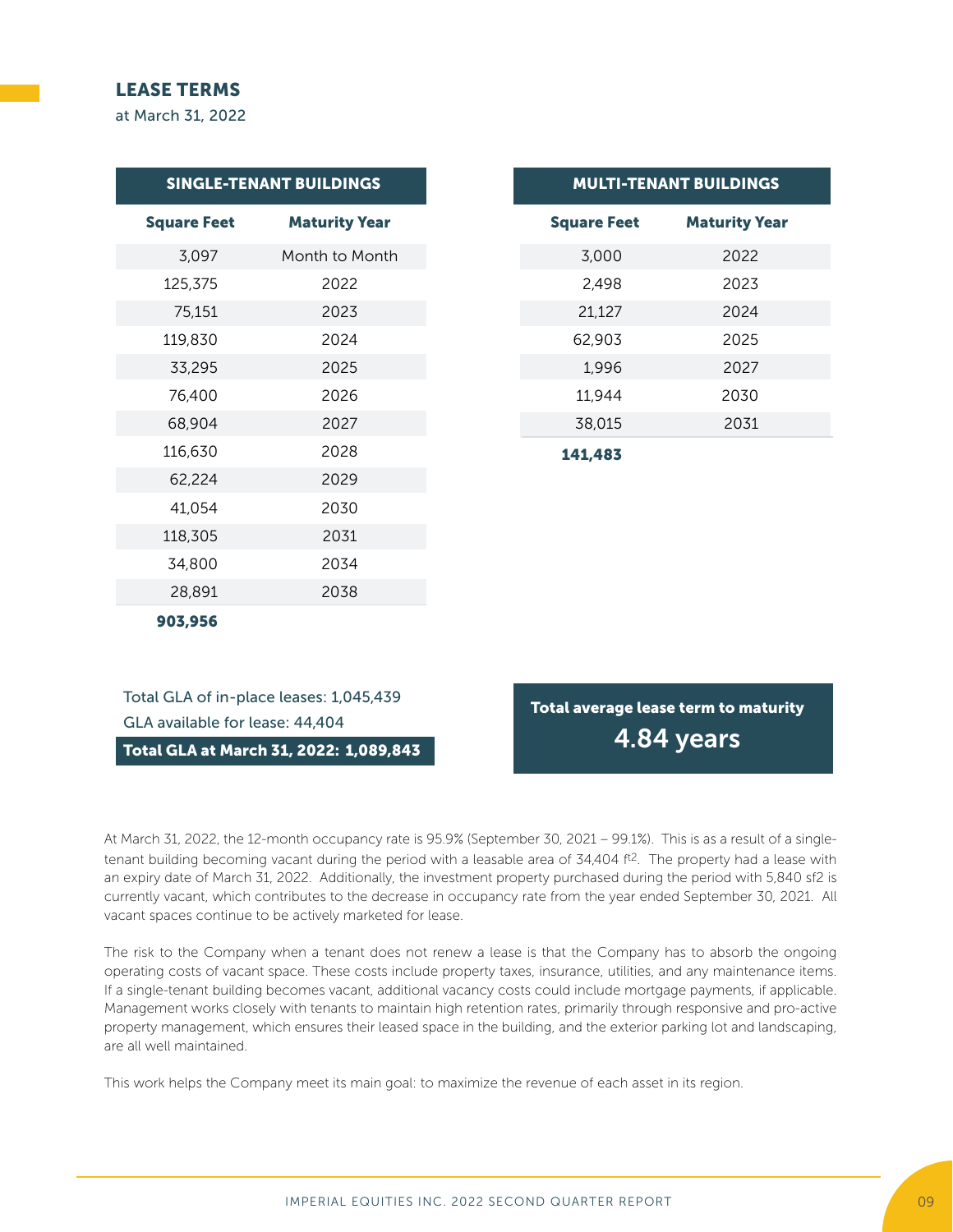| <b>AVERAGE ANNUAL LEASE RATES</b>     |             |    |         |
|---------------------------------------|-------------|----|---------|
| per City, per square foot at March 31 | 2022        |    | 2021    |
| Edmonton, Alberta                     | Ŝ.<br>10.40 | Ŝ. | 10.39   |
| Red Deer, Alberta*                    | \$22.75     | Š. | 22.75   |
| Fort Saskatchewan, Alberta*           | \$37.57     |    | \$36.83 |
| Fort McMurray, Alberta                | \$46.98     |    | \$43.60 |
| Leduc, Alberta                        | \$17.66     |    | \$15.70 |
| Hanna, Alberta                        | Ŝ.<br>19.55 | Ś. | 19.36   |
| Nisku, Alberta                        | \$13.26     |    | \$13.00 |
| Vegreville, Alberta                   | Ś<br>7.18   | Ś. | 7.18    |
| Fort St. John, British Columbia       | 14.75       | Ś  |         |

*\* Leases include a large land component which skews the average rate per square foot*

| <b>PROPERTY OPERATIONS</b>                 |    |                   |                       |  |
|--------------------------------------------|----|-------------------|-----------------------|--|
|                                            |    | Six months ending | Year ending           |  |
|                                            |    | March 31,<br>2022 | September 30,<br>2021 |  |
| Property tax and insurance recoveries      | Ŝ. | 1.432.007         | \$2,728,491           |  |
| Operating expense recoveries               |    | 668,452           | 1,346,245             |  |
|                                            | S. | 2,100,459         | \$4,074,736           |  |
| Total property operating expenses          |    | 2,829,394         | 4,971,156             |  |
| % of property operating expense recoveries |    | 74%               | 82%                   |  |

During the current six-month period, the recovery percentage was reduced to 74%. Management expended approximately \$139,009 relating to deferred maintenance on a building which was acquired in the prior fiscal year, additionally, the Company expended a further \$109,381 on repairs to two of its existing properties. These expenditures were not recovered as part of the occupancy cost recoveries but will be recovered by the Company as additional rent over the term of their respected leases.

Recovery percentages may vary each quarter depending on property taxes, utilities, snow removal, lawn care, and other seasonal expenditures. Management ensures operating expense recoveries are accurately recorded, recovered, and budgeted for the subsequent year.

Income from operations is a measure of funds available to service the debt repayments on financing, provide cash for capital expenditures on the properties, and fund further growth.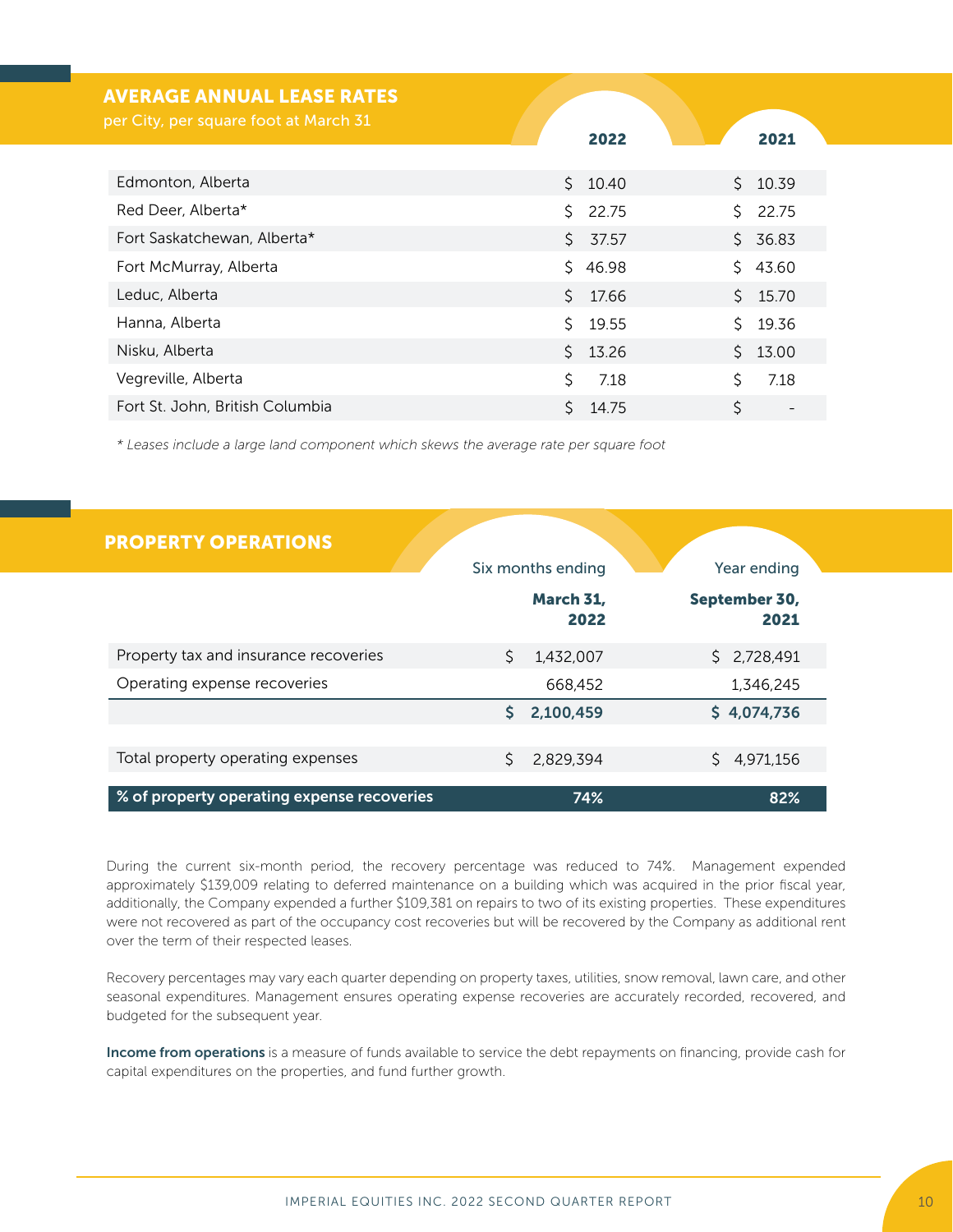|                                                    | Six months ending<br>March 31,<br>2022 | Year ending<br>September 30,<br>2021 |
|----------------------------------------------------|----------------------------------------|--------------------------------------|
| Income from operations                             | \$6,707,141                            | \$13,138,345                         |
| Less: Interest on financing*                       | 2.053.055                              | 4,344,996                            |
| Less: Principal instalments on mortgages           | 3.553.275                              | 6,976,104                            |
| Funds available for property improvements & growth | \$1,100,811                            | 1,817,245                            |

*\*Interest on financing includes capitalized interest and excludes interest income and amortization of deferred finance fees.*

| <b>INVESTMENT ON</b><br><b>PROPERTY IMPROVEMENTS</b> | Six months ending        | Year ending           |
|------------------------------------------------------|--------------------------|-----------------------|
|                                                      | <b>March 31,</b><br>2022 | September 30,<br>2021 |
| <b>Total property improvements</b>                   | 523,530                  | 1,973,550             |

As at March 31, 2022, the Company entered into a construction contract to build an additional 33,200 ft<sup>2</sup> of industrial space on one of its investment properties in Fort McMurray, Alberta. The total contract price is \$8,600,000. As of this Q2, the Company has paid approximately 6% of the contract price.

During the prior year, the Company made improvements to two large yards by installing geotechnical fabric and resurfacing with recycled crushed concrete. Work also commenced and was completed on another building that had extensive renovations to its exterior as well as a new showroom and service center. Property improvements additionally included design fees for new projects and continued interior and exterior maintenance on the buildings.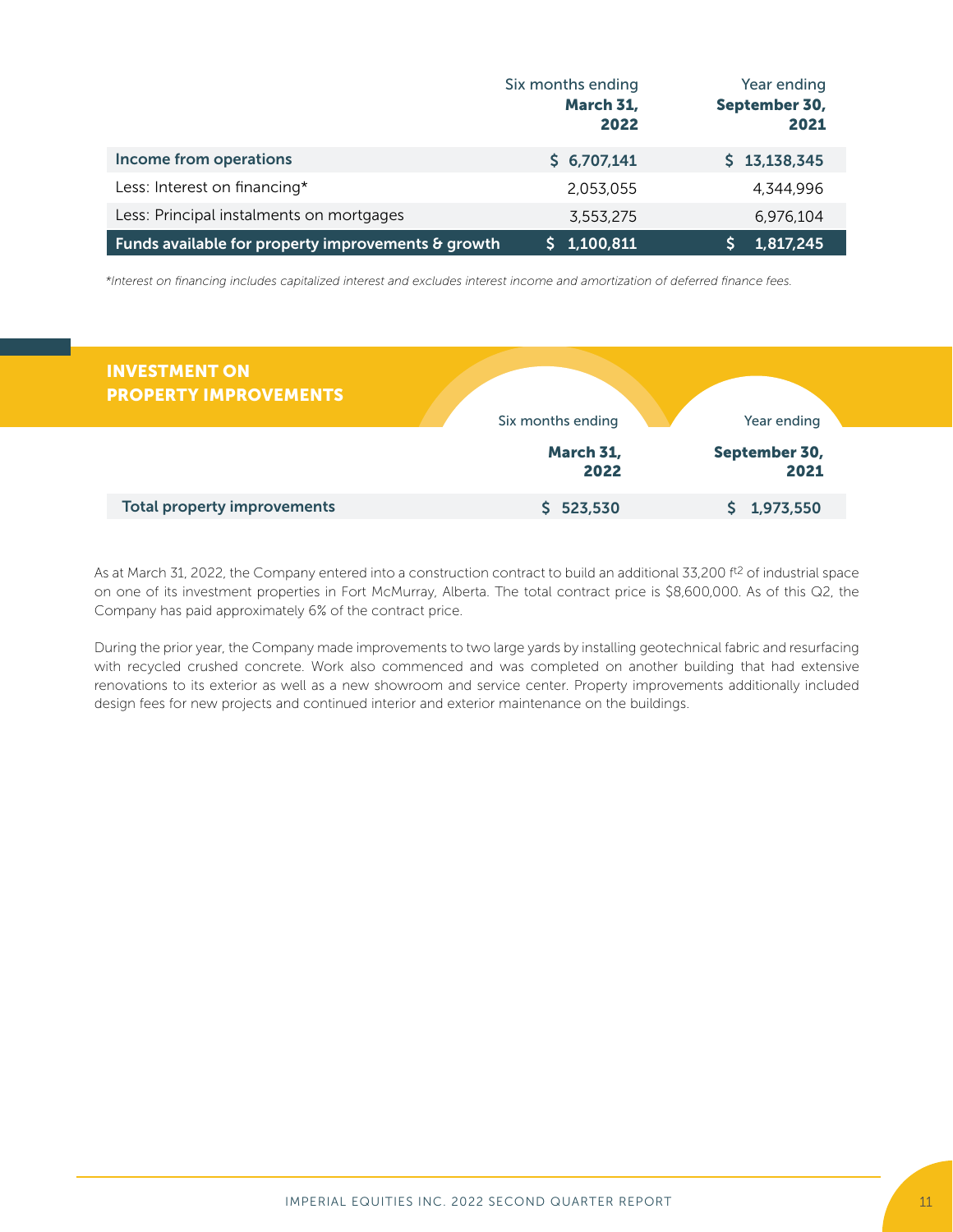# FINANCING

Debt, and unencumbered properties, are non-IFRS financial measures and do not have any standardized meaning prescribed by IFRS and therefore may not be comparable to similar calculations reported by other Canadian issuers.

Management considers the ratio of debt to assets to be useful for evaluating the leverage the Company may have on its investment properties to assess its debt position and to consider additional financing opportunities if any.

|                                      | Six months ending<br>March 31,<br>2022 | Year ending<br>September 30,<br>2021 |
|--------------------------------------|----------------------------------------|--------------------------------------|
| <b>Investment properties</b>         | Ś<br>248,440,055                       | \$244,943,895                        |
| Mortgages excluding transaction fees | 111,987,981                            | 108,736,618                          |
| Other financing                      | $\overline{\phantom{0}}$               | 3,800,000                            |
| Bank operating facilities            | 16,826,865                             | 20,360,492                           |
| <b>Debt</b>                          | \$<br>128,814,846                      | Š.<br>132,897,110                    |
|                                      |                                        |                                      |
| Ratio of debt to assets              | 52%                                    | 54%                                  |

The Company continues to enjoy a good relationship with its lenders and has been able to renew mortgages as they come due and place new conventional financing on acquisitions. Unencumbered properties at March 31, 2022, have fair values of \$24,788,517 (September 30, 2021 - \$21,816,843).

Weighted average interest rates on the mortgages have increased to 3.19% at March 31, 2022 from 3.15% at September 30, 2021, as three mortgages totalling \$16,196,345 were renewed during the period at interest rates ranging between 2.930- 3.310%; higher than the average interest rates for mortgages renewed during fiscal 2021.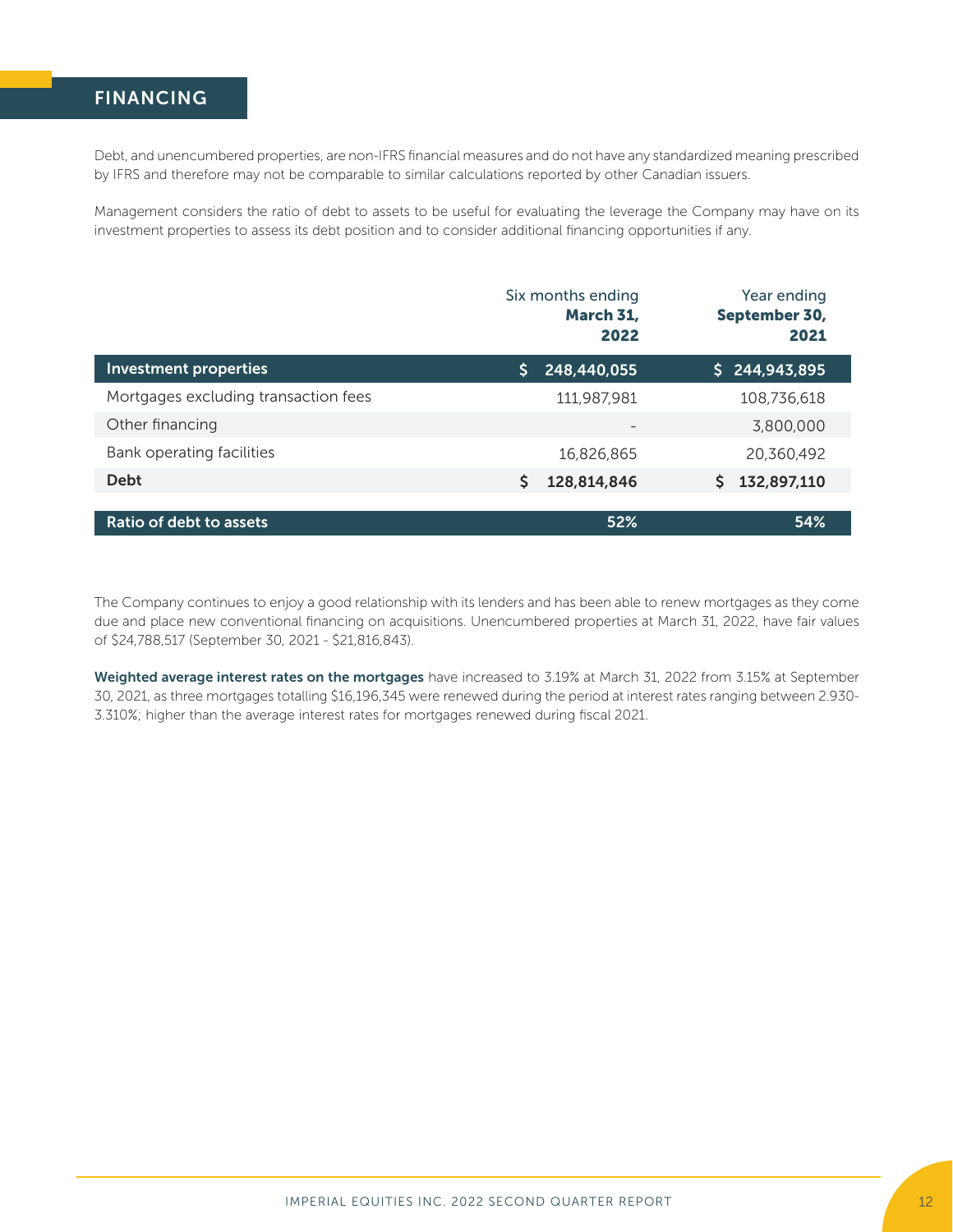

The following table details the mortgage activities during the current year.

| <b>Maturity</b><br><b>Date</b> | Rate   | <b>Principal</b><br><b>Balance</b><br>Sep. 30'21 | <b>Mortgages</b><br>Advanced/<br><b>Assumed</b> | $Y-T-D$<br><b>Principal</b><br><b>Payments</b> | <b>Principal</b><br>Paid on<br><b>Maturity</b> | <b>Principal</b><br><b>Balance</b><br>Mar 31'22 |
|--------------------------------|--------|--------------------------------------------------|-------------------------------------------------|------------------------------------------------|------------------------------------------------|-------------------------------------------------|
| 01-Sep-21                      | 3.000% | \$<br>2,500,000                                  | $\overline{\phantom{a}}$                        | $\zeta$                                        | \$2,500,000                                    | \$                                              |
| 01-Jun-22                      | 2.730% | 1,802,612                                        |                                                 | 105,217                                        |                                                | 1,697,395                                       |
| 01-Dec-22                      | 3.670% | 3,274,254                                        |                                                 | 118,855                                        |                                                | 3,155,398                                       |
| 01-Dec-22                      | 3.671% | 2,974,825                                        |                                                 | 107,980                                        |                                                | 2,866,846                                       |
| 01-Feb-23                      | 3.750% | 1,800,247                                        |                                                 | 63,892                                         |                                                | 1,736,355                                       |
| 01-Apr-23                      | 1.860% | 3,478,861                                        |                                                 | 104,252                                        |                                                | 3,374,609                                       |
| 01-Oct-23                      | 3.950% | 270,036                                          |                                                 | 62,816                                         |                                                | 207,219                                         |
| 01-Oct-23                      | 4.090% | 5,354,849                                        |                                                 | 173,531                                        |                                                | 5,181,317                                       |
| 01-Nov-23                      | 4.330% | 3,684,371                                        |                                                 | 116,611                                        |                                                | 3,567,759                                       |
| 01-Dec-23                      | 4.648% | 4,407,669                                        |                                                 | 135,550                                        |                                                | 4,272,119                                       |
| 01-Jan-24                      | 4.300% | 2,057,447                                        |                                                 | 90,743                                         |                                                | 1,966,704                                       |
| 01-Jan-24                      | 4.300% | 1,632,895                                        |                                                 | 72,019                                         |                                                | 1,560,876                                       |
| 01-Apr-24                      | 2.110% | 4,035,050                                        |                                                 | 118,682                                        |                                                | 3,916,368                                       |
| 01-Aug-24                      | 3.300% | 9,064,479                                        |                                                 | 284,242                                        |                                                | 8,780,237                                       |
| 01-Nov-24                      | 3.555% | 8,038,382                                        |                                                 | 242,024                                        |                                                | 7,796,358                                       |
| 01-Feb-25                      | 3.310% | 5,000,983                                        |                                                 | 205,280                                        |                                                | 4,795,702                                       |
| 01-Feb-25                      | 3.420% | 4,586,347                                        |                                                 | 136,127                                        |                                                | 4,450,220                                       |
| 01-Apr-25                      | 2.310% | 4,874,751                                        |                                                 | 153,783                                        |                                                | 4,720,969                                       |
| 01-Aug-25                      | 2.837% | 3,764,283                                        |                                                 | 111,243                                        |                                                | 3,653,041                                       |
| 01-Apr-26                      | 2.675% | 2,622,407                                        |                                                 | 108,004                                        |                                                | 2,514,404                                       |
| 01-Jul-26                      | 2.710% | 11,173,373                                       |                                                 | 307,647                                        |                                                | 10,865,726                                      |
| $01$ -Jul-26                   | 2.710% | 5,846,820                                        |                                                 | 160,986                                        |                                                | 5,685,835                                       |
| 01-Oct-26                      | 2.940% | 6,335,332                                        | 9,500,000                                       | 211,610                                        | 6,335,332                                      | 9,288,390                                       |
| 01-Nov-26                      | 2.930% | 4,860,030                                        | 11,000,000                                      | 195,931                                        | 4,860,030                                      | 10,804,069                                      |
| 11-Jun-29                      | 3.480% | 5,296,315                                        |                                                 | 166,251                                        |                                                | 5,130,064                                       |
|                                |        | \$108,736,617                                    | \$20,500,000                                    | \$3,553,274                                    | \$13,695,362                                   | \$111,987,981                                   |

All mortgages are secured by a first charge over the related investment property and a general assignment of rents, insurance, and site-specific goods and chattel paper.

The Company's two bank operating facilities are secured with specific revenue-producing properties.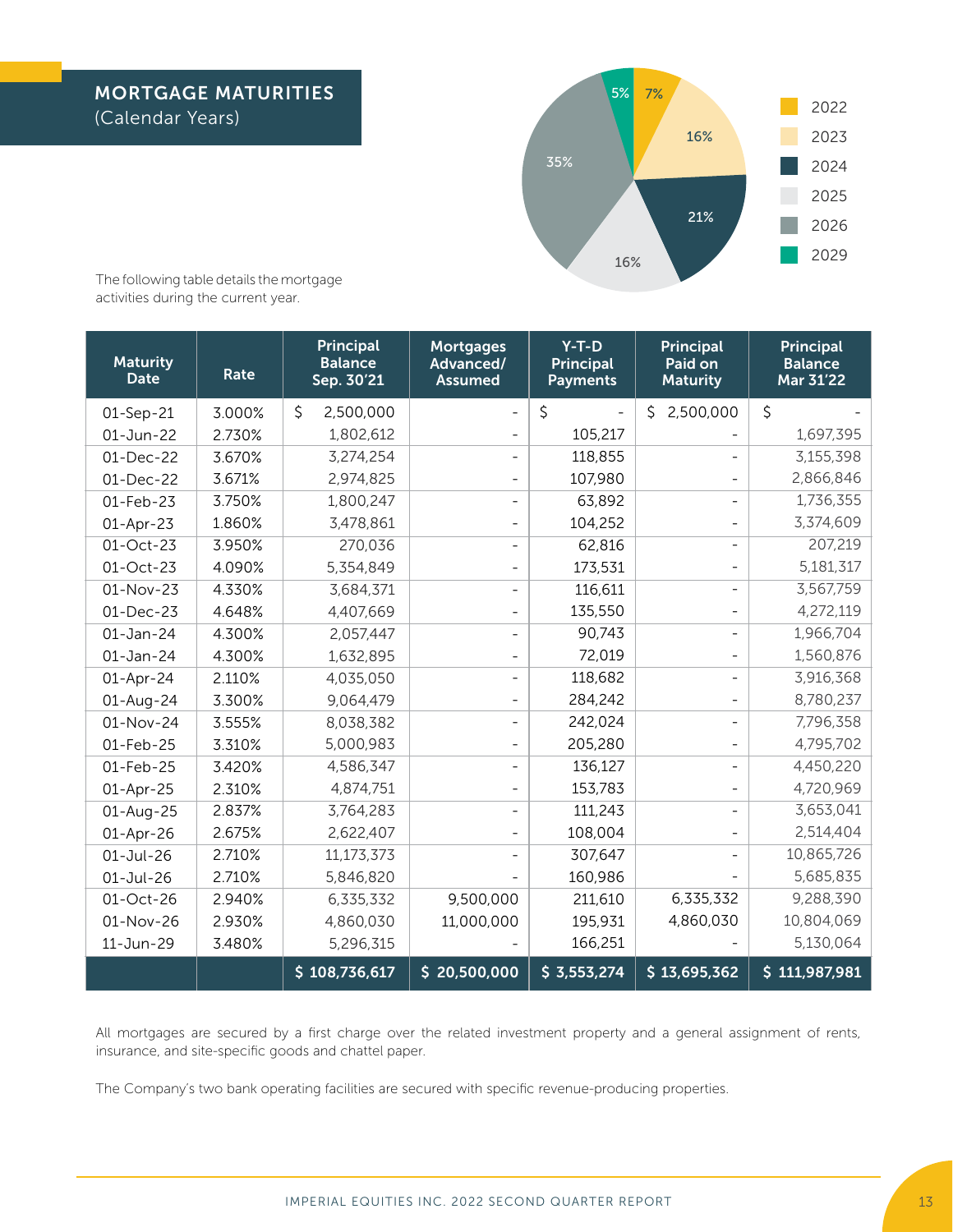# ACTIVITY DURING THE PERIOD

During the six-month period ended March 31, 2022, the Company acquired two investment properties in Edmonton, Alberta for a purchase price of \$2,250,000 comprising of two contiguous parcels of land. Once parcel is 0.72 acres with a 5,840 sf2 industrial building, and the second parcel is a vacant 0.91 acre lot.

The Company's leasing activities resulted in new leases for  $5.093$   $ft<sup>2</sup>$  of previously vacant space noted in the prior fiscal year.

Due to the low interest rate environment in late 2021, the Company focused on using proceeds generated from mortgage refinancing at lower interest rates to repay higher interest debt (such as its operating facilities and other financing). The balances outstanding on operating facilities and other financing have decreased in the current period by \$7,333,627 – representing 5% of total outstanding debt. As at March 31, 2022, all Other Financing debt along with any accrued interest have been fully repaid.



PERFORMANCE RESULTS

Rental revenue is higher during the current six-month period in comparison with the comparative period of Q2 2021 a result of revenue from new leases on three additional properties purchased since Q2 2021.

The increase in income from operations is correlated to the increase in rental revenue during the current period.

Net income is higher during this six-month period in comparison to the six months ended March 31, 2022. This is as a result of net fair value gains of \$974,094 on investment properties in comparison to net fair value gains of \$512 in the comparative period.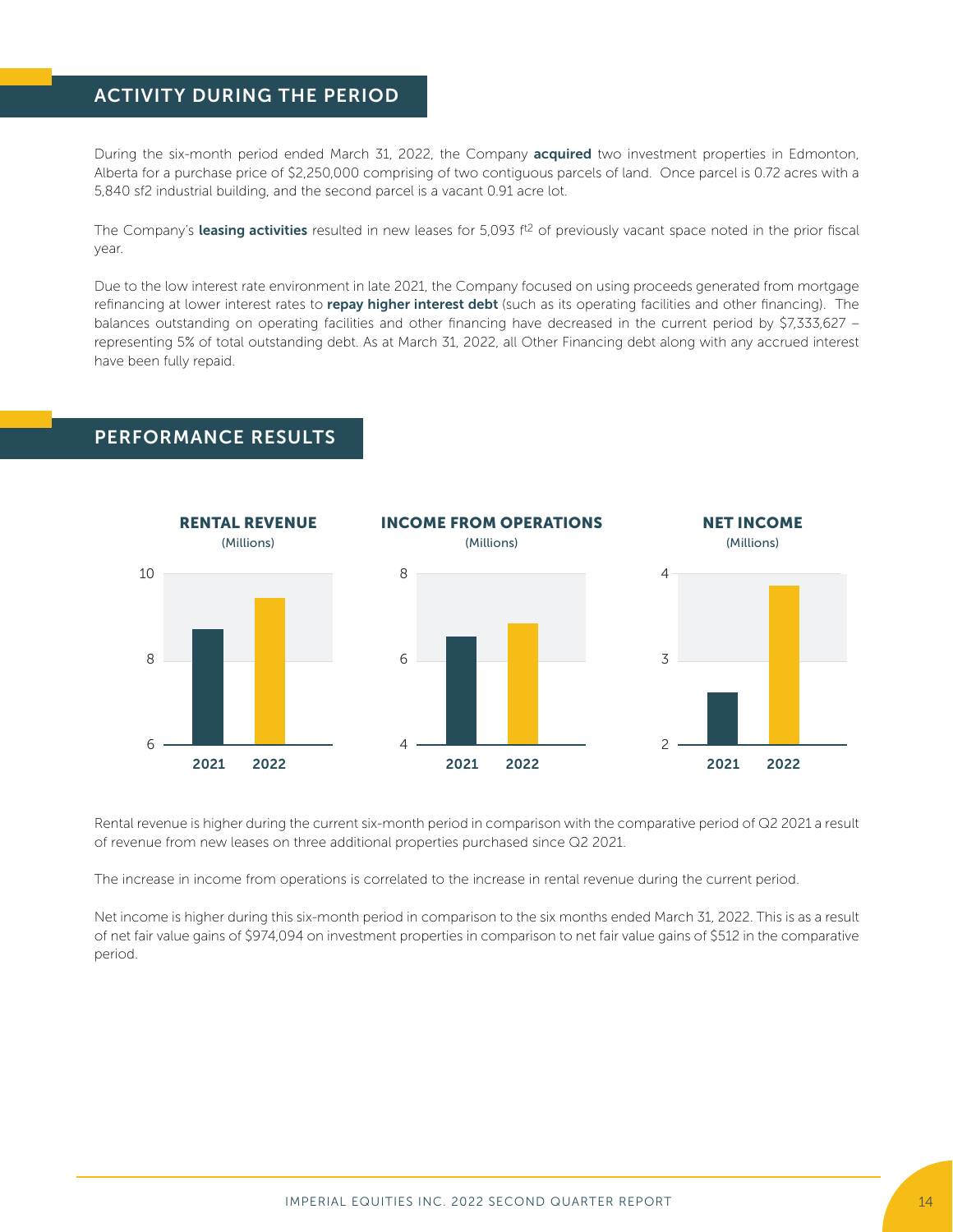

# FAIR MARKET VALUE OF INVESTMENT PROPERTIES

(Millions)

Increase in fair value of investment properties from Q4 2021, is as a result of property acquisitions during the period amounting to \$2,250,000 in addition to valuation gains of \$974,094.

Valuation net gains from investment property are the result of valuing the properties at current fair market values at each reporting date. Values are determined by Management using the actual annual contracted subsequent year's revenue stream, less a vacancy, and structural reserve allowance, applying a capitalization rate to this normalized income, and deriving a fair value. Capitalization rates are used to estimate fair market value and consider many factors, including but not limited to: location, size of land, site coverage, strength of the tenant, term of the lease, lease rate, age of the building, size of the building, construction of the building and any unique features of the building. Given that not all industrial properties are the same, Management will apply these factors to each property in determining a capitalization rate. If a property has all favorable factors, the valuation will likely be calculated using the low end of the capitalization rate range.

Lower capitalization rates are applied to the Company's Class A buildings that have strong tenants, long-term leases and are typically newer construction. Higher capitalization rates apply to the Company's older buildings and take into consideration whether the property is multi-tenanted, the condition of the building, the strength of the tenants, the site coverage, and the location of the property.

At each reporting date, this calculation method is performed on all the investment properties except for vacant land, and land under lease. Vacant land held for development is valued using Management's research of similar vacant lands that have been sold recently or are available for sale. Land under lease with tenants is valued at the fair value of similar vacant land in the area.

The Company continues to increase its investment property portfolio each year by acquiring properties with a view towards capital appreciation. Affecting operations for each quarter are the fair valuations of investment properties.

| 2022           | 2022      | 2021 | 2021                                                                                          | 2021           | 2021 | 2020        | 2020           |
|----------------|-----------|------|-----------------------------------------------------------------------------------------------|----------------|------|-------------|----------------|
| Q <sub>2</sub> | $\rm Q1$  | Q4   | Q3                                                                                            | Q <sub>2</sub> | Q1   | Q4          | Q <sub>3</sub> |
| S 379.994      | \$594,100 |      | $\frac{1}{2}$ (714,103) $\frac{1}{2}$ 2,399,494 $\frac{1}{2}$ 152,745 $\frac{1}{2}$ (152,233) |                |      | \$ (74,228) | \$ (992, 868)  |

Net valuation gains (losses) per quarter: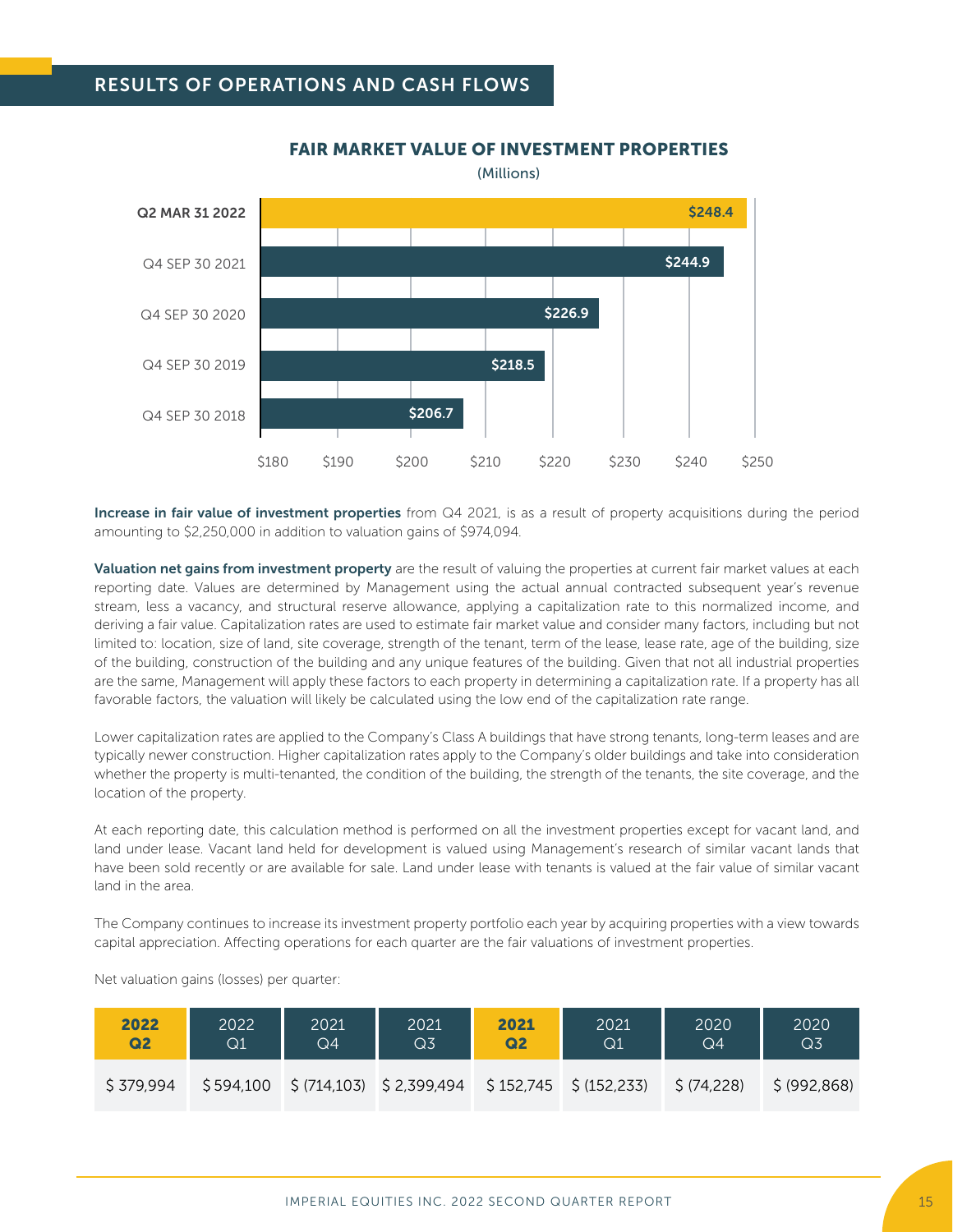When valuing the investment properties at fair value, all other inputs being equal, an increase in property revenue for the ensuing twelve months will have a positive impact on the fair values and a decrease in revenue will have a negative impact. When interest rates are low, investors are more likely to expand their portfolios, creating a healthy, competitive environment in which to acquire property, which will keep the cap rates very competitive. Management marginally increases the cap rates on some of the properties where the Company believes property values and lease rates have decreased as a result of a lower demand and owners eager to lease up vacant buildings. Some properties' cap rates were increased to maintain existing values, despite increased contracted revenue streams which would otherwise drive the value upwards.

# INVESTMENT PROPERTY CAP RATES

|                                   | <b>March 31, 2022</b>         |                                  |                              |                               | <b>September 30, 2021</b>        |
|-----------------------------------|-------------------------------|----------------------------------|------------------------------|-------------------------------|----------------------------------|
| <b>Location</b>                   | <b>Total</b><br><b>GLA sf</b> | <b>Range Cap</b><br><b>Rates</b> | <b>Rate</b><br><b>Change</b> | <b>Total</b><br><b>GLA sf</b> | <b>Range Cap</b><br><b>Rates</b> |
| Edmonton, Alberta                 | 747,663                       | $4.27 - 7.00\%$                  | ⇔                            | 776,963                       | $4.27 - 7.00\%$                  |
| Red Deer, Alberta                 | 78,196                        | $6.10 - 6.55%$                   | ↟                            | 78,196                        | $6.10\% - 6.52\%$                |
| Fort Saskatchewan, Alberta        | 6,000                         | 6.47%                            | 个                            | 6,000                         | 6.44%                            |
| Fort McMurray, Alberta            | 51,424                        | $6.14 - 6.65%$                   | ♠                            | 51,424                        | $6.14 - 6.60%$                   |
| Leduc, Alberta                    | 41,630                        | 6.50%                            | $\leftrightarrow$            | 41,630                        | 6.50%                            |
| Vegreville, Alberta               | 33,295                        | 8.00%                            | ⇔                            | 33,295                        | 8.00%                            |
| Nisku, Alberta                    | 37,200                        | 6.50%                            | $\leftrightarrow$            | 37,200                        | 6.50%                            |
| Hanna, Alberta                    | 28,891                        | 7.00%                            | ⇔                            | 28,891                        | 7.00%                            |
| Fort St. John, British Columbia   | 21,140                        | 8.50%                            | ┺                            | 21,140                        | 9.34%                            |
|                                   | 1,045,439                     |                                  |                              | 1,074,739                     |                                  |
| Available for lease, Edmonton, AB | 44,404                        |                                  |                              | 9,264                         |                                  |
| <b>Total GLA square feet</b>      | 1,089,843                     |                                  |                              | 1,084,003                     |                                  |

Some of the leases have rental rate escalations throughout their terms and the Company has increased the cap rates on those properties to keep the value of the properties at current market rates, despite the increase in rent. Cap rates in Fort St. John have decreased as a result of repairs and improvements the Company has made to its property since it was acquired. Cap rates continue to be evaluated on a property-by-property basis to ensure values reflect current market conditions.

During the current period, increases in the fair value of properties reflect increases in income generated by the properties that were previously vacant and leased as of September 30, 2021. The Company acquired a bulk purchase of 2 separate contiguous parcels of land. The Company valued each parcel separately resulting in valuation gains of \$374,153.

Income from operations is higher in the six months ended March 31, 2022 than March 31, 2021 as a result of increased revenues directly stemming from the increased number of investment properties that the Company owns.

Property operating expenses have increased in this six-month period in correlation with the increase in investment properties.

Finance costs include interest on financing and amortization of deferred finance fees and are net of interest income.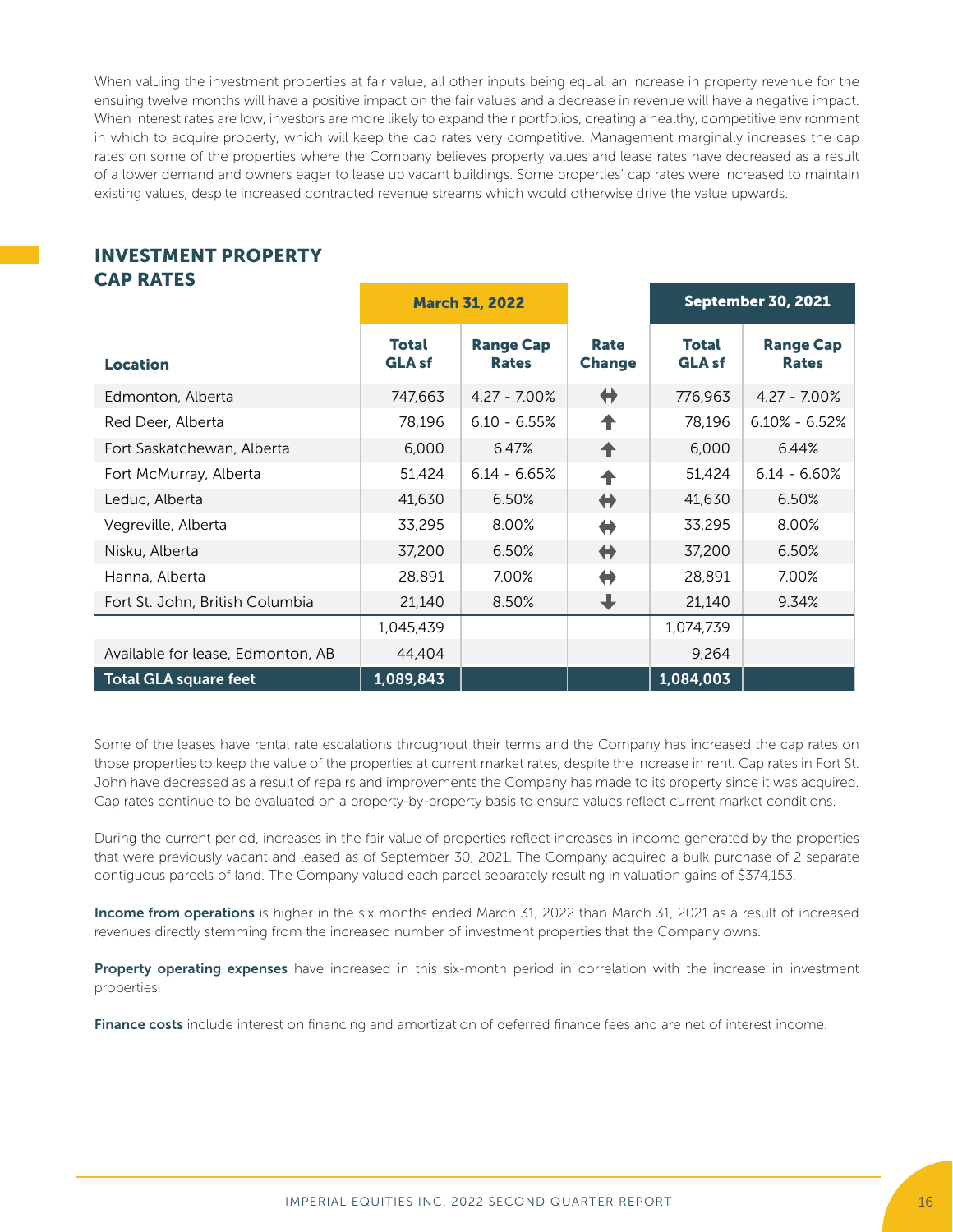# CHANGES IN CASH FLOWS

Cash provided by operating activities was \$7,819,123 at  $Q2$  2022 ( $Q2$  2021 – \$6,582,919). The Company continues to generate positive cash from operations each quarter to cover day-to-day expenditures and provide reserves for future opportunities. The increase in the current period can be attributed to increased rental revenue and operating income.

Cash used in investing activities was \$507,980 at Q2 2022 (Q2 2021 –cash used of \$7,410,503) as the Company acquired investment properties in both periods. During the current period, cash used in purchase of investment properties was offset by proceeds received of \$2,500,000 relating to a mortgage receivable.

Net cash used in financing activities was \$6,821,270 at Q2 2022 (Q2 2021 – cash provided of \$1,029,189). During the current six-month period, the Company used proceeds to from renewed mortgages as well as cash provided by investing activities to reduce high interest debt. The Company repaid debt from Other Financing, which amounted to \$3,800,000 and bank operating facilities have been reduced by \$3,533,627. In the comparative period, cash was provided by financing activities to finance property acquisitions and no repayments were made on other financing.

At March 31, 2022, there was a net increase in cash of \$489,873.

# CHANGES IN FINANCIAL POSITION

Investment properties include the fair value of the properties at the reporting date as valued by Management, including the unamortized balance of straight-line rent receivables, the unamortized balance of deferred leasing costs and the unamortized balance of tenant inducements if any. Changes since the fiscal year-end of September 30, 2021, are detailed below.

|                                              | <b>Income</b><br><b>Producing</b><br><b>Properties</b> | <b>Held for</b><br><b>Development</b> | <b>Total</b><br><b>Investment</b><br><b>Properties</b> |
|----------------------------------------------|--------------------------------------------------------|---------------------------------------|--------------------------------------------------------|
| <b>Opening Balance at September 30, 2021</b> | 232,541,903<br>S.                                      | 12,401,992<br>S.                      | \$244,943,895                                          |
| Additions:                                   |                                                        |                                       |                                                        |
| Property improvements and additions          | 1,933,709                                              | 865,668                               | 2,799,377                                              |
| Leasing commissions                          | 68,627                                                 | $\overline{\phantom{a}}$              | 68,627                                                 |
| Amortization of tenant inducements           | (33, 101)                                              | $\overline{\phantom{a}}$              | (33, 101)                                              |
| Change in straight-line rental revenue       | (141, 239)                                             | $\overline{\phantom{a}}$              | (141, 239)                                             |
| Revaluation gains (losses), net              | 839,762                                                | 134,332                               | 974,094                                                |
| Amortization of deferred leasing commissions | (171, 598)                                             | $\overline{\phantom{m}}$              | (171, 598)                                             |
| Ending balance at March 31, 2022             | 235,038,063<br>S.                                      | 13,401,992<br>\$.                     | 248,440,055<br>S.                                      |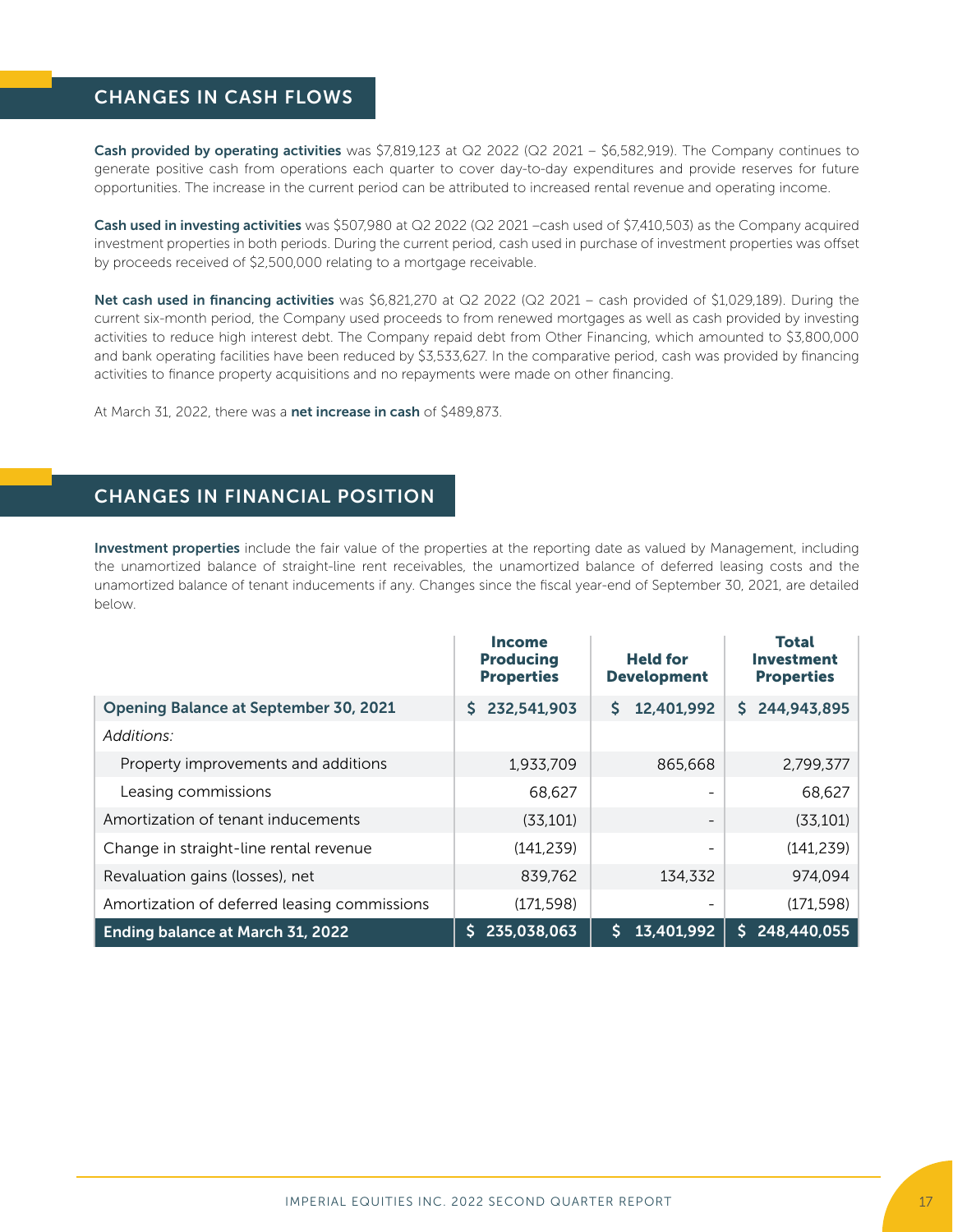Property improvements and additions include the acquisition of two investment properties, structural improvements, project design fees, permitting, and large-scale renovations. Leasing commissions were paid for lease renewals during the period.

Prepaid expenses and deposits have a balance at Q2 2022 of \$65,076 (September 30, 2021 - \$905,449) relating mainly to insurance, deposits on offers to purchase investment property, and security deposits with municipalities. Prepaid taxes were fully amortized as of December 31, 2021, resulting in the decrease in the balance from September 30, 2021.

Mortgages at Q2 2022 have a balance of \$111,987,981 (September 30, 2021 -\$ 108,736,618). The increase in mortgages is as a result of additional mortgage proceeds received on maturity of two existing mortgages.

Other financing at Q2 2022 is \$Nil (September 30, 2021 – \$ 3,800,000). The Company has fully repaid all debt & accrued interest owing to related parties as of the period end.

Bank operating facilities at March 31, 2022 have a balance of \$16,826,865 with two of the Company's major lenders (September 30, 2021 - \$20,360,492). The limit on one of the facilities was reduced as proceeds received on mortgage renewals were used to reduce existing facility balances.

| <b>BANK OPERATING FACILITIES</b>   | <b>March 31,</b><br>2022 | September 30,<br>2021 |
|------------------------------------|--------------------------|-----------------------|
|                                    |                          |                       |
| Bank credit facilities             | 19,500,000<br>S.         | \$20,500,000          |
| Amounts drawn on facilities        | (16,826,865)             | (20, 360, 492)        |
| <b>Available credit facilities</b> | 2,673,135                | 139,508               |

The Company has two credit facilities with two of its lenders with credit limits of \$13,500,000 and \$6,000,000 respectively. As of March 31, 2022, the Company was in compliance with all loan covenants and requirements. Further details on the terms of the facilities are disclosed in Note 6 of the condensed consolidated interim financial statements.

Lease liability is the result of the adoption of IFRS 16 "Leases" at October 1, 2019. The Company has recorded a lease liability at the present value of the remaining lease payments for its head office leased space. The lease payments were discounted using the Company's incremental borrowing rate of 4.95% at October 1, 2019. Previously these payments were expensed as rent. A corresponding entry was made to a right-of-use asset which is amortized on a straight-line basis over the term of the lease.

Payables and accruals are \$1,881,343 at March 31, 2022 (September 30, 2021 – \$1,701,278). The balance includes accrued interest on financing, prepaid rents from tenants, and trade payables. Additionally, there is a tenant inducement payable to one of the tenants amounting to \$200,000 (2021- \$200,000).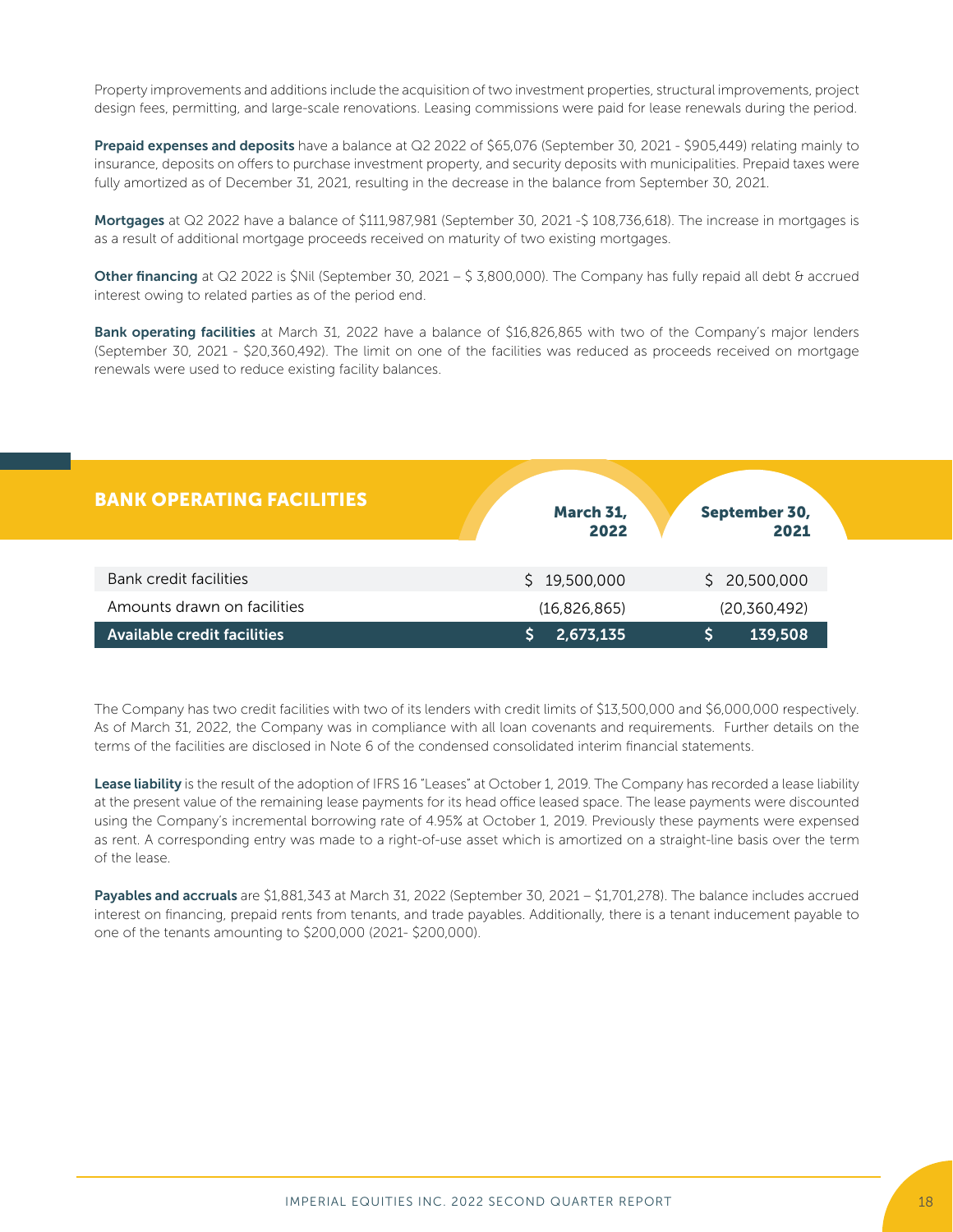# SUMMARY OF CONSOLIDATED QUARTERLY RESULTS

|                                      | 2022<br>Q <sub>2</sub> | 2022<br>Q1 | 2021<br>Q4 | 2021<br>Q <sub>3</sub> | 2021<br>Q <sub>2</sub> | 2021<br>Q1 | 2020<br>Q4 | 2020<br>Q <sub>3</sub> |
|--------------------------------------|------------------------|------------|------------|------------------------|------------------------|------------|------------|------------------------|
| Revenue                              | 4,653,262              | 4,883,273  | 4.860.652  | 4.540.224              | 4.430.598              | 4,278,027  | 3,754,671  | 4,285,825              |
| <b>Total Comprehensive</b><br>Income | 1,910,113              | 1,996,828  | 870,558    | 3,359,351              | 1,230,561              | 1,381,850  | 870,508    | 647,839                |
| EPS-Basic                            | 0.20                   | 0.15       | 0.09       | 0.35                   | 0.13                   | 0.15       | 0.09       | 0.07                   |
| EPS-Diluted                          | 0.20                   | 0.15       | 0.09       | 0.35                   | 0.13                   | 0.15       | 0.09       | 0.07                   |

# QUARTERLY CHANGES IN REVENUE

The increase in revenue in Q2 2022 reflects additional revenue from new tenant leases in the new properties acquired during the prior fiscal year. Revenue is recorded on a straight-line basis over the terms of the leases so there are not typically large swings quarter to quarter.

# QUARTERLY CHANGES IN TOTAL COMPREHENSIVE INCOME AND EARNINGS (LOSS) PER SHARE (BASIC AND DILUTED)

The significant fluctuations in total comprehensive income are largely caused by the revaluations of the investment properties.

Net valuation gains (losses) per quarter:

| 2022           | 2022      | 2021 | 2021                    | 2021           | 2021                                             | 2020           | 2020           |
|----------------|-----------|------|-------------------------|----------------|--------------------------------------------------|----------------|----------------|
| Q <sub>2</sub> | $\rm Q1$  | Q4   | Q <sub>3</sub>          | Q <sub>2</sub> | Q1                                               | Q <sub>4</sub> | Q <sub>3</sub> |
| \$379.994      | \$594,100 |      | \$(714,103) \$2,399,494 |                | $\frac{1}{2}$ \$152,745 \$ (152,233) \$ (74,228) |                | \$ (992,868)   |

During the current period ending March 31, 2022, there was a gain on valuation of investment properties amounting to \$974,094. This was mainly attributed to increased income from existing leases as well as a decrease in cap rate on the property located in Fort. St John, British Columbia as the Company expended approximately \$139,909 on the property. Additionally, the Company separately valued two contiguous parcels of land, that were purchased in bulk, resulting in a valuation gain of \$374,153 during the six-month period.

The overall decrease in valuations in Q4 of 2021 resulted from write downs of two properties where existing tenants renewed their leases at lower lease rates. The write-downs amounted to an aggregate of \$1.1M.

During Q3 2021, increases in the fair value of properties amounting to \$2.4M reflected increases in income generated by the properties that had previously been vacant and leased as of June 30, 2021. Additionally, the Company invested a significant amount of funds in one of its properties to improve its exterior as well as interior design and added a new showroom to the property. The investment in the improvements have increased the value of the building by \$1.3M in the quarter.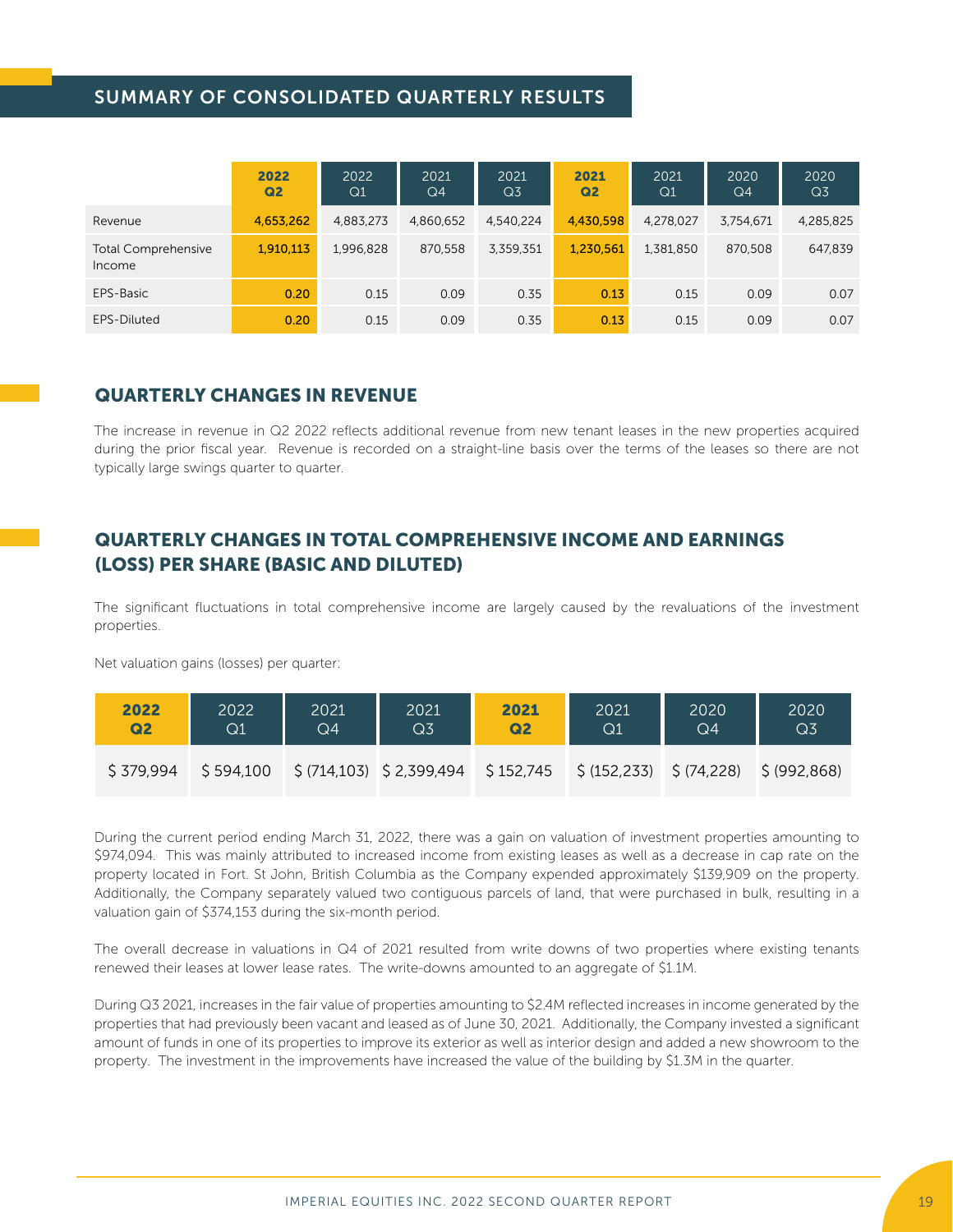The fair value net losses in Q1 2021 reflect reduced income from leases that were renewed in Q1 for lower lease rates, thus reducing the fair value of the properties.

While a considerable number of properties had increases in the contracted revenue stream, which increases the value when applying a capitalization ("cap") rate, the Company has chosen to keep the values the same on some of the properties by adjusting the cap rates upward. Most of the values are adjusted slightly upward to offset the amortization of deferred charges, which includes straight-line rent, leasing fees, and tenant inducements if any.

The fluctuations in earnings per share figures are directly related to the operational activities described herein. There have *been no significant changes to the outstanding shares in the last eight quarters.* 

# OUTSTANDING SHARE DATA

The Company is authorized to issue an unlimited number of common shares. Total issued and outstanding shares at March 31, 2022 is 9,451,242 (September 30, 2021 was 9,451,242).

There are currently no options outstanding.

# DIVIDENDS

Dividend distribution is determined by the Board of Directors after evaluating the earnings of the Company and the overall outlook for the economy. Dividends are declared and paid based on the common shares owned at the record date. Shareholders are cautioned that past issuance of dividends by the Company does not guarantee that future dividends will be issued.

The Company paid \$283,537 in dividends to its shareholders during the current period. Subsequent to the six months ending March 31, 2022, the Company issued a press release on April 12, 2022 announcing the declaration of a quarterly dividend of \$.02 per share payable on April 30, 2022 (Q2 2022) to shareholders of record effective April 20, 2022.

# RELATED PARTY TRANSACTIONS

### Paid to companies owned or controlled by a director, majority shareholder, and officer

Property management and maintenance fees for the three months ended March 31, 2022 were of \$739,967 (March 31, 2021 - \$406,291) were paid to Sable Realty & Management Ltd. ("Sable"), a company controlled by Sine Chadi, a director and officer of the Company.

Leasing fees in Q2 2022 were \$22,500 (Q2 2021 – \$93,000) were paid to North American Realty Corp. ("NARC"), a company controlled by Sine Chadi.

Leased office space and parking were paid to Sable during the six-month period amounting to \$90,000 (Q2 2021 -\$90,000). Imperial Equities shares its head office space with the Sable head office.

**Consulting fees** during Q2 2022 were \$1,800 (Q2 2021 – \$37,451) were paid to Sable for the services provided by the Company's Financial Advisor (formerly the CFO) who is not paid directly by the Company.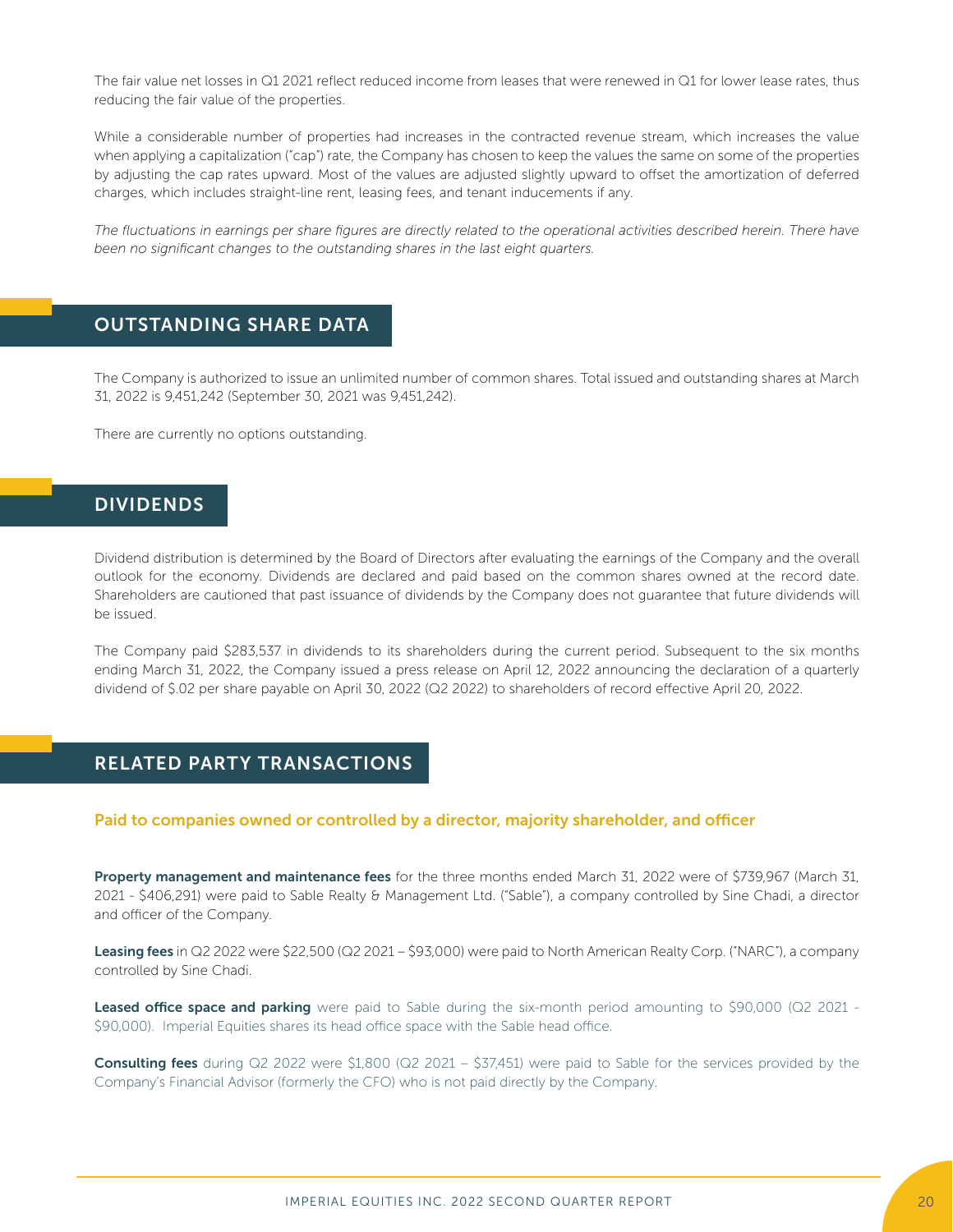Rent collected from Sable for commercial lease space was \$47,461 (Q2 2021 – \$44,264). Sable leases a 7,871 f<sup>t2</sup> building in Edmonton, Alberta from the Company.

*Contracts with Sable and NARC have been in place since 1999 with no changes to the terms. They can be viewed on-line at <www.sedar.com>. These contracts and the associated fees and rates are reviewed quarterly by the Company's Board of Directors.* 

The above transactions took place at amounts which, in Management's opinion, approximate normal commercial rates and terms and occurred in the normal course of operations. The transactions have been recorded at the exchange amount.

### Paid to directors

Directors' fees paid for attending directors' meetings during the six-month period were \$17,500 (Q2 2021- \$22,500). Fees per director per meeting are \$2,500, unchanged from the prior year. The fees paid are measured at the exchange amount established and agreed to by the related parties. These transactions occurred in the normal course of operations.

#### Compensation to key Management personnel

The Company's key Management personnel include President Sine Chadi, who is also a director and significant shareholder of the Company. The total compensation paid to Mr. Chadi during the period was \$150,000 (Q2 2021 - \$150,000). The Company's COO, Patricia Misutka was paid \$90,000 in the current period (Q2 2021 – \$90,000). The Company's CFO, Azza Osman was paid \$87,500 during the current period (Q2 2021 - \$72,500).

### Unsecured financing from directors and shareholders

As of the period ending March 31, 2022, all unsecured financing from directors and shareholders has been fully repaid with all accrued interest. As of September 30, 2021, \$3,800,000 remained outstanding bearing interest at an annual rate of 6% with accrued interest amounting to \$251,838.

# LIQUIDITY, CAPITAL RESOURCES, AND SOLVENCY

Income from operations or cash flows from operating activities is the primary source of liquidity measures to service debt and fund planned expenditures for maintenance and capital improvements on the investment properties. Net income is not used as a liquidity measure, as it includes non-cash fair value changes on investment properties and fluctuations on mark-to-market short-term investments.

|                                       | <b>March 31, 2022</b> | <b>March 31, 2021</b> |
|---------------------------------------|-----------------------|-----------------------|
| Income from operations                | S 6.707.141           | \$6,430,239           |
| Cash provided by operating activities | S 7.819.123           | \$6,582,919           |

The Company continues to generate cash from operating activities to meet the requirements of ongoing property maintenance including capital improvements and to meet its debt financing requirements. The Company relies on the existing credit facilities to assist with short-term borrowing needs including funding a portion of property acquisitions. The Company has not breached any debt covenants and maintains a healthy relationship with its current lenders.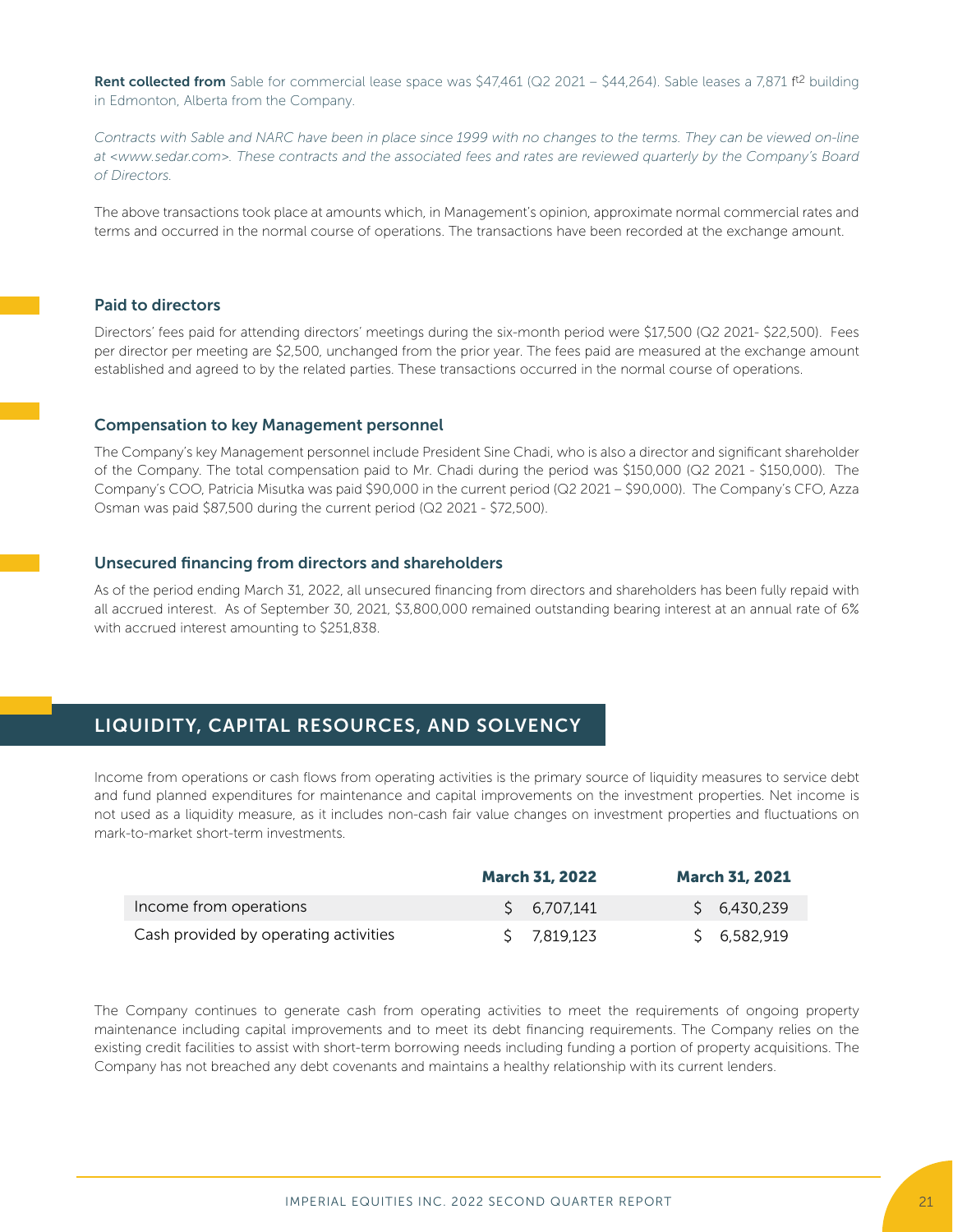The Company primarily relies on its lenders to finance the majority cost of property acquisitions through conventional mortgage financing. Any further cash shortfalls are covered through related-party financing, or current cashflows. The Company has been very successful to date with financing its acquisitions and does not foresee any long-term impediments to obtaining the required financing to continue growth and to satisfy short-term borrowing needs and obligations.

Investment properties unencumbered with debt are valued at \$24,788,517 (September 30, 2021 - \$21,816,843. Overall, the ratio of debt to assets is 52% (September 30, 2021- 54%), providing possible leverage opportunities in the future.

At March 31, 2022, four mortgages are due in the next twelve months with combined principal balances of \$9,437,994 and are shown as current liabilities. When mortgages are renewed, the Company may have the option of increasing the debt on a particular property, subject to the lender's approval, to provide increased capital. There is a risk to the Company that mortgages that are up for renewal may not be renewed or may not be renewed at the same rates and therefore the monthly principal and interest may change.

The Company has no other contractual commitments to purchase or sell assets, other than as disclosed above, and as disclosed in Note 14 of the condensed consolidated interim financial statements.

# CRITICAL ESTIMATES OF THE CURRENT ECONOMIC ENVIRONMENT AND OUTLOOK

The economic environment in which Imperial operates could be adversely affected market risks such as product and service supply shortages, utility price increases, and property tax increases. These risk factors have a direct impact on the Company's costs, however they are mitigated through the Company's lease term structures which recover the majority of these costs from the respective tenants. An additional risk is the tenants' exposure to these risks and their impact on their economic performance; however, the Company's strong tenant portfolio and continuous communication with its tenants helps the Company in managing and mitigating these risks.

Vacancies as at Q2 2022 are 44,404 f<sup>t2</sup>, up from the previous fiscal year ending September 30, 2021 (9,264 ft<sup>2</sup>). The Company continues to actively market current vacancies and is optimistic in leasing prospects.

The Company has been successful in obtaining financing and renewing its mortgages. To date, the Company has been very successful with its financing requirements and diligently monitors risk factors when considering strategic plans.

# RISKS AND RISK MANAGEMENT

Imperial Equities Inc., like most other entities in the real estate industry, is exposed to a variety of risk areas which are summarized in its Management Discussion and Analysis for the year ended September 30, 2021.

# CRITICAL ACCOUNTING ESTIMATES AND CHANGES IN ACCOUNTING POLICIES

A complete listing of critical accounting policies, estimates, judgments and measurement uncertainty can be found in Note 2 of the Consolidated Financial Statements for the year ended September 30, 2021. Updates related to the Condensed Consolidated Interim Financial Statements are disclosed in Note 2.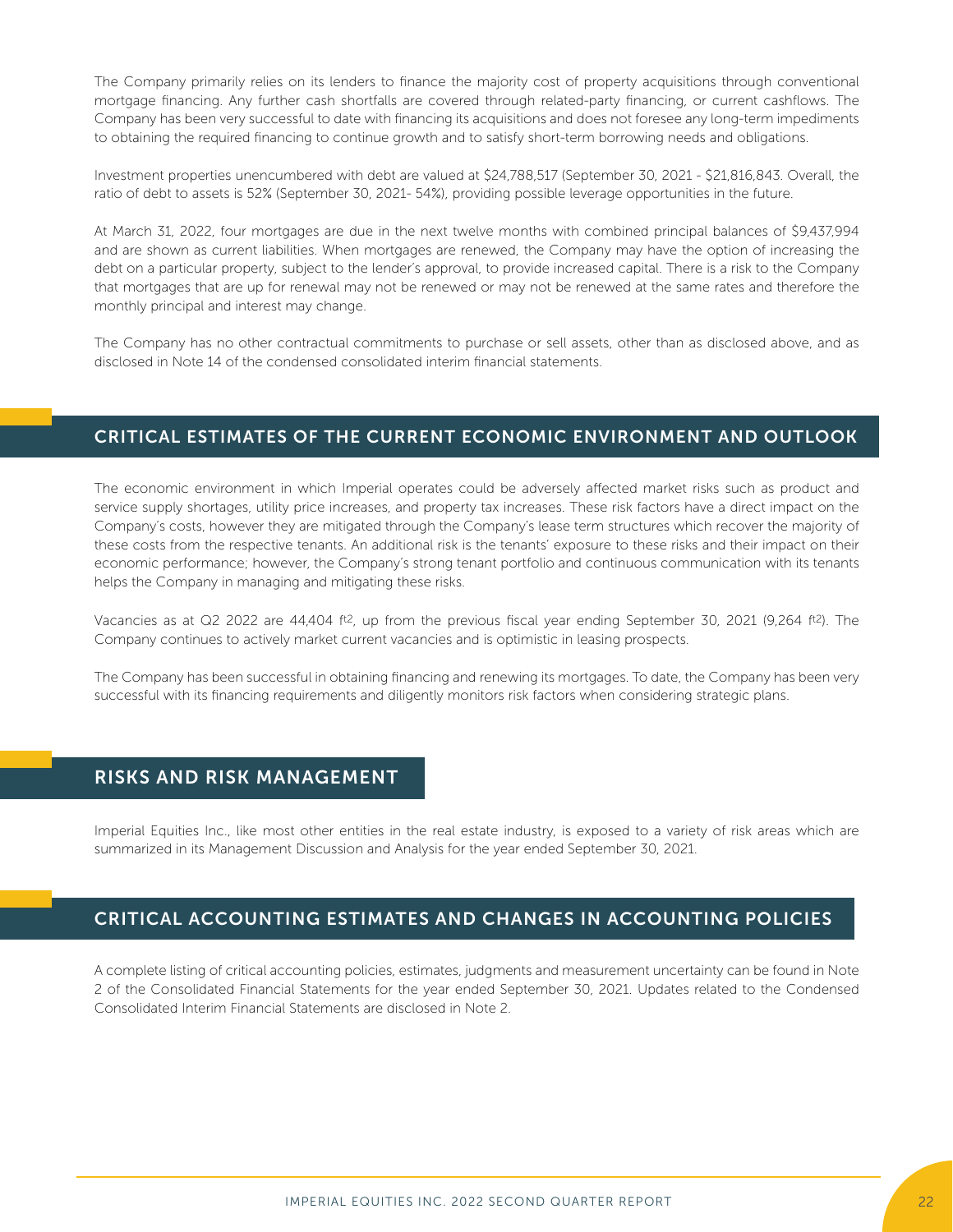# MEASURES NOT IN ACCORDANCE WITH INTERNATIONAL FINANCIAL REPORTING STANDARDS

Throughout the MD&A, Management will use measures that will include debt and unencumbered investment properties. These measures do not have any standardized meaning prescribed by IFRS and may not be comparable to similar calculations presented by other issuers. Different issuers may use the same term(s) to refer to different calculations or may vary the definitions of a particular term from one year to another. Securities regulators require that companies caution readers that earnings and other measures adjusted to a basis other than IFRS do not have standardized meanings and are unlikely to be comparable to similar measures used by other companies.

# DISCLOSURE CONTROLS AND PROCEDURES

# Risks Associated with Disclosure Controls and Procedures & Internal Control over Financial Reporting

During the quarter ended March 31, 2022, there were no changes in the Company's disclosure controls or internal controls over financial reporting that materially affected, or would be reasonably likely to materially affect, such controls.

# OFF-BALANCE SHEET ARRANGEMENTS

The Company has no off-balance sheet arrangements to report.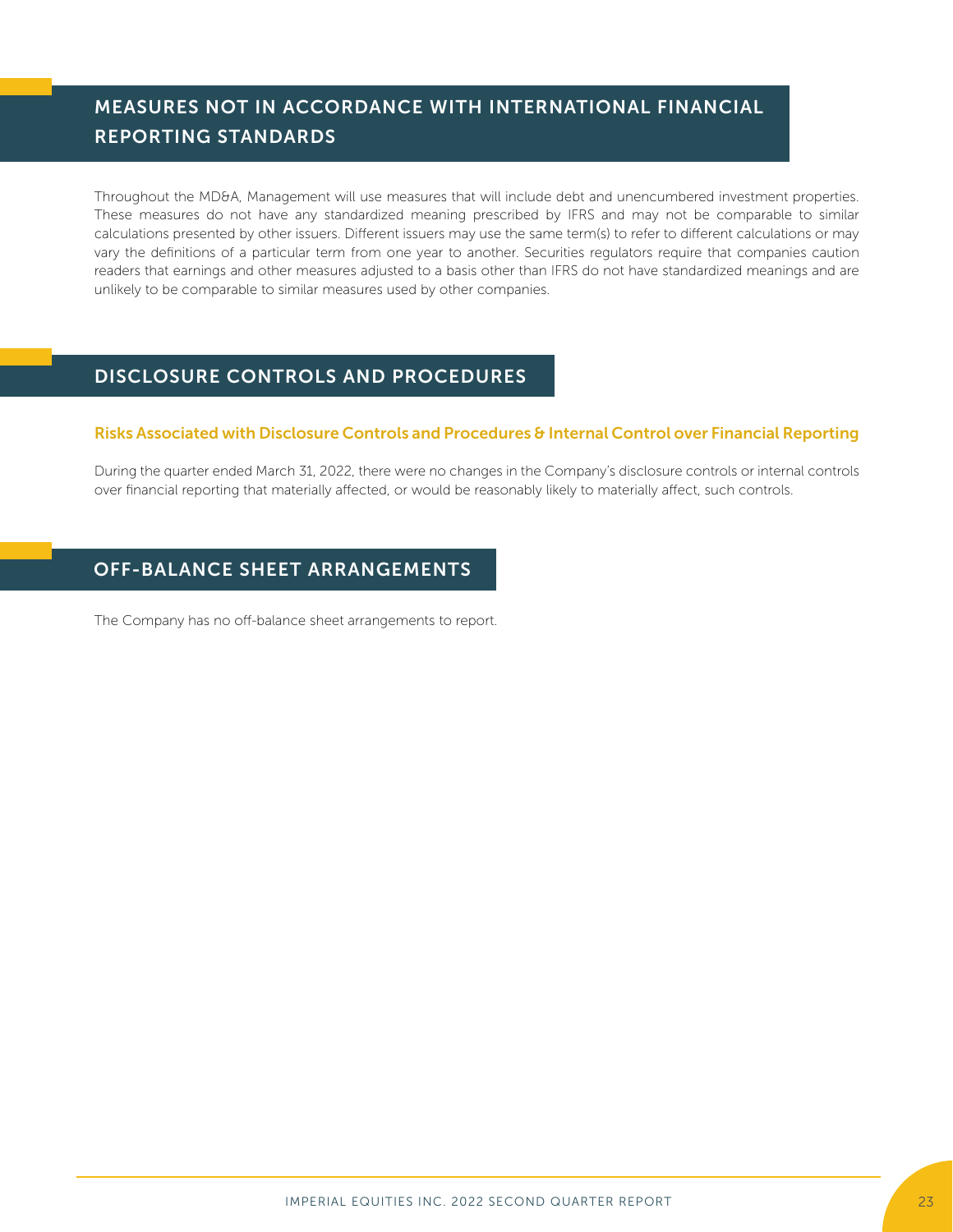

for the second quarter ending March 31, 2022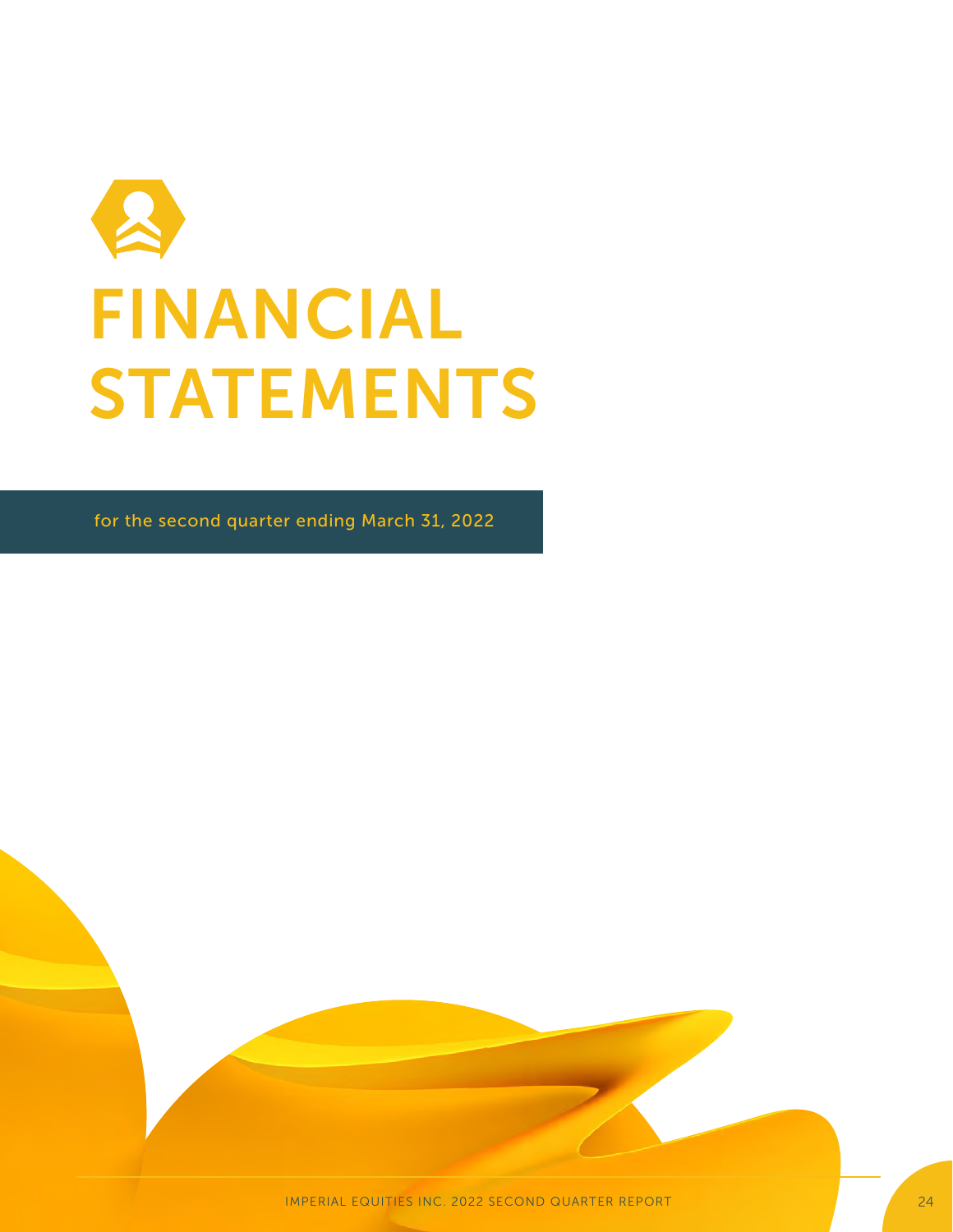# **IMPERIAL EQUITIES INC. CONDENSED CONSOLIDATED INTERIM STATEMENTS OF FINANCIAL POSITION**

|                                        |                | (Unaudited) | (Audited)     |
|----------------------------------------|----------------|-------------|---------------|
|                                        | March 31,      |             | September 30, |
|                                        | <b>Notes</b>   | 2022        | 2021          |
| <b>Assets</b>                          |                |             |               |
| Investment properties                  | 3              | 248,440,055 | 244,943,895   |
| Right-of-use asset                     |                | 587,659     | 662,679       |
| <b>Total non-current assets</b>        |                | 249,027,714 | 245,606,574   |
| Current portion of mortgage receivable | 3              |             | 2,500,000     |
| Receivables                            |                | 19,996      | 279,750       |
| Prepaid expenses and deposits          | 4              | 65,076      | 905,499       |
| Cash and cash equivalents              |                | 685,987     | 196,114       |
| <b>Total current assets</b>            |                | 771,059     | 3,881,363     |
| <b>Total Assets</b>                    |                | 249,798,773 | 249,487,937   |
|                                        |                |             |               |
| <b>Liabilities</b>                     |                |             |               |
| Mortgages                              | 5              | 95,529,099  | 82,293,558    |
| Lease liability                        | $\overline{7}$ | 488,677     | 564,738       |
| Security deposits                      |                | 750,576     | 748,608       |
| Deferred taxes                         | 9              | 14,455,496  | 14,272,154    |
| <b>Total non-current liabilities</b>   |                | 111,223,848 | 97,879,058    |
| Current portion of mortgages           | 5              | 16,203,179  | 26,216,379    |
| Current portion of lease liability     | 7              | 151,748     | 148,046       |
| Other financing                        | 17             |             | 3,800,000     |
| <b>Bank operating facilities</b>       | 6              | 16,826,865  | 20,360,492    |
| Payables and accruals                  |                | 1,881,343   | 1,701,278     |
| Income taxes payable                   |                | 1,209,636   | 703,934       |
| <b>Total current liabilities</b>       |                | 36,272,771  | 52,930,129    |
| <b>Total Liabilities</b>               |                | 147,496,619 | 150,809,187   |
| <b>Equity</b>                          |                |             |               |
| Issued share capital                   |                | 5,947,346   | 5,947,346     |
| Retained earnings                      |                | 96,354,808  | 92,731,404    |
| <b>Total Equity</b>                    |                | 102,302,154 | 98,678,750    |
| <b>Total Equity and Liabilities</b>    |                | 249,798,773 | 249,487,937   |

Guarantees, contingencies, and commitments (Note 14) Post-reporting date events (Note 18)

*See accompanying notes to the condensed consolidated interim financial statements.*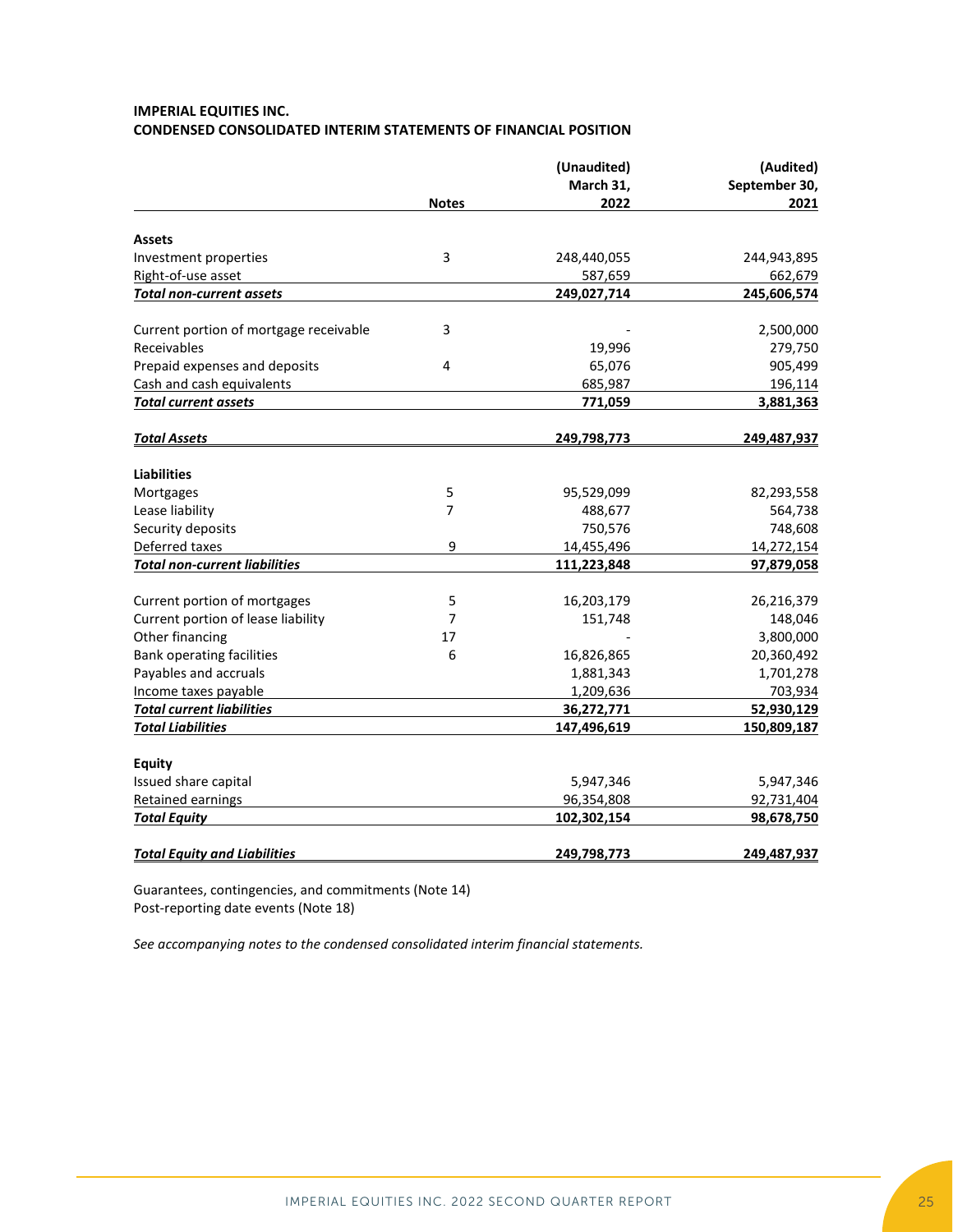# **IMPERIAL EQUITIES INC. UNAUDITED CONDENSED CONSOLIDATED INTERIM STATEMENTS OF COMPREHENSIVE INCOME Six months ending March 31,**

|                                              |              | <b>Current</b><br><b>Quarter</b> | <b>Prior Year</b><br>Quarter | <b>6 Months</b><br><b>March</b> | 6 Months<br>March |
|----------------------------------------------|--------------|----------------------------------|------------------------------|---------------------------------|-------------------|
|                                              | <b>Notes</b> | 2022                             | 2021                         | 2022                            | 2021              |
| Rental revenue                               | 11,13        | 4,653,262                        | 4,430,598                    | 9,536,535                       | 8,708,625         |
| Property operating expenses                  | 11           | (1, 344, 572)                    | (1, 187, 479)                | (2,829,394)                     | (2, 278, 386)     |
| Income from operations                       |              | 3,308,690                        | 3,243,119                    | 6,707,141                       | 6,430,239         |
|                                              |              |                                  |                              |                                 |                   |
| Finance costs                                | 8            | (1,037,330)                      | (1,019,884)                  | (2,097,513)                     | (2,087,913)       |
| Administration expenses                      |              | (375, 043)                       | (363, 382)                   | (752, 703)                      | (650, 341)        |
| Amortization of deferred leasing             |              | (85, 799)                        | (77, 490)                    | (171, 598)                      | (144, 328)        |
| Amortization of right-of-use asset           |              | (37, 510)                        | (37, 510)                    | (75, 020)                       | (75, 020)         |
| Valuation net gains from investment property | 3            | 379,994                          | 152,745                      | 974,094                         | 512               |
| Income before income tax                     |              | 2,153,002                        | 1,897,598                    | 4,584,401                       | 3,473,149         |
| Income tax expense                           | 9            | (242, 889)                       | (667, 038)                   | (677, 460)                      | (860, 738)        |
|                                              |              |                                  |                              |                                 |                   |
| Net income and total comprehensive           |              |                                  |                              |                                 |                   |
| income for the period                        |              | 1,910,113                        | 1,230,560                    | 3,906,941                       | 2,612,411         |
|                                              |              |                                  |                              |                                 |                   |
| Earnings per share, basic and diluted        | 12           | 0.20                             | 0.13                         | 0.41                            | 0.28              |

*See accompanying notes to the condensed consolidated interim financial statements.*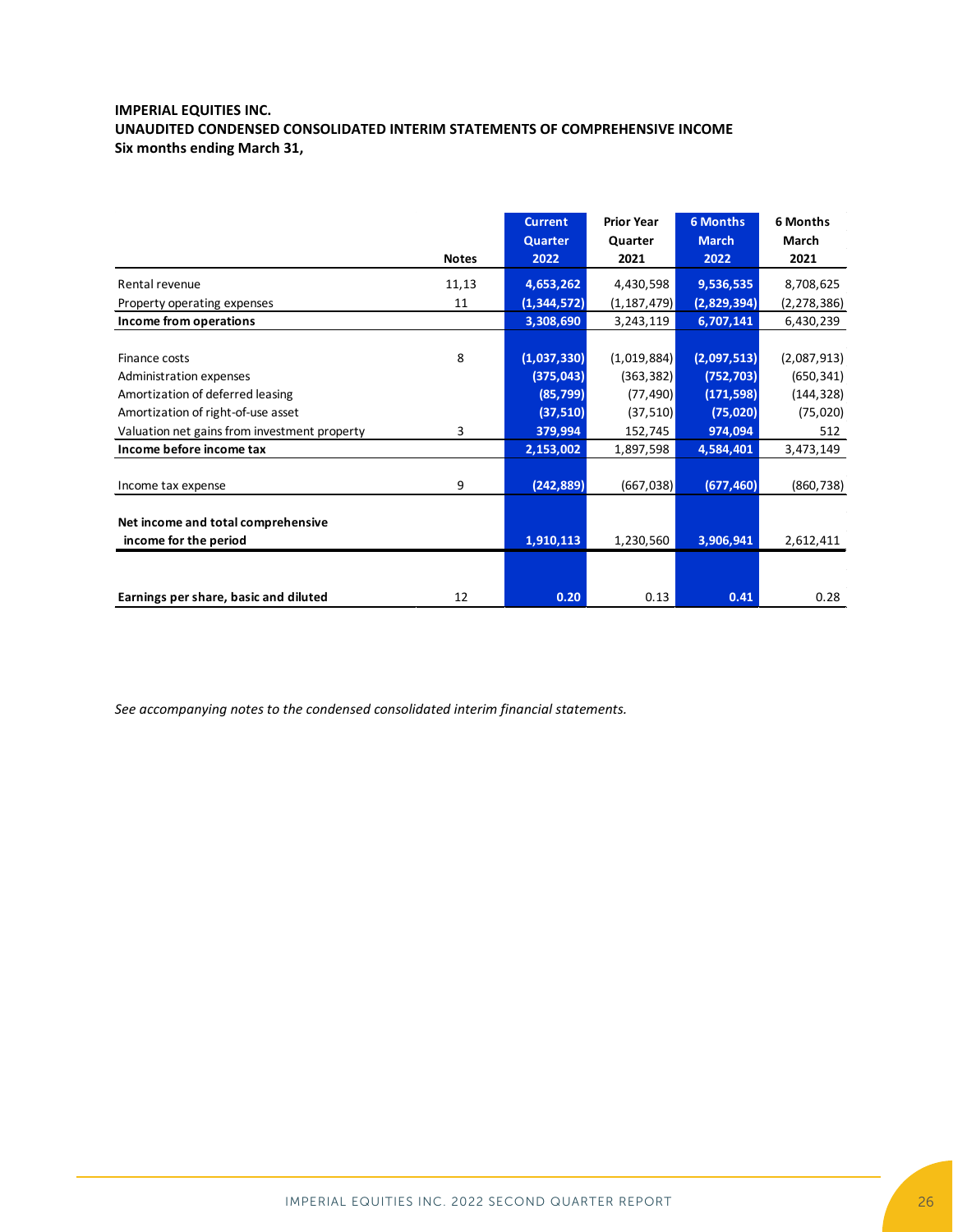# **IMPERIAL EQUITIES INC. UNAUDITED CONDENSED CONSOLIDATED INTERIM STATEMENTS OF CHANGES IN EQUITY**

|                        | <b>Number</b>            | Capital | <b>Retained</b> |                                        |
|------------------------|--------------------------|---------|-----------------|----------------------------------------|
|                        | of shares                | stock   | earnings        | Total                                  |
| October 1, 2021        | 9.451.242                |         |                 | \$5,947,346 \$92,731,404 \$98,678,750  |
| Dividends paid         |                          |         | (283, 537)      | (283, 537)                             |
| Net earnings           | $\overline{\phantom{0}}$ |         | 3.906.941       | 3,906,941                              |
| Balance March 31, 2022 | 9.451.242                |         |                 | \$5,947,346 \$96,354,808 \$102,302,154 |

|                                   | <b>Number</b>            | Capital | <b>Retained</b>                       |            |
|-----------------------------------|--------------------------|---------|---------------------------------------|------------|
|                                   | of shares                | stock   | earnings                              | Total      |
| October 1, 2020                   | 9.460.442                |         | \$5,925,098 \$86,336,638 \$92,261,736 |            |
| Shares held in treasury           | $\overline{\phantom{0}}$ | 28,044  |                                       | 28.044     |
| Shares cancelled during the year  | (9,200)                  | (5,796) | (22, 248)                             | (28, 044)  |
| Dividends paid                    |                          |         | (425, 306)                            | (425, 306) |
| Net earnings                      | $\overline{\phantom{a}}$ |         | 6.842.320                             | 6,842,320  |
| <b>Balance September 30, 2021</b> | 9.451.242                |         | \$5,947,346 \$92,731,404 \$98,678,750 |            |

*See accompanying notes to the condensed consolidated interim financial statements.*

IMPERIAL EQUITIES INC. 2022 SECOND QUARTER REPORT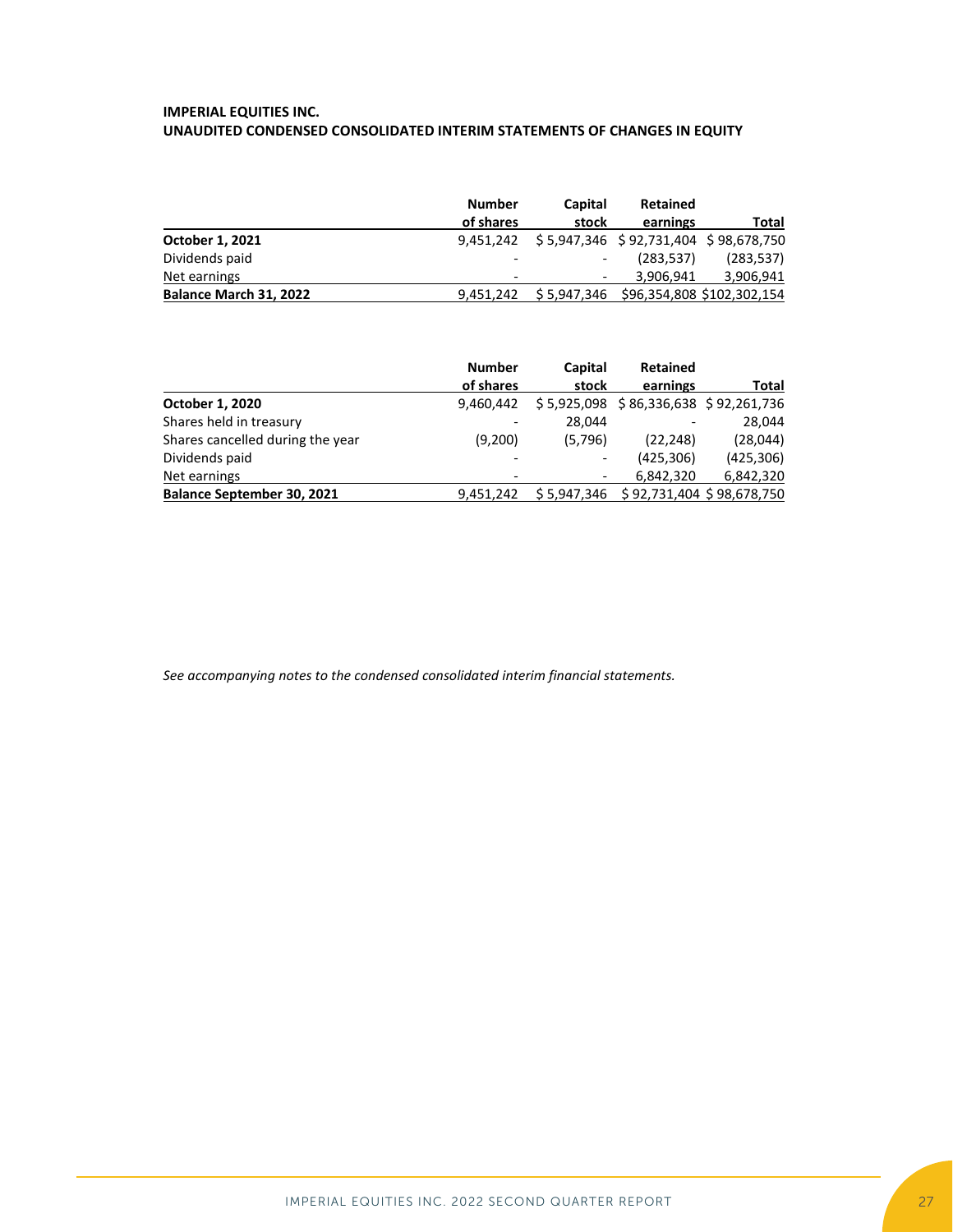# **IMPERIAL EQUITIES INC. UNAUDITED CONDENSED CONSOLIDATED INTERIM STATEMENTS OF CASH FLOWS Six months ending March 31,**

|                                                      | <b>Current</b> | <b>Prior Year</b> | <b>6 Months</b> | 6 Months      |
|------------------------------------------------------|----------------|-------------------|-----------------|---------------|
|                                                      | Quarter        | Quarter           | March 31        | March 31      |
| <b>Notes</b>                                         | 2022           | 2021              | 2022            | 2021          |
|                                                      |                |                   |                 |               |
| <b>Operating activities</b>                          |                |                   |                 |               |
| Net income and total comprehensive income            | 1,910,112      | 1,230,560         | 3,906,940       | 2,612,411     |
| Finance costs                                        | 1,037,331      | 1,019,884         | 2,097,514       | 2,087,913     |
| Items not affecting cash:                            |                |                   |                 |               |
| Amortization of right-of-use asset                   | 37,510         | 37,510            | 75,020          | 75,020        |
| Amortization of tenant inducements                   | 16,551         | 8,401             | 33,101          | 15,279        |
| Amortization of deferred leasing commissions         | 85,799         | 77,490            | 171,598         | 144,328       |
| Fair value changes on investment properties          | (379, 994)     | (152, 745)        | (974, 094)      | (512)         |
| Straight-line rental revenue                         | 54,856         | 53,182            | 141,239         | (52, 534)     |
| Deferred income taxes                                | 142,046        | (39, 770)         | 183,343         | 5,067         |
| Leasing commissions                                  | (62, 639)      | (217, 855)        | (68, 627)       | (394, 780)    |
| 10<br>Net change in operating working capital        | 804,181        | 1,327,875         | 2,253,089       | 2,090,727     |
| Cash provided by operating activities                | 3,645,753      | 3,344,531         | 7,819,123       | 6,582,919     |
|                                                      |                |                   |                 |               |
| <b>Investing activities</b>                          |                |                   |                 |               |
| Purchase of investment properties                    | (2, 275, 847)  | (6,905,000)       | (2, 275, 847)   | (6,905,000)   |
| Improvements and additions to investment properties  | (405, 712)     | (269, 892)        | (523, 530)      | (564, 094)    |
| Proceeds from loan receivable                        |                |                   | 2,500,000       |               |
| 10<br>Net change in investing working capital        | 150,000        | 116,241           | (208, 603)      | 58,591        |
| Cash received (used) in investing activities         | (2,531,559)    | (7,058,651)       | (507, 980)      | (7, 410, 503) |
|                                                      |                |                   |                 |               |
| <b>Financing activities</b>                          |                |                   |                 |               |
| Proceeds from new mortgages                          | ٠              | 13, 157, 722      | 20,500,000      | 13, 157, 722  |
| Repayment of mortgages on maturity                   |                | (4, 411, 965)     | (13,695,362)    | (4, 411, 965) |
| Repayment of mortgages through principal instalments | (1, 853, 370)  | (1,720,641)       | (3, 553, 275)   | (3, 427, 928) |
| Amortization of deferred finance fees                | 28,794         | 23,955            | 51,322          | 45,080        |
| Fees associated with new or renewed mortgages        | (62, 103)      | (27, 582)         | (80, 343)       | (31, 433)     |
| Repayment of other financing                         |                |                   | (3,800,000)     |               |
| Principal repayments on lease liability              | (38,018)       | (35,011)          | (72, 359)       | (70, 356)     |
| Finance costs                                        | (1,037,331)    | (1,019,884)       | (2,097,514)     | (2,087,913)   |
| Dividends paid                                       | (141, 768)     | (141, 769)        | (283, 537)      | (141, 769)    |
| Net advances on bank operating facilities            | 2,314,147      | (2, 146, 794)     | (3,533,627)     | (2, 120, 204) |
| 10<br>Net change in financing working capital        | (3,790)        | 44,714            | (256, 575)      | 117,955       |
| Cash (used) provided by financing activities         | (793, 439)     | 3,722,745         | (6,821,270)     | 1,029,189     |
|                                                      |                |                   |                 |               |
| Increase in cash and cash equivalents                | 320,755        | 8,625             | 489,873         | 201,605       |
| Cash and cash equivalents, beginning of period       | 365,232        | 316,599           | 196,114         | 123,619       |
| Cash and cash equivalents, end of period             | 685,987        | 325,224           | 685,987         | 325,224       |

*See accompanying notes to the condensed consolidated interim financial statements*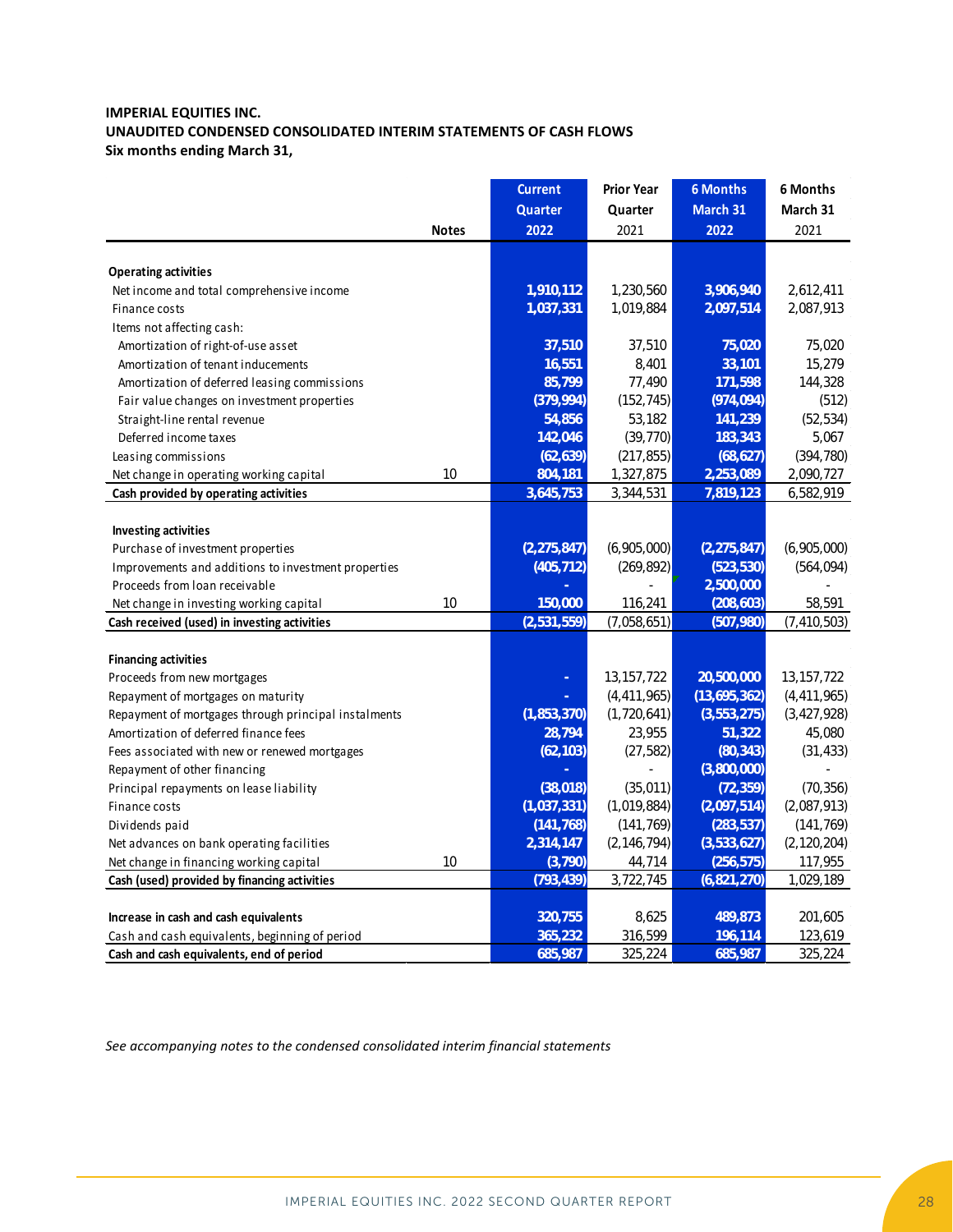### **1. Description of the Company**

Imperial Equities Inc. ("the Company") was incorporated in Edmonton, Alberta, Canada. The registered and operating office of the Company is 2151, 10060 Jasper Avenue, Edmonton, Alberta T5J 3R8. The Company's operations consist of the acquisition, development, and redevelopment of industrial, agricultural, and commercial properties primarily in Edmonton and throughout Alberta. All the operations of Imperial Equities Inc. are conducted in Canadian funds. The Company's common shares trade on the TSX Venture Exchange (TSXV) under the symbol "IEI". These consolidated financial statements include the Company and its wholly-owned subsidiaries, Imperial Equities Properties Ltd. ("IEPL"), Imperial One Limited, Imperial Two Limited, Imperial Three Limited, Imperial Four Limited, Imperial Five Limited, Imperial Six Limited, Imperial Seven Limited, and Imperial Eight Limited.

### **2. Significant accounting policies**

### **a) Statement of compliance, the basis of presentation and consolidation**

These condensed consolidated interim financial statements have been prepared in accordance with International Financial Standards ("IAS") 34 – Interim Financial Reporting ("IAS 34"), as issued by the International Accounting Standards Board ("IASB"). Accordingly, certain information and footnote disclosures normally included in the annual financial statements prepared in accordance with International Financial Reporting Standards ("IFRS"), as issued by the IASB, have been omitted or condensed. These condensed consolidated interim financial statements should be read in conjunction with the Company's annual September 30, 2021 consolidated financial statements.

### **b) Basis of presentation**

These condensed consolidated interim financial statements have been prepared using the same accounting policies and methods as those used in the consolidated financial statements for the year ended September 30, 2021. The Company's condensed consolidated interim financial statements have been prepared on the historical cost basis, except for investment properties and certain financial instruments that are measured at fair value, as explained in the accounting policies of the Company's annual September 30, 2021, consolidated financial statements. Historical cost is generally based on the fair value of the consideration given in exchange for assets. These condensed consolidated interim financial statements were prepared on a going concern basis and have been presented in Canadian dollars rounded to the nearest thousand. The accounting policies set out below have been applied consistently in all material respects.

### **c) Significant accounting judgements, estimates, and assumptions**

The preparation of the Company's March 31, 2022 condensed consolidated interim financial statements in accordance with IFRS requires management to make judgements, estimates, and assumptions that affect the reported amounts of assets, liabilities, profit (loss), and related disclosures. The estimates and associated assumptions are based on historical experience and various other factors that are deemed to be reasonable under the circumstances, the results of which form the basis of making the judgements about carrying values of assets and liabilities that are not readily apparent from other sources. Actual results may differ from these estimates. The areas involving a higher degree of judgement or complexity, or areas where assumptions and estimates are significant to the financial statements, are consistent with those disclosed in the Company's September 30, 2021 annual consolidated financial statements.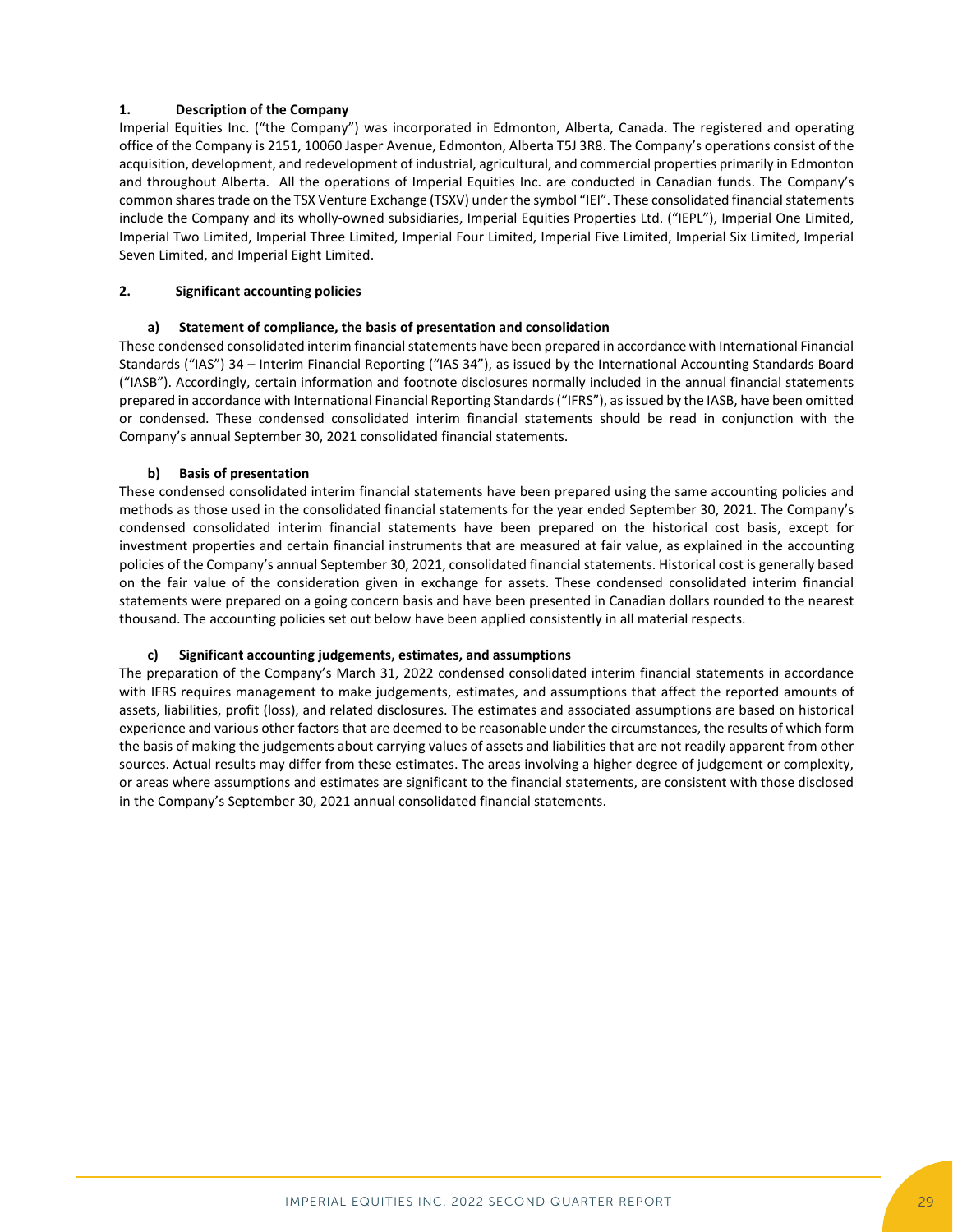#### **3. Investment properties**

|                                              | Income            |                    | <b>Total</b>      |
|----------------------------------------------|-------------------|--------------------|-------------------|
|                                              | Producing         | <b>Held For</b>    | Investment        |
|                                              | <b>Properties</b> | <b>Development</b> | <b>Properties</b> |
| Opening balance at September 30, 2021        | \$232,541,903     | \$12,401,992       | \$244,943,895     |
| Additions:                                   |                   |                    |                   |
| Property improvements and additions          | 1,933,709         | 865,668            | 2,799,377         |
| Leasing commissions                          | 68,627            |                    | 68,627            |
| Amortization of tenant inducements           | (33, 101)         |                    | (33, 101)         |
| Change in straight-line rental revenue       | (141, 239)        |                    | (141, 239)        |
| Revaluation gains (losses), net              | 839,762           | 134,332            | 974,094           |
| Amortization of deferred leasing commissions | (171, 598)        |                    | (171,598)         |
| Ending balance at March 31, 2022             | \$235,038,063     | 13,401,992         | \$248,440,055     |

|                                                     | <b>Income</b><br>Producing<br><b>Properties</b> | <b>Held For</b><br><b>Development</b> | <b>Total</b><br>Investment<br><b>Properties</b> |
|-----------------------------------------------------|-------------------------------------------------|---------------------------------------|-------------------------------------------------|
| Opening balance at September 30, 2020<br>Additions: | \$214,542,476                                   | \$12,401,992                          | \$226,944,468                                   |
| Property improvements and additions                 | 1,973,550                                       |                                       | 1,973,550                                       |
| Capitalized property taxes and other                |                                                 | 144,605                               | 144,605                                         |
| Tenant inducements                                  | 386,881                                         |                                       | 386,881                                         |
| Leasing commissions                                 | 764,652                                         |                                       | 764,652                                         |
| Property acquisitions                               | 13,643,005                                      |                                       | 13,643,005                                      |
| Amortization of tenant inducements                  | (43, 414)                                       |                                       | (43, 414)                                       |
| Change in straight-line rental revenue              | (248, 646)                                      |                                       | (248, 646)                                      |
| Revaluation gains (losses), net                     | 1,830,508                                       | (144, 605)                            | 1,685,903                                       |
| Amortization of deferred leasing commissions        | (307,109)                                       |                                       | (307,109)                                       |
| Ending balance at September 30, 2021                | \$232,541,903                                   | 12,401,992<br>S                       | \$244,943,895                                   |

On March 1, 2022, the Company acquired two investment properties in Edmonton, Alberta for a purchase price of \$2,250,000 comprising of two contiguous parcels of land. One parcel is 0.72 acres with a 5,840 sf<sup>2</sup> industrial building, and the second parcel is a vacant 0.91 acre lot.

#### Valuation methodology and processes

The fair value of investment properties at each reporting period is determined internally by management using assumptions and market information obtained from industry professionals and qualified external appraisers. Management uses inputs from external appraisers as additional sources of information when recording property-specific attributes. Investment properties carried at fair value are categorized by level according to the significance of the inputs used in making the measurements. As the fair value of investment properties is determined with significant unobservable inputs, the investment properties are typically classified as Level 3 assets. The Company's policy is to recognize transfers into and transfers out of fair value hierarchy levels as of the date of the event or change in circumstances that caused the transfer.

Management's primary internal valuation model is based on a capitalization of the forecasted normalized net operating income approach. The Company determines the forecasted normalized net operating income using a one-year income forecast for each property based on current in-place rents and assumptions about occupancy, structural and vacancy reserves, less cash outflows expected to operate and manage each property within the portfolio. Capitalization rates used to estimate fair market value consider many factors including but not limited to; the location of the property, the size of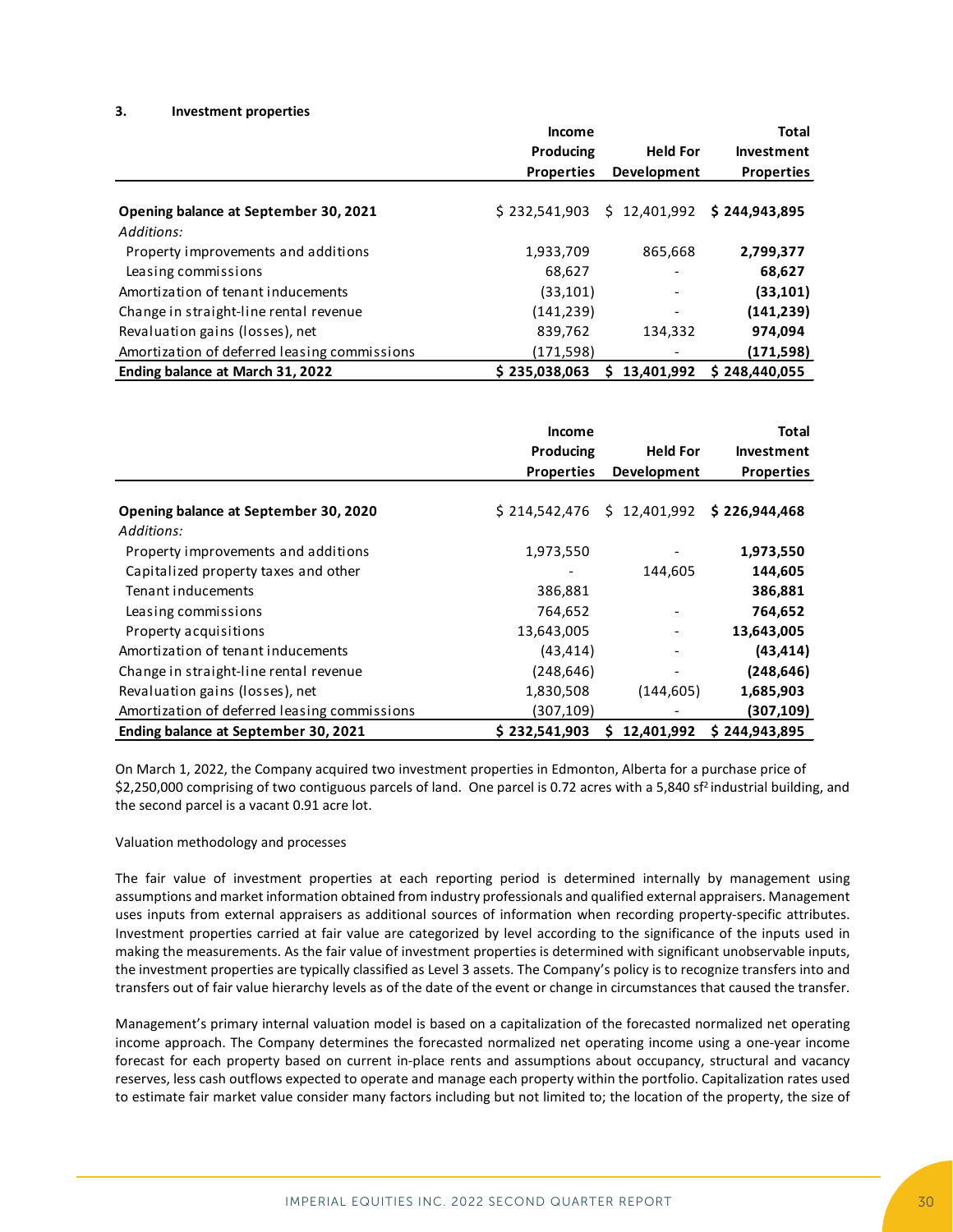the land parcel, site coverage, the quality and strength of tenants, whether lease rates are over or under current market rates, demand for the type and use of the property, the age of the building, any special use characteristics of the building or area, whether it is single-tenant or multi-tenanted and vacancy rates in the area. Market information related to the external sale of similar buildings within a similar geographic location is also taken into consideration.

Land held for development with holding income is valued based on sale data within the market area.

The Company's executive management team is responsible for determining fair value measurements including verifying all major inputs included in the valuation. Management, along with the Audit Committee, discusses the valuation process and key inputs every quarter.

The key level 3 valuation metrics for the investment properties are set out below.

|                                                                             |    | March 31,       |    | September 30,  |
|-----------------------------------------------------------------------------|----|-----------------|----|----------------|
|                                                                             |    | 2022            |    | 2021           |
| Range of capitalization rates applied to investment properties              |    | 4.27-8.50%      |    | 4.27% - 9.35%  |
| Fair values of properties where cap rates were applied                      |    | \$231,127,310   |    | \$228,631,148  |
| Weighted average cap rates                                                  |    | 6.34%           |    | 6.35%          |
| Fair value impact of increasing average cap rate by 0.25%                   |    | \$ (9,898,594)  |    | \$ (8,664,623) |
| Fair value impact of a 1% decrease in net operating income                  |    | \$ (2,314,079)  |    | \$ (2,289,113) |
| Land held for development                                                   |    |                 |    |                |
| Average price per acre of land                                              | \$ | 170,130         | \$ | 157,274        |
| Number of acres                                                             |    | 65.55           |    | 64.55          |
| <b>Total fair values</b>                                                    | \$ | 11,152,036      | \$ | 10,152,036     |
| Impact of a 10% change in average price per acre                            | Ś  | (1, 115, 204)   | Ś. | (1,015,204)    |
| Land under lease agreements with tenants                                    |    |                 |    |                |
| Number of acres leased                                                      |    | 7.90            |    | 7.90           |
| Average price per acre                                                      | \$ | 779,837         | \$ | 779,837        |
| Total fair values of leased land                                            | \$ | 6,160,710       | \$ | 6,160,710      |
| Impact of a 10% change in average price per acre                            | \$ | 616,071         | Ś  | 616,071        |
| Included in the carrying amount of investment properties are the following: |    |                 |    |                |
|                                                                             |    | March 31,       |    | September 30,  |
|                                                                             |    | 2022            |    | 2021           |
| Straight line rent receivable                                               |    | 1,995,999<br>Ś. | \$ | 2,137,238      |
| <b>Tenant inducements</b>                                                   |    | 415,833         |    | 448,934        |

All the above are amortized over the terms of the respective leases.

#### **Mortgage receivable**

During Q4 2020, the Company completed the sale of an investment property for total sale proceeds of \$9,350,000 and agreed to a vendor take back ("VTB") mortgage in the amount of \$8,000,000. The VTB bore interest at an annual rate of 2.5% with monthly interest payments, and a maturity date of July 21, 2021. The VTB could be prepaid in whole or in part without penalty. The purchaser had an option to extend the mortgage for a further year.

\$ 4,214,360 \$ 4,491,671

Leasing commissions 1,802,528 1,905

On May 7, 2021, the Company agreed to amend the terms of the VTB and received \$5,500,000 with the balance of \$2,500,000 to be received on or before August 15, 2021 (the "Maturity Date"). The balance of the VTB bore interest at an annual rate of 6%. If payment of the principal amount and accrued interest did not occur by the maturity date, then the whole of the principal amount plus accrued interest shall become immediately due and payable upon demand. The VTB was carried at amortized cost.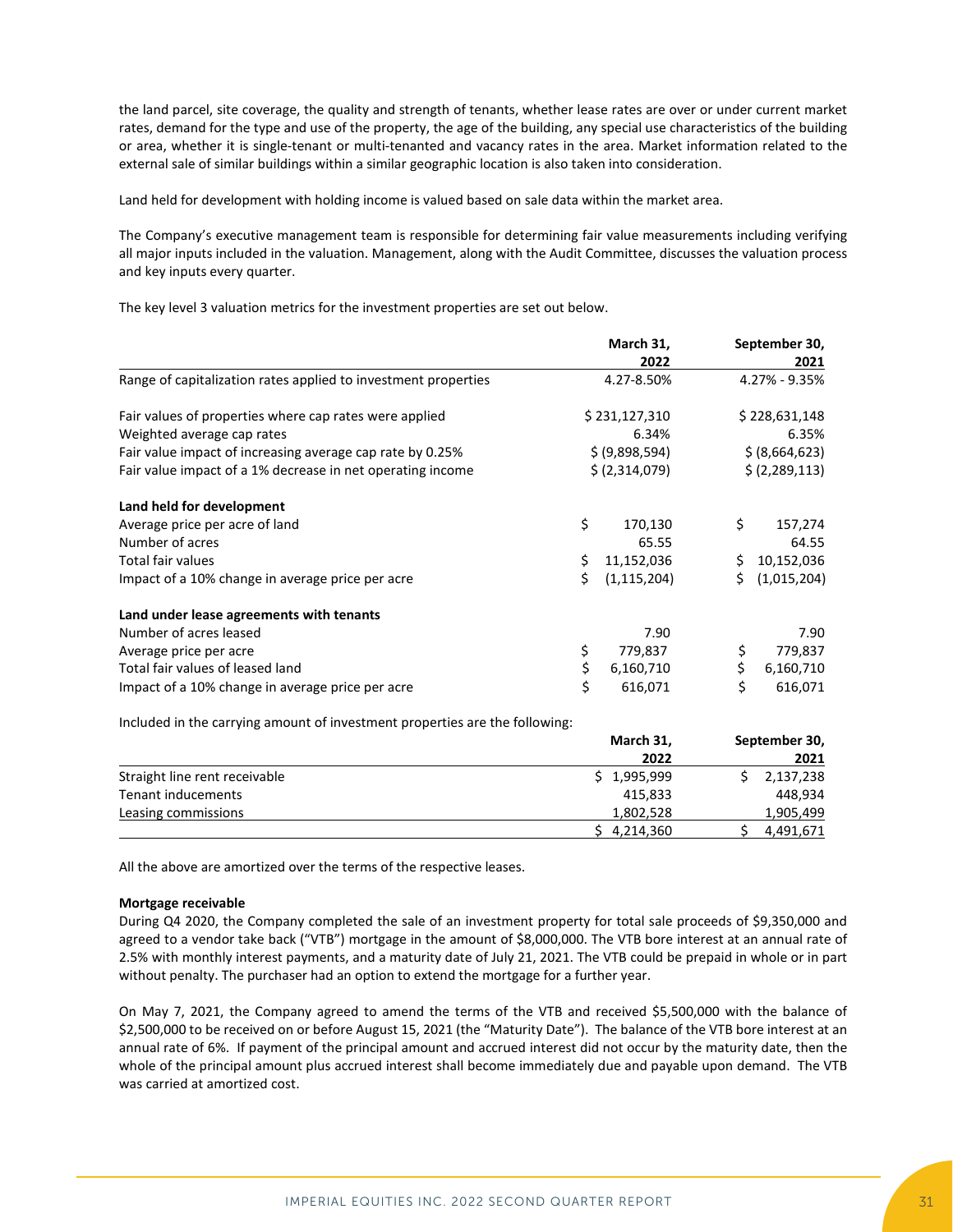The principal amount and accrued interest were received after the maturity date but prior to demand being made. The full balance was received on October 29, 2021.

### **4. Prepaid expenses and deposits**

|                                       | March 31, | September 30, |         |  |
|---------------------------------------|-----------|---------------|---------|--|
|                                       | 2022      |               | 2021    |  |
| Prepaid operating expenses            | \$38,099  |               | 878.480 |  |
| Security deposits with municipalities | 27.019    |               | 27,019  |  |
| Total prepaid expenses and deposits   | 92.207    |               | 905.499 |  |

Prepaid operating expenses are insurance and property taxes. As of March 31, 2022, prepaid property taxes for the calendar year 2021 are fully amortized.

#### **5. Mortgages**

|                                             |        |    | March 31,      | September 30,     |
|---------------------------------------------|--------|----|----------------|-------------------|
| <b>Maturity</b>                             | Rate   |    | 2022           | 2021              |
| On Demand                                   | 3.000% | \$ |                | \$<br>2,500,000   |
| June 1, 2022                                | 2.730% |    | 1,697,395      | 1,802,612         |
| December 1, 2022                            | 3.670% |    | 3,155,398      | 3,274,254         |
| December 1, 2022                            | 3.671% |    | 2,866,846      | 2,974,825         |
| February 1, 2023                            | 3.750% |    | 1,736,355      | 1,800,247         |
| April 1, 2023                               | 1.860% |    | 3,374,609      | 3,478,861         |
| October 1, 2023                             | 3.950% |    | 207,219        | 270,036           |
| October 1, 2023                             | 4.090% |    | 5,181,317      | 5,354,849         |
| November 1, 2023                            | 4.330% |    | 3,567,759      | 3,684,371         |
| December 1, 2023                            | 4.648% |    | 4,272,119      | 4,407,669         |
| January 1, 2024                             | 4.300% |    | 1,966,704      | 2,057,447         |
| January 1, 2024                             | 4.300% |    | 1,560,876      | 1,632,895         |
| April 1, 2024                               | 2.110% |    | 3,916,368      | 4,035,050         |
| August 1, 2024                              | 3.300% |    | 8,780,237      | 9,064,479         |
| November 1, 2024                            | 3.555% |    | 7,796,358      | 8,038,382         |
| February 1, 2025                            | 3.420% |    | 4,450,220      | 4,586,347         |
| February 1, 2025                            | 3.310% |    | 4,795,702      | 5,000,983         |
| April 1, 2025                               | 2.310% |    | 4,720,969      | 4,874,751         |
| August 1, 2025                              | 2.837% |    | 3,653,041      | 3,764,283         |
| July 1, 2026                                | 2.710% |    | 5,685,835      | 5,846,820         |
| July 1, 2026                                | 2.710% |    | 10,865,726     | 11,173,373        |
| April 1, 2026                               | 2.675% |    | 2,514,404      | 2,622,407         |
| November 1, 2026                            | 2.930% |    | 10,804,069     | 4,860,030         |
| October 1, 2026                             | 2.940% |    | 9,288,390      | 6,335,332         |
| June 11, 2029                               | 3.480% |    | 5,130,063      | 5,296,315         |
| Total mortgages                             |        | Ś  | 111,987,981    | \$<br>108,736,618 |
| Less: current portion of principal payments |        |    | (16, 203, 179) | (26, 216, 379)    |
| Less: balance of unamortized finance fees   |        |    | (255, 703)     | (226, 681)        |
|                                             |        | \$ | 95,529,099     | \$<br>82,293,558  |
| Weighted average rate                       |        |    | 3.19%          | 3.15%             |

\*Mortgages due in the next twelve months

All mortgages are repayable in blended monthly payments of interest and principal. The security pledged for each mortgage is limited to the related investment property.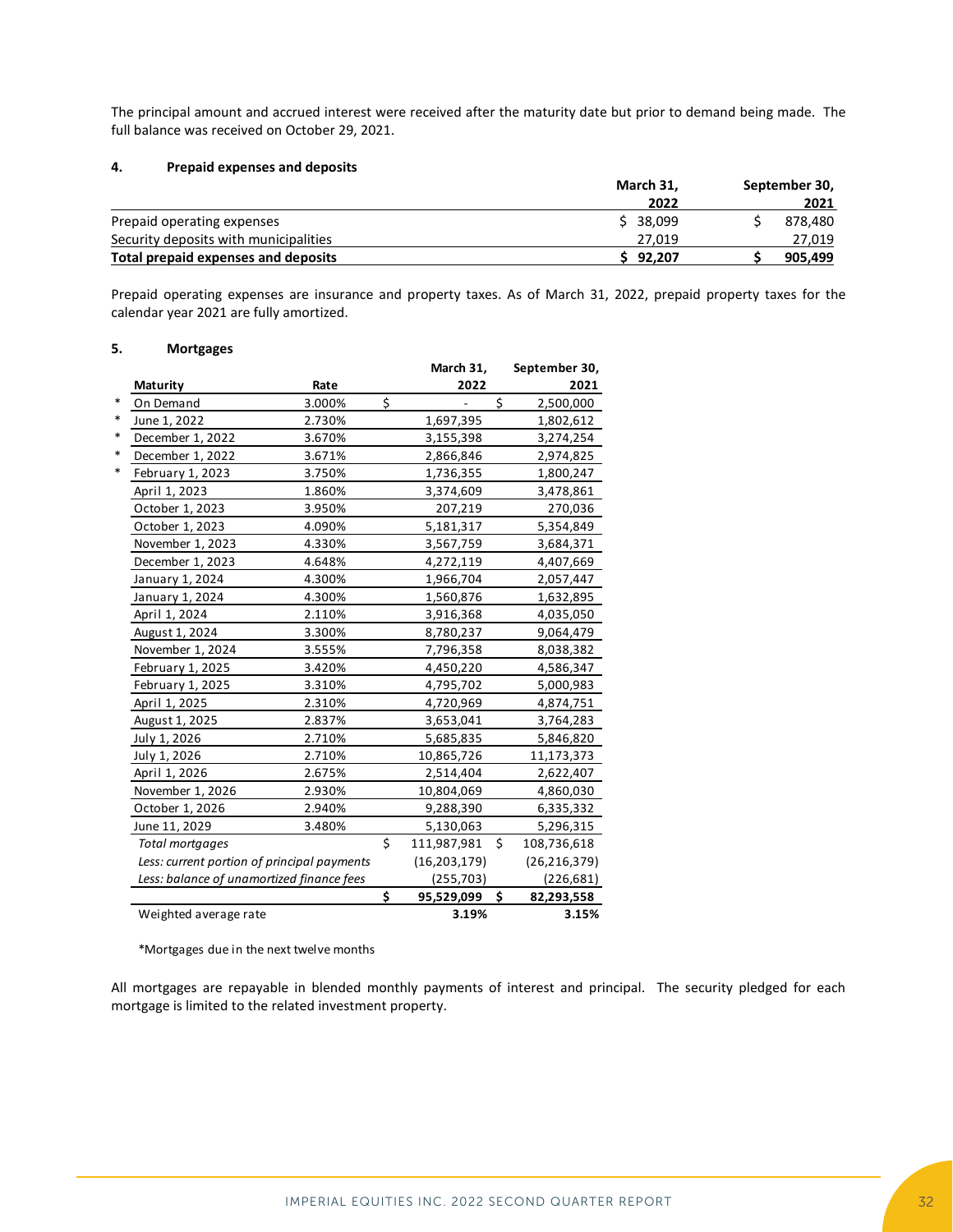### **6. Bank operating facilities**

|                           | March 31.  | September 30, |
|---------------------------|------------|---------------|
|                           | 2022       | 2021          |
| Bank operating facilities | 16.826.865 | 20,360,492    |

The Company has two credit facilities set out as follows:

1) One operating Line of Credit (LOC) with a limit of \$13,500,000 (September 30, 2021 - a limit of \$13,500,000).

This LOC is used to assist with property acquisitions and general operations and has a balance at March 31, 2022, of \$13,431,141 (September 30, 2021 - \$13,476,456). The credit facility bears interest at prime plus 1% per annum (September 30, 2021 – prime plus 1% per annum) and is secured by specific revenue-producing properties with combined fair values of \$36,338,761 (September 30, 2021- \$ 36,338,761). In Q4 2021, the standby fee provisions were deleted and no longer in effect (September 30, 2021 - .25% per annum).

On February 2, 2022, the Company has entered into an amending agreement with the lender to designate \$8,000,000 from the operating line as a fixed rate fixed term component with blended principal and interest monthly payments. The rate fix term is 3 years with a 25-year amortization. The interest rate on the component is the lender's cost of funds plus 1.10% per annum. The lender may, on demand, require immediate payment of all amounts outstanding or accrued in connection with this component and the facility as a whole. The remaining \$5,500,000 of the operating line will remain as revolver, with interest only payments. The limit of the operating line in aggregate will remain at \$13,500,000.

Specific covenants of this credit facility are that there be a minimum of 90% occupancy of the secured buildings. As at March 31, 2022, the Company was in compliance with all covenants.

2) A second operating LOC with a limit of \$6,000,000 (September 30, 2021 – a limit of \$7,000,000).

The decrease in the limit from the prior year is a result of increased mortgage amounts upon maturity of existing mortgages. During the current six-month period, proceeds from the increases in mortgage amounts were used to reduce the limit on the facility by \$1,000,000.

This credit facility bears interest at prime plus .95% per annum (unchanged from September 30, 2021) and is secured by specific revenue-producing properties with combined fair values at March 31, 2022, of \$72,236,857 (September 30, 2021 - \$72,210,516).

There are no specific covenants or margin formulas for this line of credit. The balance on the credit facility at March 31, 2022 is \$3,395,724 (September 30, 2021 - \$6,884,036).

### **7. Lease liability**

The adoption of IFRS 16- Leases on October 1, 2019, resulted in the initial recognition of a right-of-use asset amounting to \$812,719 and a corresponding lease liability of \$861,322 having a weighted average borrowing rate of 4.95%.

The following table presents the change in the balance of the Company's lease liability:

|                            | March 31,     |    | September 30, |
|----------------------------|---------------|----|---------------|
|                            | 2022          |    | 2021          |
| Opening balance            | \$712,784     | \$ | 861,322       |
| Lease payments             | (90,000)      |    | (181, 675)    |
| Interest                   | 17,641        |    | 33,137        |
| Balance, end of period     | 640,425       |    | 712,784       |
| Current portion            | Ś.<br>151,748 | Ś  | 148,046       |
| Non-current portion        | 488,677       |    | 564,738       |
|                            | 640,425       |    | 712,784       |
| Incremental borrowing rate | 4.95%         |    |               |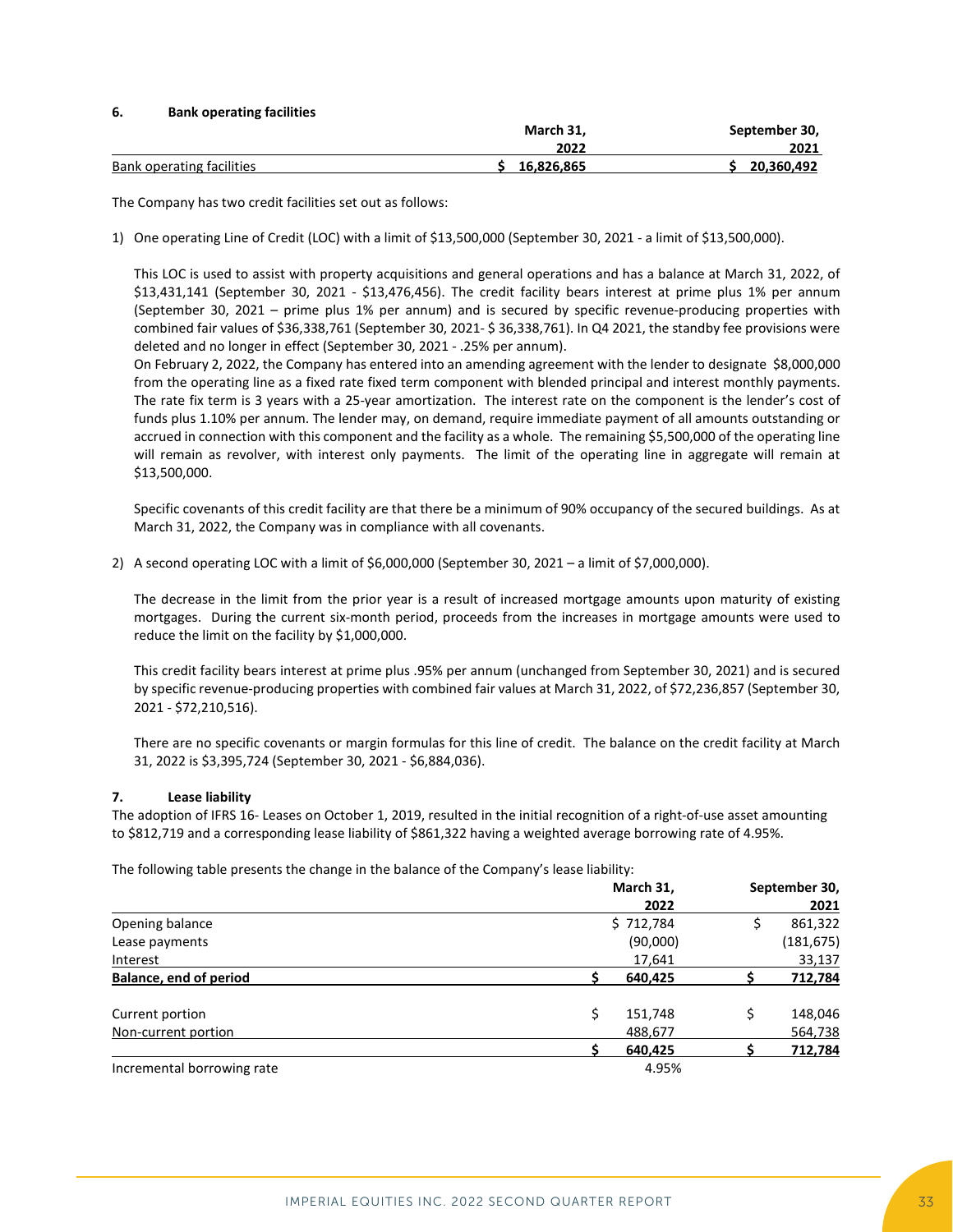Estimated future principal payments required to meet the lease liability as at March 31, 2022, are as follows:

| Total                           |           |
|---------------------------------|-----------|
| 12 months ending March 31, 2026 | 161,738   |
| 12 months ending March 31, 2025 | 167.506   |
| 12 months ending March 31, 2024 | 159.433   |
| 12 months ending March 31, 2023 | \$151,748 |

### **8. Finance costs**

The components of finance costs are as follows:

|                                       | March 31, |           | March 31,  |  |
|---------------------------------------|-----------|-----------|------------|--|
|                                       |           | 2022      | 2021       |  |
| Interest on mortgages                 |           | 1,792,177 | 1,552,677  |  |
| Interest on bank operating facilities |           | 238,994   | 440,272    |  |
| Interest on other unsecured financing |           | 4,243     | 128,572    |  |
| Interest on lease obligations         |           | 17,641    | 21,318     |  |
| Amortization of deferred finance fees |           | 51,322    | 45,080     |  |
| Interest income                       |           | (6,864)   | (100, 006) |  |
|                                       |           | 2.097.513 | 2.087.913  |  |

### **9. Income taxes**

Components of income tax expense

|                      | March 31, | March 31, |
|----------------------|-----------|-----------|
|                      | 2022      | 2021      |
| Current tax expense  | 494.118   | 855,641   |
| Deferred tax expense | 183,342   | 5,067     |
|                      | 677.460   | 860,738   |

Current tax expense in the comparative period included tax on a capital gain in 2021 relating to disposition of an investment property which took place during the fiscal year ending September 30, 2020.

# **10. Supplemental consolidated cash flow information**

|                                                           |    | March 31,  |    | March 31, |
|-----------------------------------------------------------|----|------------|----|-----------|
| Net change in operating working capital                   |    | 2022       |    | 2021      |
| Net change in receivables                                 | \$ | 259,867    | Ś. | 248,206   |
| Net change in prepaid expenses and deposits               |    | 840,423    |    | 721,715   |
| Net change in payables and accruals                       |    | 645,242    |    | 110,785   |
| Net change in income taxes payable                        |    | 505,588    |    | 864,491   |
| Net change in security deposits                           |    | 1,969      |    | 145,530   |
|                                                           |    | 2,253,089  | S. | 762,853   |
| Net change in investing working capital                   |    |            |    |           |
| Net change in deposits in trust for property acquisitions | \$ |            | \$ | 9,360     |
| Net change in payables and accruals                       |    | (208.603)  |    | 49,231    |
|                                                           | ς  | (208, 603) | ς  | 58,591    |
| Net change in financing working capital                   |    |            |    |           |
| Net change in accrued interest payable                    | S. | (256, 575) | \$ | 117,955   |
| Interest paid                                             |    | 1,956,679  | \$ | 1,612,267 |
| Income taxes paid (received)                              | Ś  | 104,546    | \$ | (8,824)   |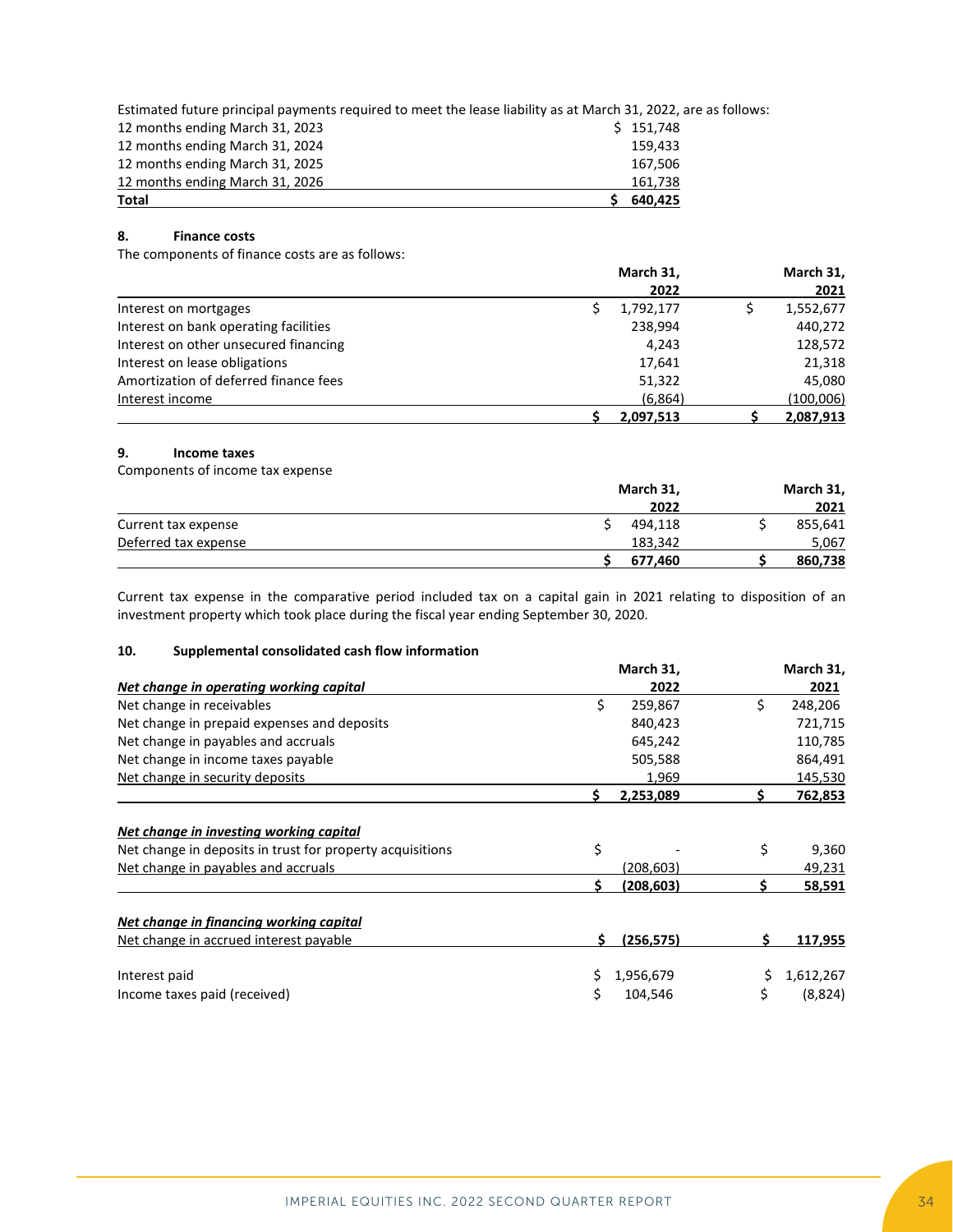### **11 Segmented Information**

Valuation net gains (losses)

**11 Segmented Information** of assessing performance and allocating resources to segments. The CODM has determined there are two reportable segments in the current fiscal year, based on the different economic environments they operate in. The following summary presents segmented financial information by industry divisions. IFRS 8, Operating Segments requires reportable segments to be determined based on internal reports that are regularly reviewed by the chief operating decision maker for the purpose

| March 31, 2022 and 2021                                                        |                |                  |           |               |                                   |                | <b>Industrial &amp; Retail Division</b> |               |                                                           | Corporate     |                          |               |                                                                                                               | <b>CONSOLIDATED</b> |                        |                          |
|--------------------------------------------------------------------------------|----------------|------------------|-----------|---------------|-----------------------------------|----------------|-----------------------------------------|---------------|-----------------------------------------------------------|---------------|--------------------------|---------------|---------------------------------------------------------------------------------------------------------------|---------------------|------------------------|--------------------------|
|                                                                                | Current        | Current          | Prior Yr. | Prior Yr      | <b>Current</b>                    | <b>Current</b> | Prior Yr.                               | Prior Y       | Current                                                   | Curren        | Prior Yr.                | Prior Yr      | Current                                                                                                       | Curren              | Prior Yr.              | Prior Yr.                |
|                                                                                | 3 Months       | 6 Months         | 3 Months  | 6 Month       | 3 Months                          | 6 Month        | 3 Months                                | 6 Months      | 3 Months                                                  | 6 Month       | 3 Months                 | 6 Month       | 3 Months                                                                                                      | 6 Month             | 3 Months               | 6 Months                 |
| Rental revenue, contractual amount                                             | 201,027        | 401,123          | 199,633   | 398,339       | 3,512,823                         | 7,209,294      | 3,324,902                               | 6,398,240     | - S                                                       | $\sim$        | $\sim$                   |               | 3,713,850                                                                                                     | 7,610,417           |                        | 3,524,535 \$ 6,796,579   |
| Property tax and insurance recoveries                                          | 22,334         | 44,667           | 20,225    | 40.449        | 681.246                           | 1.387.340      | 640,795                                 | 1,259,609     |                                                           |               |                          |               | 703,580                                                                                                       | 1.432.007           | 661.020<br>- Ś         | 1,300,058                |
| Operating expense recoveries                                                   | 2,820          | 5,640            | 2,671     | 6.738         | 304,420                           | 662,812        | 303,954                                 | 567,599       |                                                           | $\sim$        |                          |               | 307.240                                                                                                       | 668,452             | 306.625 \$             | 574,338                  |
| Government Subsidy                                                             |                |                  |           |               |                                   |                |                                         |               |                                                           |               |                          | 396           |                                                                                                               |                     |                        | 396                      |
| Accelerated rent adjustment                                                    |                |                  |           |               |                                   |                |                                         | $\sim$        |                                                           | $\sim$        |                          |               | $\sim$                                                                                                        |                     |                        | $\sim$                   |
| Amortization of tenant inducements                                             |                |                  | $\sim$    |               | (16,551)                          | (33, 101)      | (8,401)                                 | (15, 279)     |                                                           | $\sim$        |                          |               | (16, 551)                                                                                                     | (33, 101)           | $(8,401)$ \$           | (15, 279)                |
| Straight-line rental revenue                                                   |                |                  | (11, 739) |               | (54.857)                          | (141, 240)     | (41.442)                                | 52.534        |                                                           | $\sim$        |                          |               | (54.857)                                                                                                      | (141.240            | $(53.181)$ \$          | 52,534                   |
| <b>Rental revenue</b>                                                          | 226.181        | 451.430          | 210,790   | 445.526       | 4,427,081                         | 9.085.105      | 4.219.808                               | 8,262,703     | $\sim$                                                    | $\sim$        | $\sim$                   | 396           | 4.653.262                                                                                                     | 9,536,535           | 4.430.598              | 8,708,625                |
|                                                                                |                |                  |           |               |                                   |                |                                         |               |                                                           |               |                          |               |                                                                                                               |                     |                        |                          |
| <b>Property operating expenses</b>                                             |                |                  |           |               |                                   |                |                                         |               |                                                           |               |                          |               |                                                                                                               |                     |                        |                          |
| Property taxes and insurance                                                   | (22, 628)      | (45, 236)        | (20, 338) | (42,070)      | (759, 165)                        | (1.521.327)    | (698, 922)                              | (1,379,800)   |                                                           | $\sim$        |                          |               | (781.793)                                                                                                     | (1, 566, 563)       | (719, 260)             | (1,421,871)              |
| Operating expenses:                                                            |                |                  |           |               |                                   |                |                                         |               |                                                           |               |                          |               |                                                                                                               |                     |                        |                          |
| Repairs and maintenance                                                        |                |                  |           |               | (235, 140)                        | (679,000)      | (205, 238)                              | (366, 860)    | $\sim$                                                    | $\sim$        |                          |               | (235,140)                                                                                                     | (679,000            | (205, 238)             | (366, 860)               |
| Management fees                                                                | (8,984)        | (17, 922)        | (8,901)   | (17, 747)     | (184, 491)                        | (369,906       | (167, 744)                              | (326, 520)    | $\sim$                                                    | $\sim$        |                          |               | (193, 475)                                                                                                    | (387, 828)          | (176, 645)             | (344, 267)               |
| Utilities                                                                      | (478)          | (478)            |           |               | (133.685)                         | (195.526)      | (86.336)                                | (145.389      | $\sim$                                                    | $\sim$        | $\sim$                   |               | (134.163)                                                                                                     | (196,003)           | (86.336)               | (145, 389)               |
| subtotal                                                                       | (32,090)       | (63, 636)        | (29, 239) | (59, 817)     | (1,312,482)                       | (2,765,758)    | (1, 158, 240)                           | 2.218.569     | $\sim$                                                    | $\sim$        | $\sim$                   |               | (1,344,572)                                                                                                   | (2,829,394)         | (1.187.479)            | (2, 278, 386)            |
|                                                                                |                |                  |           |               |                                   |                |                                         |               |                                                           |               |                          |               |                                                                                                               |                     |                        |                          |
| Income from operations                                                         | 194,091        | 387.794          | 181,551   | 385,709       | 3,114,599                         | 6,319,34       | 3,061,568                               | 6,044,134     |                                                           | $\sim$        |                          |               | 3,308,690                                                                                                     | 6,707,141           | 3,243,119              | 6,430,239                |
| Finance costs:                                                                 |                |                  |           |               |                                   |                |                                         |               |                                                           |               |                          |               |                                                                                                               |                     |                        |                          |
| Interest on mortgages                                                          | (49, 692)      | (100, 162)       | (52, 753) | (106, 249)    | (798, 343)                        | (1.647.014)    | (717, 728)                              | (1,446,428)   |                                                           | $\sim$        |                          |               | (848, 035)                                                                                                    | (1,747,176)         | (770, 481)             | (1,552,677)              |
| Interest on bank operating facilities                                          |                |                  |           |               |                                   |                |                                         |               | (149, 275)                                                | (283, 994)    | (136, 218)               | (440, 272)    | (149, 275)                                                                                                    | (283, 994)          | (136, 218)             | (440, 272)               |
|                                                                                | <b>Section</b> |                  |           | $\sim$        |                                   |                |                                         | $\sim$        | (4, 244)                                                  | (4, 244)      | (128, 572)               | (128, 572)    | (4, 244)                                                                                                      | (4, 244)            | (128, 572)             | (128, 572)               |
| Interest on other unsecured financing                                          |                |                  |           |               |                                   |                |                                         |               |                                                           | (17, 641)     |                          |               |                                                                                                               | (17, 641)           | (10,659)               | (21, 318)                |
| Interest on lease obligations                                                  |                |                  |           | $\sim$ $-$    | <b>College</b>                    |                |                                         |               | (6,982)                                                   |               | (10, 659)                | (21, 318)     | (6,982)                                                                                                       |                     |                        |                          |
| Amortization of deferred finance fees                                          | (1,809)        | (3,618)          | (1,808)   | (3,618)       | (26, 985)                         | (47, 704)      | (22, 147)                               | (41, 462)     |                                                           |               |                          |               | (28, 794)                                                                                                     | (51, 322)           | (23, 955)              | (45,080)                 |
| Interest income                                                                |                |                  |           |               |                                   |                |                                         |               |                                                           | 6,864         | 50,001                   | 100,006       |                                                                                                               | 6,864               | 50,001                 | 100,006                  |
| subtotal                                                                       | (51,501)       | (103, 780)       | (54, 562) | (109, 868)    | (825, 328)                        | (1,694,718)    | (739, 875)                              | (1,487,890)   | (160, 501)                                                | (299, 015)    | (225, 448)               | (490,156      | (1,037,330)                                                                                                   | (2,097,513)         | (1,019,884)            | (2,087,913)              |
| Administration expenses                                                        |                |                  |           |               |                                   |                |                                         |               | (375, 043)                                                | (752, 703)    | (363, 382)               | (650,341      | (375, 043)                                                                                                    | (752, 703)          | (363, 382)             | (650, 341)               |
| Amortization of deferred leasing                                               | (5,003)        | (10.007          | (4, 556)  | (9, 110)      | (80, 796)                         | (161, 591)     | (72, 934)                               | (135, 217)    |                                                           |               |                          |               | (85, 799)                                                                                                     | (171, 598)          | (77, 490)              | (144, 328)               |
| Amortization of right-of-use asset                                             |                |                  |           |               |                                   |                |                                         | $\sim$        | (37,510)                                                  | (75, 020)     | (37,510)                 | (75, 020)     | (37,510)                                                                                                      | (75, 020)           | (37, 510)              | (75, 020)                |
| Unrealized gains (losses) on                                                   |                |                  |           |               |                                   |                |                                         |               |                                                           |               |                          |               |                                                                                                               |                     |                        |                          |
| short-term investments                                                         |                |                  |           |               | $\sim 100$                        |                |                                         |               |                                                           | $\sim$        | $\overline{\phantom{a}}$ |               | $\sim$                                                                                                        | $\sim$              | $\sim$                 | $\overline{\phantom{a}}$ |
| Valuation net gains (losses)                                                   |                |                  |           |               |                                   |                |                                         |               |                                                           |               |                          |               |                                                                                                               |                     |                        |                          |
| from investment properties                                                     | 22,083         | 29.853           | 13.414    | (10.107)      | 357.911                           | 944.24         | 139.331                                 | 10.619        | $\sim$                                                    | $\sim$        |                          |               | 379.994                                                                                                       | 974.094             | 152,745                | 512                      |
| Income (loss) before income tax                                                | 159,670        | 303,860          | 135,848   | 256,624       | 2,566,387                         | 5,407,279      | 2,388,090                               | 4,431,646     | (573, 054)                                                | (1, 126, 738) | (626, 340)               | (1, 215, 121) | 2,153,002                                                                                                     | 4,584,401           | 1,897,598              | 3,473,149                |
| Income tax (expense) recovery                                                  | (36, 724)      | (69.888)         | (31.245)  | (59.023)      | (590, 269)                        | (1,243,674)    | (549.261)                               | (1,019,279)   | 384.104                                                   | 636.102       | 304.096                  | 217.564       | (242.889)                                                                                                     | (677.460)           | (276, 410)             | (860, 738)               |
| Net income (loss) and total                                                    |                |                  |           |               |                                   |                |                                         |               |                                                           |               |                          |               |                                                                                                               |                     |                        |                          |
| comprehensive income (loss) for the period $\frac{1}{5}$ 122,946 $\frac{1}{5}$ |                | 233.972          | 104.603   |               | 197.601 \$ 1.976.117 \$ 4.163.605 |                |                                         |               | $$1,838,829$ $$3,412,367$ $$$ $(188,950)$ $$$ $(490,636)$ |               |                          |               | $\frac{1}{2}$ (322,244) $\frac{1}{2}$ (997,557) $\frac{1}{2}$ 1,910,113 $\frac{1}{2}$ 3,906,941 $\frac{1}{2}$ |                     | 1,621,187 \$ 2,612,411 |                          |
|                                                                                |                |                  |           |               |                                   |                |                                         |               |                                                           |               |                          |               |                                                                                                               |                     |                        |                          |
| Investment properties                                                          |                | \$10,845,989     |           | \$10.598.17   |                                   | \$237.594.06   |                                         | \$226.603.610 |                                                           |               |                          |               |                                                                                                               | \$248,440,055       |                        | \$237,201,784            |
| <b>Mortgages</b>                                                               |                | $\sin 4.272.119$ |           | $5$ 4.540.140 |                                   | \$107.715.862  |                                         | \$100.097.868 |                                                           |               |                          |               |                                                                                                               | \$111,987,981       |                        | \$104.638.008            |
| Additions to investment properties                                             |                |                  |           |               |                                   | $5$ 2.799.377  |                                         | \$ 9.786.372  |                                                           |               |                          |               |                                                                                                               | \$2.799.37          |                        | \$9,786,372              |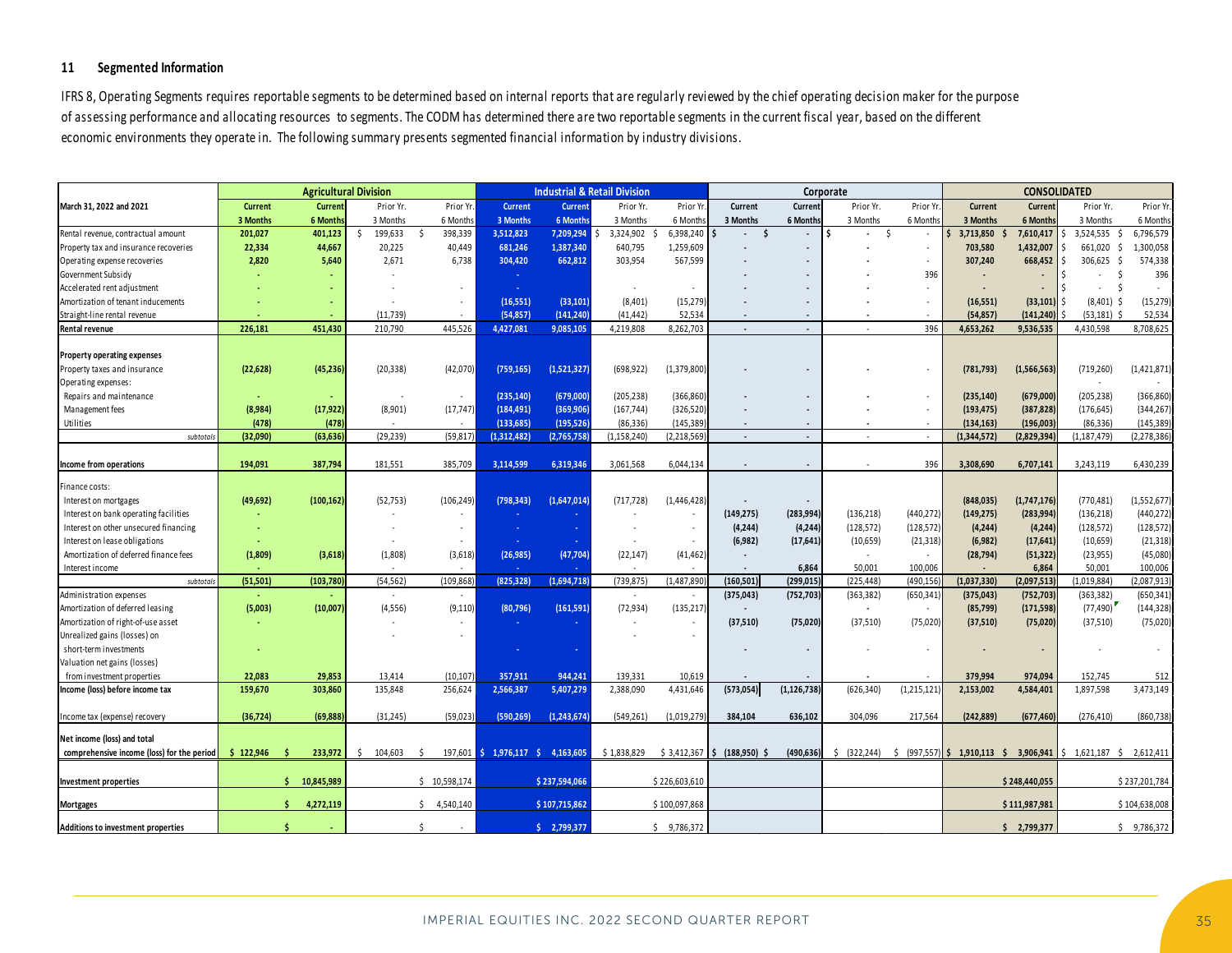### **12. Earnings per share**

The following are the weighted average number of shares outstanding:

|                                                         | March 31,   | March 31, |
|---------------------------------------------------------|-------------|-----------|
|                                                         | 2022        | 2021      |
| Net income and comprehensive income                     | \$3.906.941 | 2,612,411 |
| Weighted average shares outstanding – basic and diluted | 9,451,242   | 9,451,242 |
| Earnings per share – basic and diluted                  | .41         | .28       |

#### **13. Rental revenue**

The Company leases its commercial properties under operating leases with current terms ranging between 1 and 16 years. Some leases have options to extend for further five-year terms and several leases are month to month.

#### **a) Rental revenue**

|                                                      | March 31,   | March 31,   |
|------------------------------------------------------|-------------|-------------|
|                                                      | 2022        | 2021        |
| Rental revenue, contractual amount                   | \$7,610,417 | \$6,796,579 |
| Property tax and insurance recoveries                | 1,432,007   | 1,300,057   |
| Government Subsidy                                   |             | 396         |
| Operating expense recoveries                         | 668.452     | 574,338     |
| Amortization of tenant inducements                   | (33, 101)   | (15, 279)   |
| Straight-line rental revenue                         | (141, 240)  | 52,534      |
| Rental revenue on statements of comprehensive income | \$9,536,535 | \$8,708,625 |

Future contracted minimum rent receivable from non-cancellable tenant operating leases is as follows:

|                        | March 31,    | March 31,  |
|------------------------|--------------|------------|
|                        | 2022         | 2021       |
| No later than one year | \$14,287,952 | 14,864,767 |
| $2 - 5$ years          | 43,131,410   | 41,585,478 |
| Over 5 years           | 27,010,892   | 30,161,517 |
|                        | \$84,430,255 | 86,611,762 |

The month-to-month tenant revenue is not included in the above figures. The future contracted minimum rent receivable could be negatively impacted by a tenant having financial difficulties and being unable to meet their rent obligations. The future rent receivable assumes all tenants will honor the financial obligations of their leases, to the terms of their leases, with no defaults or variations in the contracted amounts.

### **14. Guarantees, contingencies, and commitments**

a) In the normal course of operations, the Company and its subsidiaries may execute agreements that provide for indemnification and guarantees to third parties, such as engagement letters with advisors and consultants, and service agreements. The Company has also agreed to indemnify its directors and certain of its officers and employees in accordance with the Company's bylaws. Certain agreements may not contain any limits on the Company's liability and, therefore, it is not possible to estimate the Company's potential liability under these indemnities, and as such, no provision has been included in these financial statements. Further, the Company maintains insurance policies that may provide coverage against certain claims under these indemnities.

b) The Company maintains insurance on its properties. The all-risk property insurance includes replacement cost and rental value coverage (including coverage for the perils of flood and earthquake).

c) The Company has contracts in place with related parties to provide property management and asset management. Both contracts have been in place since 1999 and have been renewed on an annual basis with no changes to the terms. Further information can be found in the Related Party Transactions in Note 17.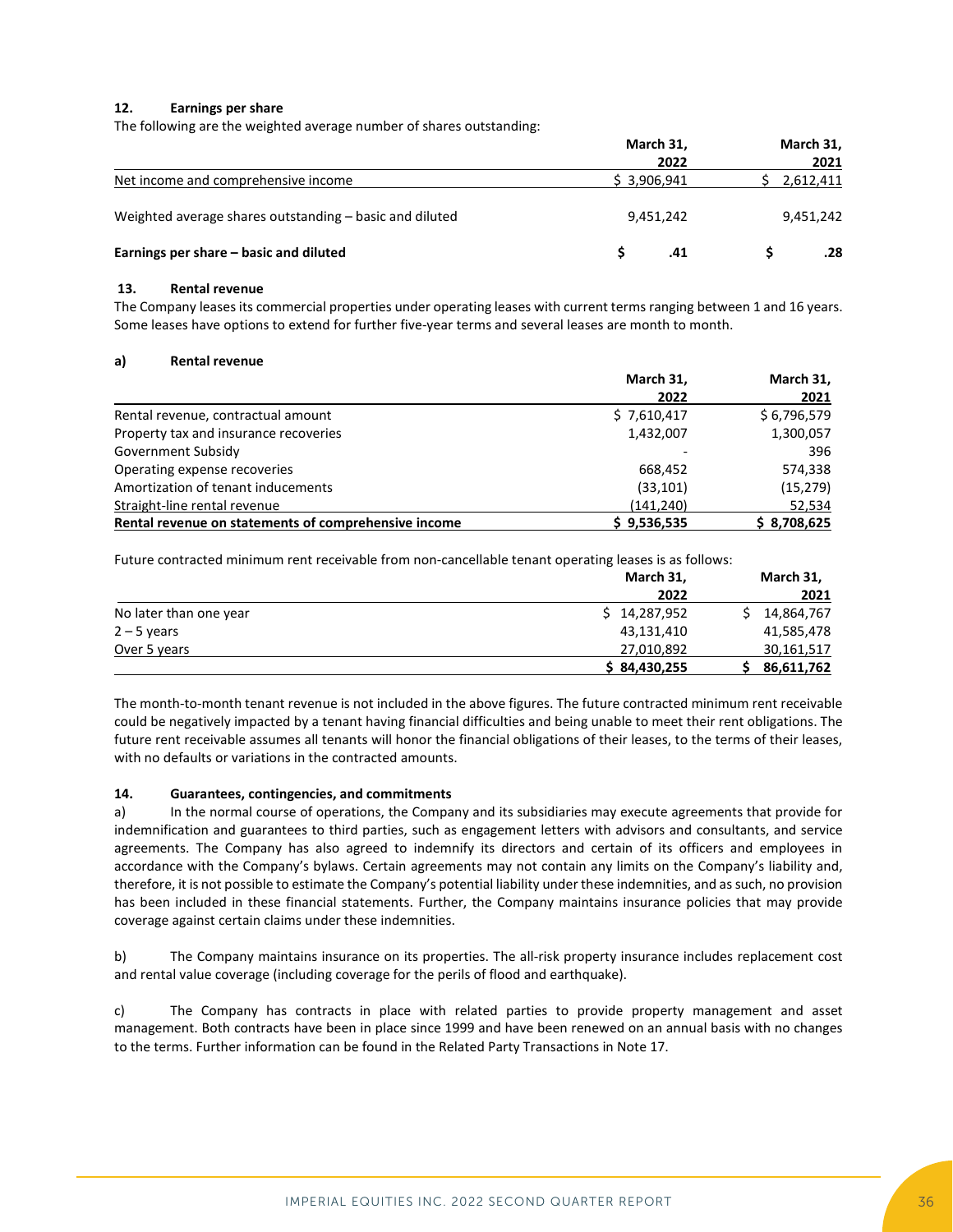d) As at March 31, 2022, the Company entered into a construction contract to build an additional 33,200 ft<sup>2</sup> of industrial space on one of its investment properties in Fort McMurray, Alberta. The total contract price is \$8,600,000.

### **15. Capital risk management**

The Company defines capital that it manages as the aggregate of its equity and interest-bearing debt. The Company's objectives when managing capital are to ensure that the Company will continue as a going concern so that it can sustain daily operations and provide adequate returns to its shareholders. The Company is subject to risks associated with debt financing, including the possibility that existing mortgages may not be refinanced, or may not be refinanced on as favorable terms or with interest rates as favorable as those of the existing debt. The Company mitigates these risks by its continued efforts to stagger the maturity profile of its long-term debt, enhance the value of its real estate properties, and maintain high occupancy levels. The Company manages its capital structure and adjusts it in the light of changes in economic conditions and the risk characteristics of the underlying assets.

|                           | March 31,   | September 30, |  |  |
|---------------------------|-------------|---------------|--|--|
|                           | 2022        | 2021          |  |  |
| Mortgages                 | 111,732,278 | 108,509,937   |  |  |
| Lease liability           | 640.425     | 712,784       |  |  |
| Bank operating facilities | 16,826,865  | 20,360,492    |  |  |
| Other financing           |             | 3,800,000     |  |  |
| Total debt financing      | 129,199,568 | 133,383,213   |  |  |
| Equity                    | 102,302,154 | 98,678,750    |  |  |
| <b>Total capital</b>      | 231,501,722 | 232,061,963   |  |  |

### **16. Financial instruments**

|                                | March 31,        | September 30,  |
|--------------------------------|------------------|----------------|
|                                | 2022             | 2021           |
| <b>Financial assets</b>        |                  |                |
| Cash and cash equivalents      | \$<br>685,987    | \$<br>196,114  |
| Receivables, net of provisions | 19,884           | 279,750        |
| Mortgage receivable            |                  | 2,500,000      |
|                                | 705,871          | 2,975,864<br>S |
| <b>Financial liabilities</b>   |                  |                |
| Bank operating facilities      | Ś.<br>16,826,865 | 20,360,492     |
| Payables and accruals          | 1,881,343        | 1,701,278      |
| Other financing                |                  | 3,800,000      |
| Lease liability                | 640,425          | 712,784        |
| Security deposits              | 804,085          | 896,654        |
| Mortgages                      | 111,732,278      | 108,509,937    |
|                                | \$131,884,996    | \$135,981,145  |

The carrying value of cash and cash equivalents, receivables, mortgage receivable, bank operating facilities, other financing, payables and accruals, and security deposits approximate their fair value because of the near-term maturity of those instruments. The fair value of mortgages payable is a level 2 measurement and is based on discounted future cash flows using rates that reflect observable current market rates for similar investments with similar terms and conditions. The estimated fair value of mortgages payable as at March 31, 2022 is \$111,411,783 (September 30, 2021 - \$109,317,430). These estimates are subjective as current interest rates are selected from a range of potentially acceptable rates and accordingly, other fair value estimates are possible. The interest rate used for this calculation is 3.31% (September 30,  $2021 - 2.94\%$ ).

The Company's activities expose it to risks arising from financial instruments including credit risk, interest rate risk, and liquidity risk, and most recently, the risk associated with the coronavirus. Management reviews these risks on an ongoing basis to ensure that the risks are appropriately managed.

#### **Credit risk**

The Company is exposed to credit risk equivalent to the balance of its tenant receivables of \$19,884 at March 31, 2022 (September 30, 2021 - \$279,750), and cash and cash equivalents of \$685,987 (September 30, 2021 - \$196,114). Credit risk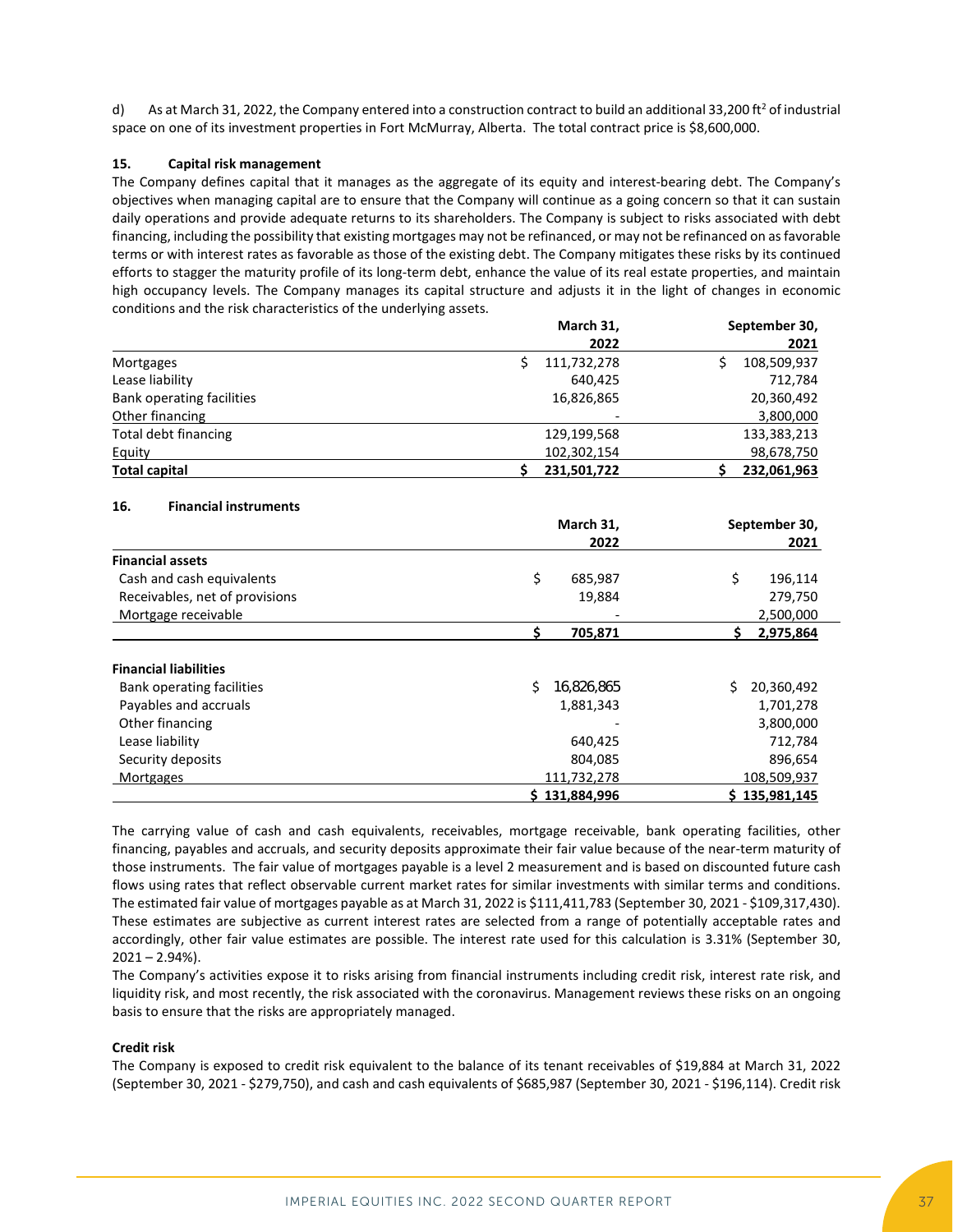on tenant receivables arises from the possibility that tenants may experience financial difficulty and be unable to fulfill their lease commitments. The Company mitigates the risk of credit loss with a policy of credit assessment for all new lessees and by limiting its exposure to any one tenant. For tenant accounts receivable, the Company applies the general approach to recognize expected credit losses ("ECL") in the next twelve months. Management uses historical credit losses adjusted for current and forward-looking information which may affect the ability of the customers to settle receivables. Historically the Company has very little credit losses as most tenants have been able to meet their financial obligations. At March 31, 2022 there is no loss provision for tenant receivables (September 30, 2021 - \$nil).

Credit risk associated with cash and cash equivalents is mitigated through the Company holding cash and cash equivalents with reputable financial institutions.

#### **Interest rate risk**

The Company's exposure to interest rate risk relates to its short-term floating interest rates on bank operating facilities. The required cash flow to service the debt will fluctuate because of the changing prime interest rate. The balance on the bank operating facilities at March 31, 2022 is \$16,826,865 (September 30, 2021 - \$20,360,492). Under the assumption any balance of the debt is outstanding for a further one year; a 1% increase in the prime rate would have a negative impact on the future annual earnings of the Company of \$168,287 (September 30, 2021 - \$203,605). The Company minimizes its exposure to interest rate risk to the extent that all mortgages have fixed rates with terms of 2-5 years.

#### **Liquidity risk**

Liquidity risk is the risk that the Company may not have cash available to satisfy financial liabilities as they become due. The Company's objective related to liquidity risk is to effectively manage cash flows to minimize the exposure that the Company will not be able to meet its obligations associated with financial liabilities. The Company actively monitors its financing obligations and cash and cash equivalents to ensure that it has enough available funds to meet current and foreseeable future financial requirements at a reasonable cost. Management manages its liquidity risk with the use of the lines of credit available to the Company as well as short term financing from related parties and private parties. Management estimates that cash flows from operating activities will provide enough cash requirements to cover normal operating and budgeted expenditures.

During the current period, the Company renewed three mortgages. The mortgages were renewed for a further 3-5 years at fixed rates. Upon renewal, the Company received \$11,144,252 in cash proceeds and assumed additional debt.

|                             | 1 year       | 2-3 years    | 4-5 years                | > 5 years   | Total         |
|-----------------------------|--------------|--------------|--------------------------|-------------|---------------|
| Gross mortgage payments     | \$19,560,814 | \$57,359,002 | \$41,119,322             | \$6,051,157 | \$124,090,295 |
| Payables and accruals       | 1,881,343    |              |                          |             | 1,881,343     |
| Lease liability             | 151,748      | 326,939      | 161,738                  |             | 640,425       |
| Security deposits           | 53.510       | 55.894       | 28.950                   | 665.731     | 804,085       |
|                             | 21,647,415   | 57,741,835   | 41,310,010               | 6,716,888   | \$127,416,148 |
| <b>Operating facilities</b> | 16,826,865   |              | $\overline{\phantom{a}}$ |             | 16,826,865    |
|                             | \$38,467,280 | \$57.741.835 | \$41.310.010             | \$6,716,888 | \$144,243,013 |

#### **Contractual obligations at March 31, 2022**

#### **Contractual obligations at September 30, 2021**

|                         | 1 year       |  | 2-3 years    | 4-5 years    | > 5 years   | Total             |  |
|-------------------------|--------------|--|--------------|--------------|-------------|-------------------|--|
| Gross mortgage payments | \$29,147,767 |  | 48,884,829   | \$35,291,074 | \$4,587,053 | 117,910,723<br>S. |  |
| Payables and accruals   | 1,701,278    |  |              |              |             | 1,701,278         |  |
| Lease liability         | 148,046      |  | 318,961      | 245,777      |             | 712,784           |  |
| Security deposits       | 151,973      |  | 38,410       | 107,583      | 602,614     | 900,580           |  |
|                         | 31,149,064   |  | 49,242,200   | 35,644,434   | 5,189,667   | 121,225,365       |  |
| Other financing         | 3,800,000    |  |              |              |             | 3,800,000         |  |
| Operating facilities    | 20,360,492   |  |              |              |             | 20,360,492        |  |
|                         | \$55,309,556 |  | \$49.242.200 | \$35,644,434 | \$5,189,667 | 145,385,857       |  |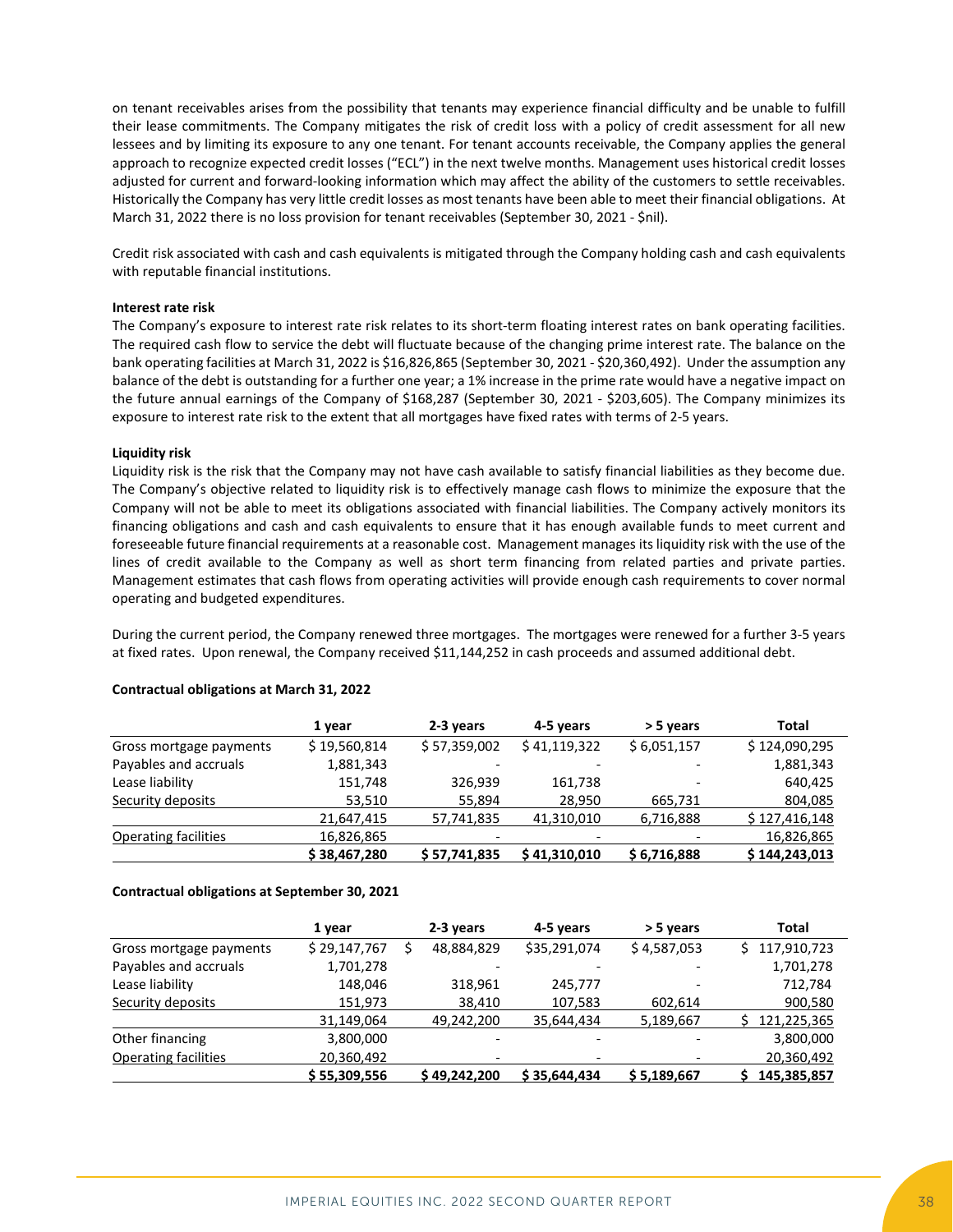### **Market risk**

Market risk is the risk that the Company could be adversely affected due to product and service supply shortages, utility price increases, and property tax increases. These risk factors have a direct impact on the Company's costs, however they are mitigated through the Company's lease term structures which recover the majority of these costs from the respective tenants.

### **17. Related party transactions**

The following are the related party transactions of the Company.

### a) *Management agreements*

Sable Realty & Management Ltd. provides property management services to Imperial Equities Inc. The company is controlled by the President and CEO of the Company, Sine Chadi. North American Realty Corp. is also controlled by Mr. Chadi and provides asset management services to the Company.

Refer to the September 30, 2021 audited consolidated financial statements for the property management, maintenance, and project fee structures.

| Payments for the period ending March 31, | 2022      | 2021      |
|------------------------------------------|-----------|-----------|
| Property management and maintenance fees | \$739.967 | \$406,291 |
| Acquisition fees                         | 22.500    | 93.000    |
| Leasing fees                             | 62.639    | 394,782   |
| <b>Total payments</b>                    | \$825.106 | \$894,073 |

### b) *Other related party transactions*

i) Payments made to (received from) Sable Realty & Management Ltd.

| Period ending March 31,                 | 2022      | 2021      |
|-----------------------------------------|-----------|-----------|
| Leased office space and parking         | 90,000    | 90,000    |
| Fees for Accounting/Consulting Services | 1,800     | 37.451    |
| Rent at Sable Centre                    | (47, 461) | (44, 264) |
| Net payments for the period             | 44.339    | 83.187    |

- ii) Directors are paid a fee for attending directors' meetings. The fees are measured at the exchange amount established and agreed to by the related parties. These transactions occurred in the normal course of operations. Total fees paid for the period were \$17,500 (2021 – \$22,500).
- ii) Key management personnel are those persons having authority and responsibility for planning, directing, and controlling the activities of the entity, directly or indirectly, including any director (whether executive or otherwise) of that entity. The Company's key management personnel include President Sine Chadi, who is also a director of the Company, the Chief Operating Officer, Patricia Misutka, and the Chief Financial Officer, Azza Osman.

| Period ending March 31, | 2022      | 2021      |
|-------------------------|-----------|-----------|
| Sine Chadi              | \$150,000 | \$150,000 |
| Patricia Misutka        | 90,000    | 90,000    |
| Azza Osman              | 87.500    | 72,500    |
|                         | \$327.500 | \$312,500 |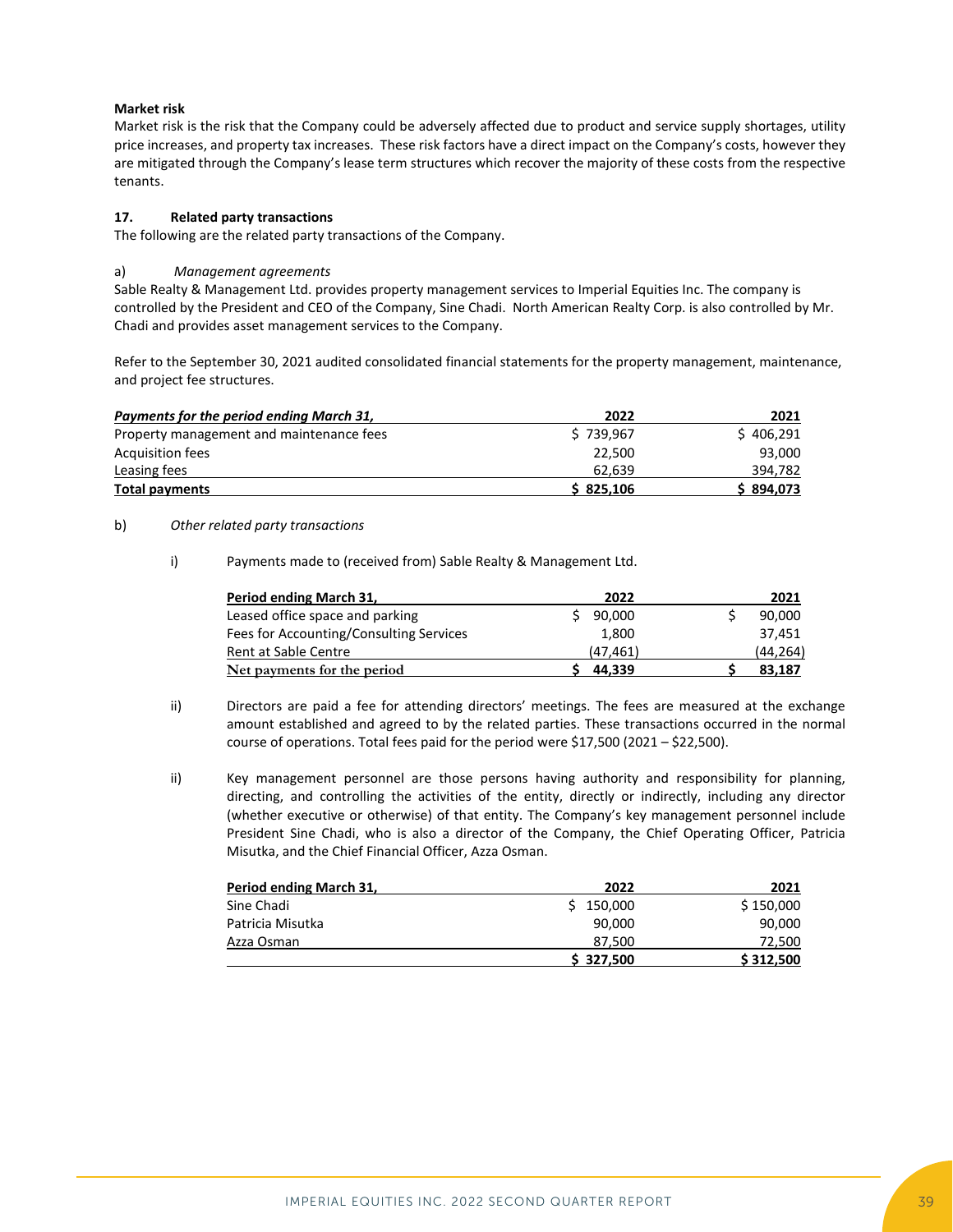### vi) Other financing, unsecured

|                                          |   | <b>Balance</b>             |                 |    |                   | <b>Balance</b>              |
|------------------------------------------|---|----------------------------|-----------------|----|-------------------|-----------------------------|
| <b>Related Parties</b>                   |   | 1-Oct-21                   | <b>Advances</b> |    | Repayments        | 31-Mar-22                   |
| Jamel Chadi, Shareholder <sup>1</sup>    | S | 2,100,000                  | \$              | S  | (2,100,000)       | \$                          |
| Sine Chadi, Shareholder <sup>1</sup>     |   | 700,000                    |                 |    | (700,000)         |                             |
| Diane Buchanan, Shareholder <sup>1</sup> | Ś | 1,000,000                  |                 |    | (1,000,000)       |                             |
| Total                                    |   | 3,800,000                  | \$              | Ś  | (3,800,000)       | \$                          |
| <b>Related Parties</b>                   |   | <b>Balance</b><br>1-Oct-20 | <b>Advances</b> |    | <b>Repayments</b> | <b>Balance</b><br>30-Sep-21 |
| Jamel Chadi, Shareholder <sup>1</sup>    |   | 2,000,000                  | 1,200,000       |    | (1,100,000)       | 2,100,000                   |
| Sine Chadi, Shareholder <sup>1</sup>     |   | 1,550,000                  | 750,000         |    | (1,600,000)       | 700,000                     |
| NAMC <sup>2</sup>                        |   |                            | 225,000         |    | (225,000)         |                             |
| Diane Buchanan, Shareholder <sup>1</sup> |   | 1,500,000                  |                 |    | (500,000)         | 1,000,000                   |
| Total                                    |   | 5,050,000                  | 2,175,000       | \$ | (3,425,000)       | 3,800,000                   |

1. Loans received from shareholders bear interest at an annual rate of 6%. Total interest expense during the period was \$4,243 (March 31, 2021 -\$77,801).

2. North American Mortgage Corp. ("NAMC") is controlled by Mr. Sine Chadi, President of the Company. No interest was paid in the current period or the comparative period for the six months ended March 31, 2022.

All related party financing is unsecured with no specified dates of repayment and therefore are due on demand. The fair value of the related party loans at the reporting dates approximates their carrying value as the amounts are due on demand.

### **18. Post-reporting date events**

Subsequent to the period ending, the Company has declared a quarterly dividend of \$0.02 per share totalling \$189,025 paid on April 30, 2022, to shareholders of record effective April 20, 2022.

### **19. Authorization of the consolidated financial statements**

The condensed consolidated interim financial statements for the six-month period ending March 31, 2022 (including comparatives) were authorized for issue by the Board of Directors on May 17, 2022.

*Signed "Sine Chadi",* Director *Signed "Kevin Lynch",* Director